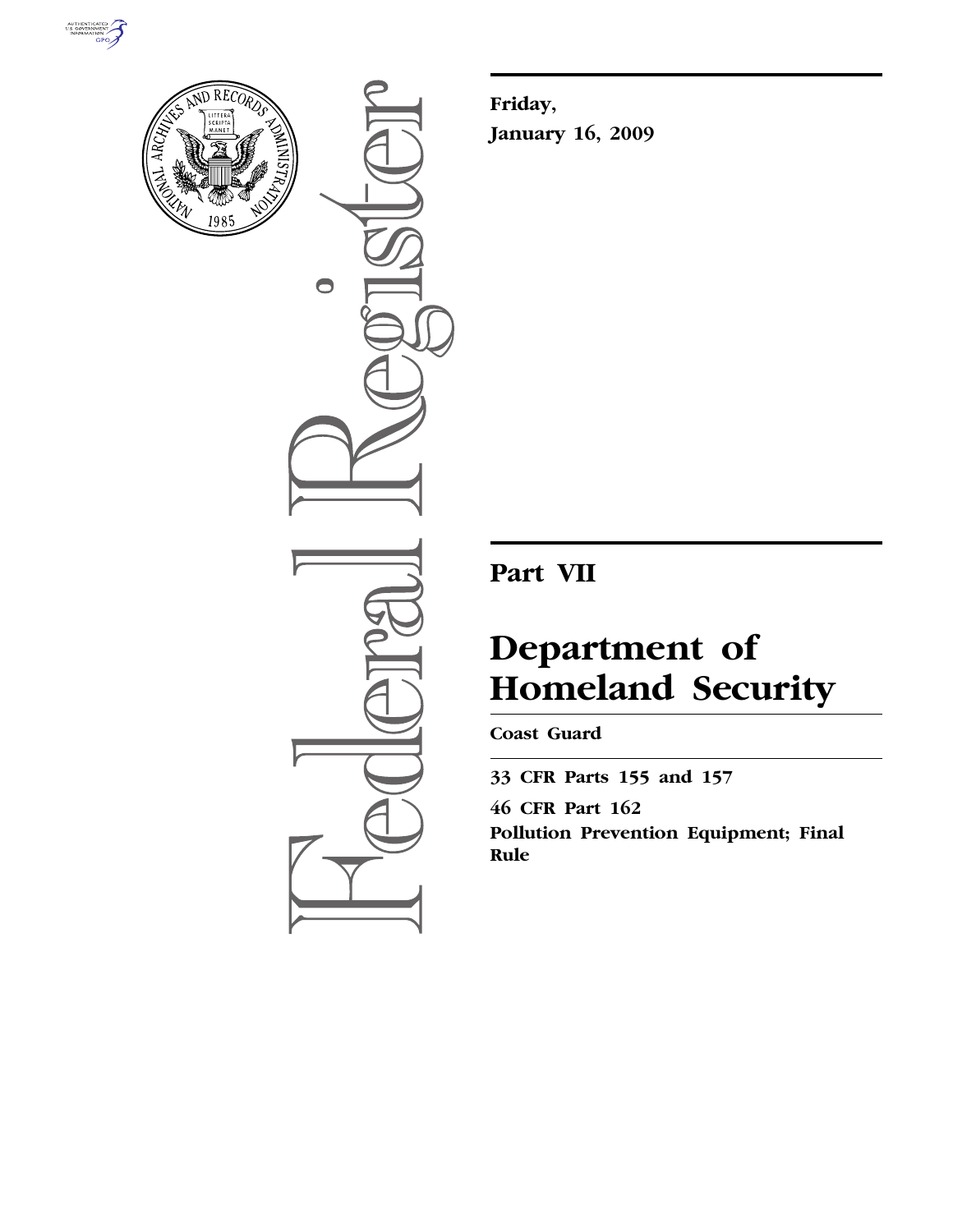#### **DEPARTMENT OF HOMELAND SECURITY**

## **Coast Guard**

## **33 CFR Parts 155 and 157**

## **46 CFR Part 162**

**[Docket No. USCG–2004–18939]** 

## **RIN 1625–AA90**

## **Pollution Prevention Equipment**

**AGENCY:** Coast Guard, DHS. **ACTION:** Interim rule; request for comments.

**SUMMARY:** The Coast Guard is amending its oil pollution prevention equipment regulations to make them consistent with new International Maritime Organization (IMO) guidelines and specifications issued under the International Convention for the Prevention of Pollution from Ships (MARPOL) Annex I. These revisions will implement MARPOL Annex I regulations and are intended to reduce the amount of oil discharged from vessels and eliminate the use of ozonedepleting solvents in equipment tests. This interim rule will require all vessels replacing or installing oil separators and bilge alarms to install equipment that meets revised standards and it will require newly constructed vessels carrying oil in bulk to install monitoring systems that meet the revised standards. We have delayed the implementation of three paragraphs involving vessels constructed and equipment installed on or after January 1, 2005. We seek comments on these three paragraphs and will consider those comments before issuing a final rule.

**DATES:** *Effective dates:* This interim rule is effective March 17, 2009, with the exception of paragraphs 33 CFR 155.350(a)(3), 155.360(a)(2), and 155.370(a)(4), which are effective October 13, 2009.

*Comment date:* Comments on paragraphs 33 CFR 155.350(a)(3), 155.360(a)(2), and 155.370(a)(4) must reach the Docket Management Facility on or before April 16, 2009.

*Incorporation by reference:* The incorporation by reference of certain publications listed in the regulations is approved by the Director of the Federal Register as of March 17, 2009.

**ADDRESSES:** You may submit comments identified by docket number USCG– 2004–18939 using any one of the following methods:

- (1) *Federal eRulemaking Portal: http://www.regulations.gov.*
- (2) *Fax:* 202–493–2251.

(3) *Mail:* Docket Management Facility (M–30), U.S. Department of Transportation, West Building Ground Floor, Room W12–140, 1200 New Jersey Avenue, SE., Washington, DC 20590– 0001.

(4) *Hand delivery:* Same as mail address above, between 9 a.m. and 5 p.m., Monday through Friday, except Federal holidays. The telephone number is 202–366–9329.

To avoid duplication, please use only one of these methods. For instructions on submitting comments, see the ''Public Participation and Request for Comments'' portion of the **SUPPLEMENTARY INFORMATION** section

below.

**FOR FURTHER INFORMATION CONTACT:** If you have questions on this interim rule, call Mr. Wayne Lundy, Systems Engineering Division (CG–5213), Office of Design and Engineering Standards, U.S. Coast Guard, telephone 202–372– 1379. If you have questions on viewing or submitting material to the docket, call Renee V. Wright, Program Manager, Docket Operations, telephone 202–366– 9826.

#### **SUPPLEMENTARY INFORMATION:**

#### **Table of Contents**

- I. Public Participation and Request for Comments
	- A. Submitting comments
	- B. Viewing comments and documents
	- C. Privacy Act
- D. Public meeting
- II. Abbreviations
- III. Regulatory History
- IV. Background and Purpose
	- A. Types of Equipment
	- B. Authority
	- C. International Standards Being Implemented
- V. Discussion of Comments and Changes A. Test and Performance
	- B. Measurement of Oil Content
	- C. Calibration
	- D. Training
	- E. Operating Requirements
	- F. Simulated Shipborne Environment
	- G. Operating Manual
- H. Applicability
- I. PPE Alternatives
- J. Data Recording
- K. Test Rig
- L. Response Time
- M. Test Fluid
- N. Incorporating MEPC.107(49) by Reference
- O. Test Report
- 
- P. Cleaning Detergent in Engine Room
- Q. PPE Design R. Oil Categories
- S. Beyond the Scope of This Rulemaking
- T. Changes from Proposed Rule
- VI. Incorporation by Reference
- VII. Regulatory Analyses
- A. Regulatory Planning and Review B. Small Entities
- C. Assistance for Small Entities
- D. Collection of Information
- E. Federalism
- F. Unfunded Mandates Reform Act G. Taking of Private Property
- H. Civil Justice Reform
- I. Protection of Children
- J. Indian Tribal Governments
- K. Energy Effects
- L. Technical Standards
- M. Environment

## **I. Public Participation and Request for Comments**

We encourage you to participate in this rulemaking by submitting comments and related materials. All comments received will be posted, without change, to *http:// www.regulations.gov* and will include any personal information you have provided.

#### *A. Submitting Comments*

If you submit a comment, please include the docket number for this rulemaking (USCG–2004–18939), indicate the specific section of this document to which each comment applies, and provide a reason for each suggestion or recommendation. You may submit your comments and material online, or by fax, mail or hand delivery, but please use only one of these means. We recommend that you include your name and a mailing address, an e-mail address, or a phone number in the body of your document so that we can contact you if we have questions regarding your submission.

To submit your comment online, go to *http://www.regulations.gov*, select the Advanced Docket Search option on the right side of the screen, insert ''USCG– 2004–18939'' in the Docket ID box, press Enter, and then click on the balloon shape in the Actions column. If you submit your comments by mail or hand delivery, submit them in an unbound format, no larger than  $8\frac{1}{2}$  by 11 inches, suitable for copying and electronic filing. If you submit them by mail and would like to know that they reached the Facility, please enclose a stamped, self-addressed postcard or envelope. We will consider all comments and material received during the comment period and may change this rule based on your comments.

#### *B. Viewing Comments and Documents*

To view comments, as well as documents mentioned in this preamble as being available in the docket, go to *http://www.regulations.gov*, select the Advanced Docket Search option on the right side of the screen, insert USCG– 2004–18939 in the Docket ID box, press Enter, and then click on the item in the Docket ID column. If you do not have access to the internet, you may view the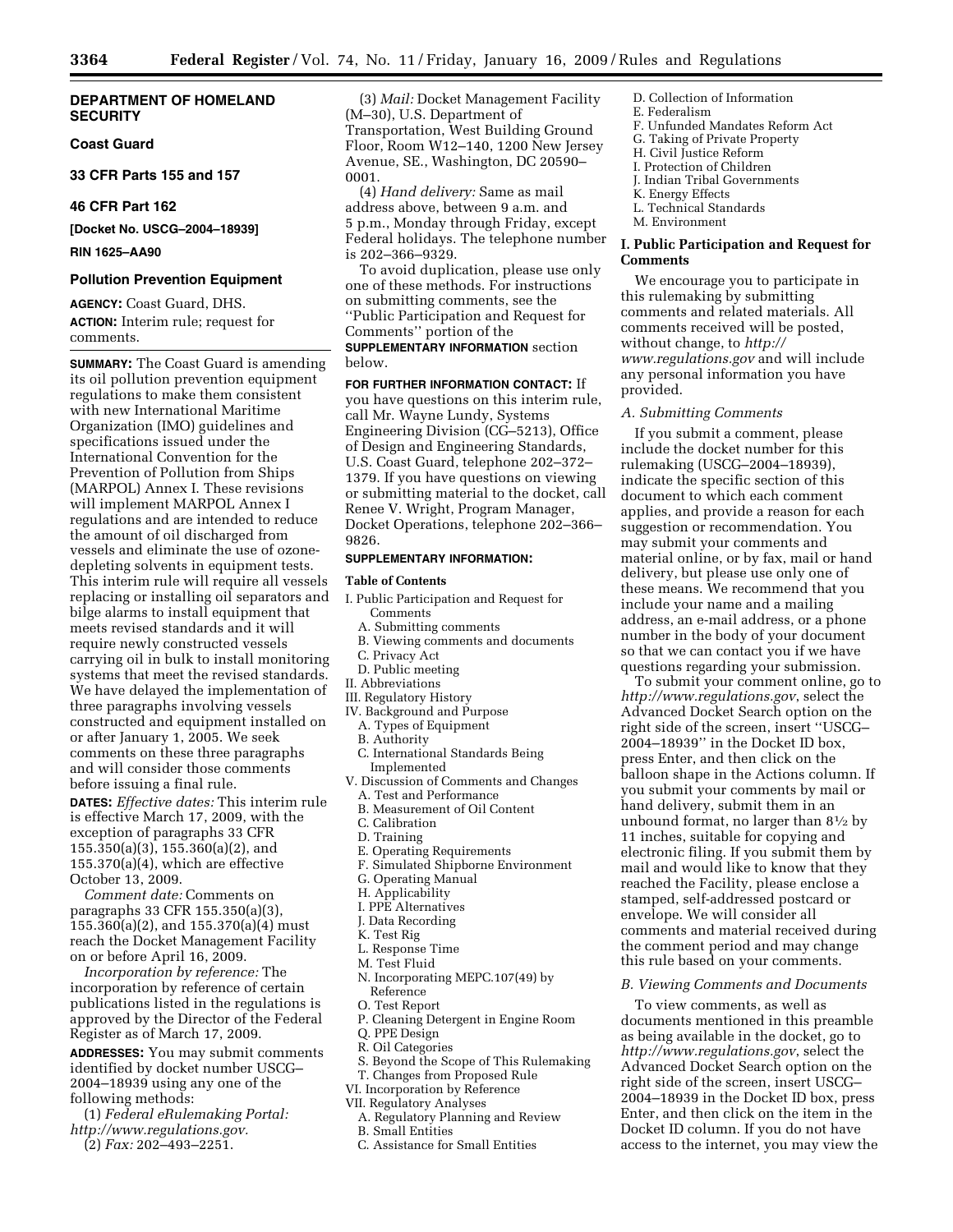docket online by visiting the Docket Management Facility in Room W12–140 on the ground floor of the Department of Transportation West Building, 1200 New Jersey Avenue, SE., Washington, DC 20590, between 9 a.m. and 5 p.m., Monday through Friday, except Federal holidays. We have an agreement with the Department of Transportation to use the Docket Management Facility.

| <b>CFR</b>                  |  |
|-----------------------------|--|
|                             |  |
|                             |  |
|                             |  |
|                             |  |
|                             |  |
|                             |  |
|                             |  |
|                             |  |
| <b>ISO</b>                  |  |
|                             |  |
| MEPC.                       |  |
|                             |  |
|                             |  |
|                             |  |
|                             |  |
|                             |  |
|                             |  |
| <b>OMB</b>                  |  |
| ORB                         |  |
| OWS                         |  |
|                             |  |
| § ………………………………………………………………… |  |
|                             |  |
|                             |  |
|                             |  |
| USDA                        |  |
|                             |  |

## **III. Regulatory History**

On November 3, 2005, we published a notice of proposed rulemaking (NPRM) entitled ''Pollution Prevention Equipment'' in the **Federal Register** (70 FR 67066). We received 17 letters containing 80 comments on the proposed rule. No public meeting was requested and none was held.

On December 15, 2005, we published a correction notice in the **Federal Register** (70 FR 74259). The NPRM, as published, contained the phrase ''must be limited'' at two points, once in the preamble and once in the regulatory text. We deleted that phrase because it was inserted by error and could have confused readers.

#### **IV. Background and Purpose**

This interim rule will implement international standards for oil pollution prevention equipment designed for ships and oil tankers. These standards address the testing, certification, and approval for oil pollution prevention equipment, including discharge

#### *C. Privacy Act*

Anyone can search the electronic form of comments received into any of our dockets by the name of the individual submitting the comment (or signing the comment, if submitted on behalf of an association, business, labor union, etc.). You may review a Privacy Act notice regarding our public dockets in the January 17, 2008 issue of the **Federal Register** (73 FR 3316).

#### *D. Public Meeting*

We do not now plan to hold a public meeting. But you may submit a request for one to the Docket Management Facility at the address under **ADDRESSES** explaining why one would be beneficial. If we determine that one would aid this rulemaking, we will hold one at a time and place announced by a later notice in the **Federal Register**.

#### **II. Abbreviations**

American Petroleum Institute Chlorofluorocarbon-113 Code of Federal Regulations Department of Homeland Security Environmental Protection Agency Federal Register Replacement hydrocarbon-gas chromatography method Greenwich Mean Time International Maritime Organization International Oil Pollution Prevention Freon-infrared spectrophotometer method International Organization for Standardization International Convention for the Prevention of Pollution from Ships Marine Environment Protection Committee National Archives and Records Administration National Environmental Policy Act National Pollution Discharge Elimination Standards Notice of Proposed Rulemaking National Technology Transfer and Advancement Act Oil Companies International Marine Forum Office of Management and Budget Oil Record Book Oily-Water Separator Parts Per Million Section symbol Standard Reference Material Underwriters Laboratories, Inc. United States Code United States Department of Agriculture

monitors, which will help prevent oily discharges from a ship into the water.

#### *A. Types of Equipment*

There are two types of equipment involved in this rulemaking that deal with oil, water, and other substances that collect in the machinery space bilges of ships:

A *bilge separator* (also referred to as oily-water separator), is designed to produce an effluent from the bilge of ships with oil content of 15 parts per million (ppm) or less; and

A *bilge alarm* is designed to activate an automatic stopping device when the oil content concentration exceeds 15 ppm, and thus stop any discharge overboard of oily-mixtures with an oil content exceeding 15 ppm.

This rulemaking also involves equipment used on tankers to process oil-tanker ballast and tank-washing water. The *oil discharge monitoring and control system (''monitoring system'')*  monitors the discharge into the sea of oily ballast or other oil-contaminated water from the cargo tank areas. This

monitoring system contains an *oil content meter* (hereinafter *''meter''*) that measures the oil content of the effluent in ppm.

#### *B. Authority*

The Coast Guard has authority to issue this regulation. Under the Act to Prevent Pollution from Ships, Public Law 96–478, sections 2 and 4, 94 Stat. 2297, 2298 (Oct. 21, 1980), 33 U.S.C. 1901 and 1903, the Secretary of the Department in which the Coast Guard is operating is authorized to prescribe any necessary or desired regulations to carry out the provisions of the Act and of Annex I (Regulations for the prevention of pollution by oil) of the International Convention for the Prevention of Pollution from Ships, 1973, as modified by the Protocol of 1978 relating to that Convention (MARPOL 73/78). Under the Act of August 26, 1983, Public Law 98–89, 97 Stat. 500, 504, 522, subtitle II of title 46 of the U.S. Code (46 U.S.C.), specifically 46 U.S.C. 3703, the Secretary in which the Coast Guard is operating is authorized to issue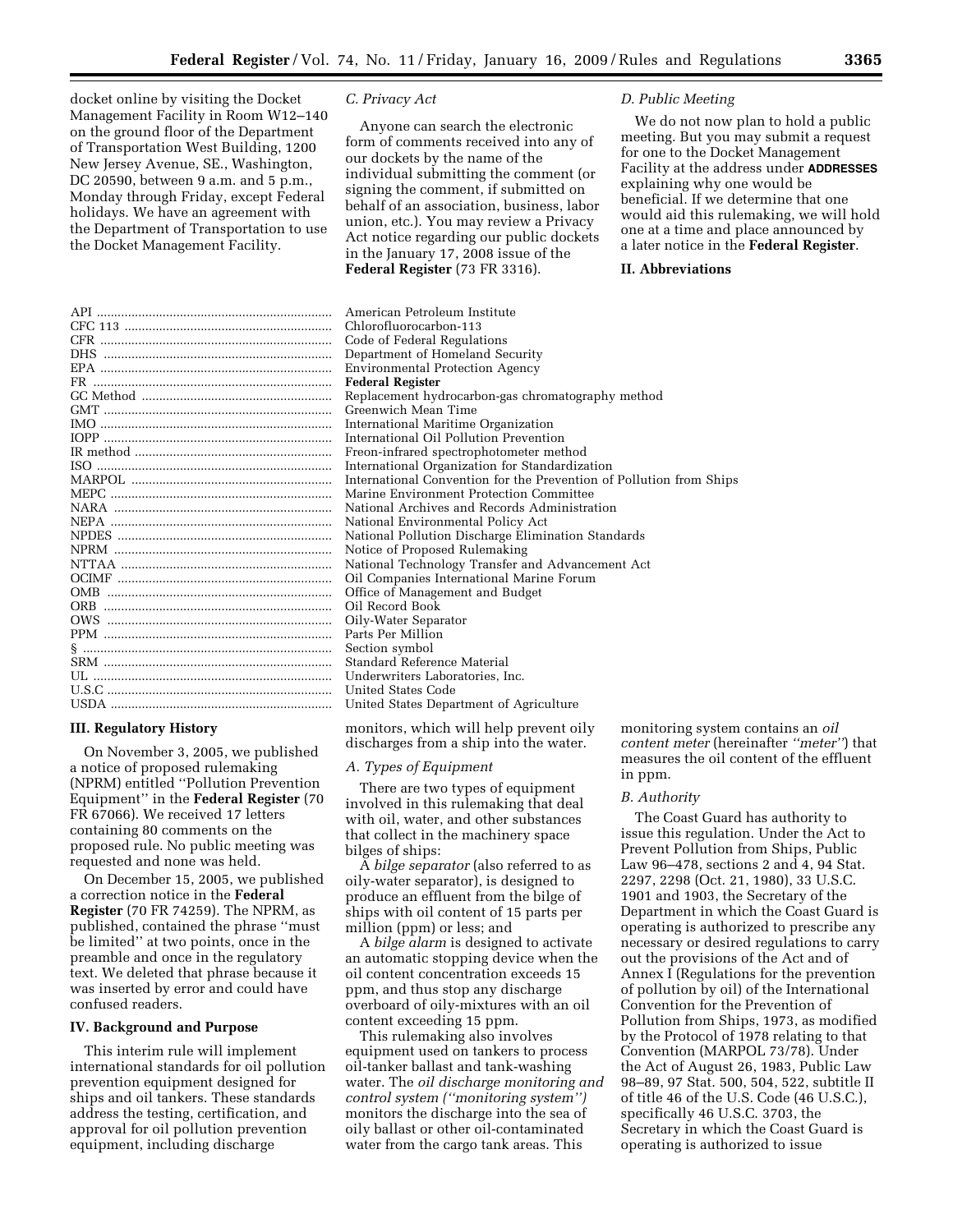equipment regulations, and related maintenance and training regulations for vessels carrying liquid bulk dangerous cargo, including oil. Authority under both of these acts has been delegated to the Coast Guard under Department of Homeland Security Delegation No. 0170.1(2)(77) and (92)(b).

## *C. International Standards Being Implemented*

This rulemaking implements revisions to the international oil pollution prevention standards for ships in MARPOL Annex I, specifically regulations 14, 18, and 31. Under Article 38 of the Convention on the International Maritime Organization (IMO), the IMO Marine Environment Protection Committee (Committee) is designated to consider IMO matters involving the prevention and control of marine pollution from ships.

In 1992, during its 33rd session, the Committee adopted a resolution, MEPC.60(33), containing guidelines and specifications for pollution prevention equipment for machinery space bilges of ships. In 2003, recognizing the advancement of technology since 1992, the Committee adopted resolution MEPC.107(49), which contained new guidelines and specifications that superseded those adopted in 1992.

The MEPC.107(49) changed the fluids used to test pollution prevention equipment so they would more closely represent the bilge wastes encountered on vessels. Emulsified oil in water, surfactants (for example, detergents), and other contaminants are typically found in bilge water. Under MEPC.107(49), the bilge separator must be capable of separating the oil from the emulsion to produce an effluent with an oil content not exceeding 15 ppm.

The MEPC.107(49) also changed the method by which oil content is measured in effluent samples during the approval process. Past methods permitted the use of ozone-depleting solvents, specifically carbon tetrachloride and Freon 113 (CFC 113). Both an international treaty and United States laws call for phasing out the use of these solvents. See the Montreal Protocol on Substances that Deplete the Ozone Layer (''Montreal Protocol''), Sept. 16, 1987, 26 I.L.M. 1550, and Title VI of the Clean Air Act, 42 U.S.C. 7671– 7671q. Accordingly, MEPC.107(49) specifies a different test method that does not use ozone-depleting solvents.

The MEPC.107(49) guidelines and specifications were incorporated into Annex I after the 2004 adoption of resolution MEPC.117(52), which led to the revision of MARPOL Annex I. On January 1, 2007, the revised Annex I

came into force. Resolution MEPC.107(49) is incorporated into Regulation 14 (Oil filtering equipment) of the revised Annex I.

Additionally, in 2003, the Committee also adopted resolution MEPC.108(49), which revised guidelines and specifications for oil discharge monitoring and control systems for oil tankers constructed after 2004. These new guidelines and specifications were incorporated into Regulations 18 (Segregated Ballast Tanks) and 31 (Oil discharge monitoring and control system) of the revised Annex I and apply to oil content meters as part of oil discharge monitoring and control systems installed on tankers constructed after 2004. Because of revisions to MARPOL Annex II, effective January 1, 2007, neither resolution MEPC.108(49) nor the resolution it is replacing, A.586(14), are referenced in Annex II.

The new MEPC.108(49) guidelines and specifications call for:

• Only one category of a monitoring system to apply to all tankers of 150 gross tonnage and above;

• The monitoring system to be able to record position (latitude and longitude) from a vessel-position indicating device, allowing more accurate input of speed parameters;

• Greater control of oil mixture discharges by tightening the accuracy requirements for both the oil content meter and the flowmeter; and

• A more objective specification for identifying crude oils: Simply by number and assigned characteristics and parameters—such as density, viscosity, and cloud point—rather than geographical denominations used in Resolution A.586(14).

See IMO Subcommittee on Ship Design and Equipment Report to the Maritime Safety Committee, DE 46/32 at 12 & 13 (April 4, 2003).

## **V. Discussion of Comments and Changes**

In response to our NPRM, we received a total of 80 comments reflected in the 73 issues presented below.

#### *A. Test and Performance*

Commenters raised 18 issues regarding the testing and performance of PPE.

*Issue 1:* One commenter stated that the paragraph 1.2.15, Shutoff test in the Annex to MEPC.108(49) for the oil content meter (''meter''), should be renamed the ''Dry Operation While Energized Test'' and that to ensure that our regulation achieves its apparent purpose—allowing observation of the reaction of a non-lubricated meter, the

shutoff time should be increased to at least 24 hours.

*Response:* The Coast Guard disagrees. The duration of shutoff we specify in 46 CFR 162.050–27(k) matches MEPC.108(49): 8 hours. This simulates a short period of inactivity of the meter, and thus we believe the current title is accurate. Adding 1 to 2 days to this test is not necessary. Our shutdown and restart test in 46 CFR 162.050–27(n) maintains the existing 1-week shutdown requirement.

While we did not change the title of the Shutoff test, this and other comments demonstrated the need to better align our terms with MEPC.108(49) as well as our current pollution certificate requirements in 33 CFR part 151, subpart A. In aligning with MEPC.108(49), we have removed the term ''cargo monitor'' because it can be interpreted either as a oil content meter or oil discharge monitoring and control system (''monitoring system''). In 33 CFR part 157, we no longer use ''cargo monitor'' to identify the ''monitoring system.'' Also, in 46 CFR part 162, we have replaced the term ''cargo monitor'' with the term ''oil content meter.'' In defining ''oil content meter'', we used the same definition for ''cargo monitor'' in the proposed rule, except that we removed a reference to a recordkeeping function. To ensure uniformity in the CFR parts involved, we made nomenclature changes in some sections or paragraphs that were not included in the proposed rule: §§ 155.380(a) and (b), 157.03 ''clean ballast'' definition paragraph (2), 157.11(b)(2)(iii), 157.37(a)(6), (c) and (d), 157.43(a) and (b), 162.050–5(a)(8), 162.050–7(i), 162.050–11(a) and (b)(8), and 162.050–19(a) and (c).

*Issue 2:* After discussing the 8-hour shutoff test in paragraph 2.2.8 of the Annex to MEPC.107(49), which was reflected in § 162.050–35(e) of our proposed rule, one commenter said that the 46 CFR subpart 162.050 test protocol requiring bilge alarms to be shutoff for 7 days should be retained as the true "ShutOff" test.

*Response:* The current requirement in § 162.050–35(i), Test No. 7A , specifies that the bilge alarm be shutoff for 1 week and then tested. We have retained this useful 1-week shutoff test in § 162.050–35(i) of the interim rule and renamed it ''Test No. 8A Shutdown and Restart Test.'' We have also retained the 8-hour shutoff test appearing in § 162.050–35(e), Test No. 4A Shutoff Test, of the proposed rule. We made no changes from the proposed rule based on this comment.

*Issue 3:* One commenter stated that the ''Calibration and Zero Test'',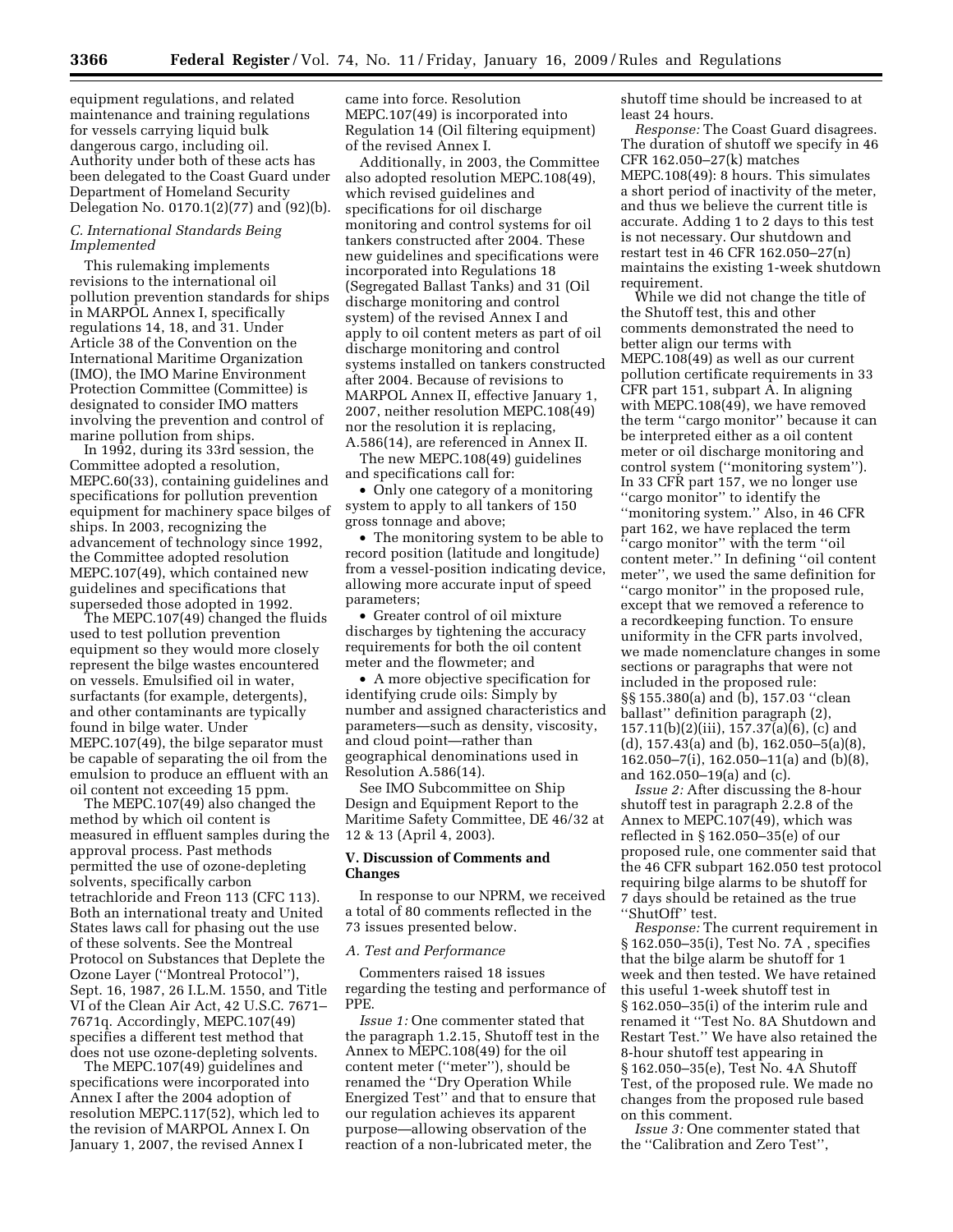paragraph 1.2.5 of the Annex to MEPC.108(49), uses ''calibration'' for what we would classify as ''capability,'' and that this test should be run as a comparative test with the influent and effluent sampled as the cargo monitor (monitoring system) output display is read and recorded. The commenter also stated the value of the influent and effluent should be within ±10 parts per million (ppm) of the cargo monitor display at the time of sampling.

*Response:* The Coast Guard disagrees with the commenter. We believe that this test constructs a calibration curve up to the maximum capability of the equipment. The fact that this test also establishes the capability of the unit is secondary to its intended purpose. However, this comment has revealed that this testing requirement was insufficiently written in the NPRM as it did not specifically mention the creation of a calibration curve. The regulatory text in 46 CFR 162.050–27(b) and (c) has been revised to correct this omission.

Regarding the ±10 ppm comment, this was addressed in proposed § 162.050– 7(i)(2) (Approval procedures), which we did not change in the interim rule.

*Issue 4:* One commenter said that the ''Oil Fouling and Calibration Shift Test'', paragraph 1.2.9 of the Annex to MEPC.108(49), should be a comparative test with the only other requirement being that the monitoring system be capable of being cleaned or self-cleaned from the influent. The commenter also noted that using the test stand's current configuration may allow heavy oil to permeate the fittings on the test stand plumbing and cause fluctuations in the influent concentration.

*Response:* This comment made us realize that we should have included a sentence from MEPC.108(49) in our proposed rule. To correct this omission, we have redesignated § 162.050–27(e)(4) as (e)(5) and inserted a new paragraph (e)(4) that reads: ''If it is necessary to clean the meter after each oil-fouling test for it to return to a zero reading, this fact and the time required to clean and recalibrate the meter must be noted and recorded in the test report.'' Regarding the permeation of heavy oil in the test stand setup, we note this comment, but are adhering to MEPC.108(49) test stand specifications. Observations such as these should be included in the lab report.

*Issue 5:* One commenter suggested revising § 162.050–20(b)(2) to include a specific dilution ratio or stating that the amount of water added must be accounted for in the volume added under paragraph § 162.050–20(b)(3).

*Response:* The Coast Guard disagrees with this suggestion. We believe that the overall ratio for fluid C (for the testing of oily water separators and bilge alarms) is dictated by paragraph (a)(3) of § 162.050–20. In paragraph (b)(2), the proposed regulations call for the mixing of the surfactant with water in a ''small container.'' We believe that the amount of water needed to make the surfactant solution is insignificant compared to the amount of water required for paragraph (b)(3). We have amended the regulatory text, however, to clarify that the amount of water that may be used to comply with paragraph (b)(2) must be the minimum required for the creation of a complete surfactant solution.

*Issue 6:* One commenter stated that a new paragraph should be added near § 162.050–23(a) that bars changing filters, manually cleaning filters, or replacing consumable items during or between the tests.

*Response:* We agree with the concern expressed by the commenter, but note that the existing 46 CFR 162.050– 23(a)(11) prohibits maintenance of the separator during or between the tests. In the interim rule, this paragraph has been redesignated as (a)(10). We made no changes from the proposed rule based on this comment.

*Issue 7:* One commenter said that the Coast Guard should consider influent concentrations tests of 200 ppm and 1,000 ppm because common separator technologies, such as gravity coalescence, generally have an easier time separating higher concentrations of oil in water.

*Response:* The Coast Guard disagrees. While gravity coalescence may demonstrate better performance at the stated concentrations, it would be difficult to stipulate optimum concentrations for each method without making the test regime overly prescriptive. Therefore, we made no changes from the proposed rule based on this comment.

*Issue 8:* One commenter asked if the concentration stated in § 162.050– 23(b)(1) should be constant throughout Test 1A or vary between 5,000 and 10,000 ppm. If the concentration should be constant, the commenter recommended setting a specific concentration. If not, then require that the same user-selected concentration also be used in Test 1B.

*Response:* The recognized lab must select a concentration within a range of 5,000 to 10,000 ppm. The selected concentration must remain consistent throughout the test. We have made a slight revision in the text of § 162.050– 23(b)(1) to make this point clearer. The same test run for test fluid B could be

at a different concentration within the same range, but again we have decided to leave this selection to the discretion of the test lab.

*Issue 9:* One commenter stated that calibration and zeroing should be allowed only at the onset of the bilge alarm tests if the manufacturer recommends it.

*Response:* The Coast Guard agrees. We revised § 162.050–35(b)(3) to remove the calibration and re-zeroing requirement between tests. This requirement should not have been included in the proposed rule.

*Issue 10:* One commenter said that a new paragraph (a)(4) should be added to § 162.050–35 and read as follows: ''No maintenance, including replacement of parts, may be performed on a bilge alarm during or between the tests described in this section.'' The commenter also added that because this applies to separator approval tests, it should apply to bilge alarms too.

*Response:* The Coast Guard agrees with the need for a revision, but we have revised a different paragraph. We added a sentence—''No maintenance, including replacement of parts, may be performed on a meter during or between the tests described in this section.''—to § 162.050–27(a)(1). These requirements must be complied with for bilge alarm approval tests under a new § 162.050–  $35(a)(1)$ .

*Issue 11:* One commenter suggested adding new steps in the calibration and zero test between paragraphs (b)(2) and (b)(3) in § 162.050–35 to ensure the bilge alarm makes the correct decision of allowing or disallowing overboard discharge. Another commenter recommended adding new steps in the calibration and zero drift test between paragraphs (g)(2) and (g)(3) in § 162.050–35 to ensure the bilge alarm makes the correct decision of allowing or disallowing overboard discharge.

*Response:* In both cases, the Coast Guard disagrees. Tests for the concentration that triggers the alarm and how long the alarm takes to be triggered are already contained in § 162.050–35(d) (ppm level sample pressure or flow test) and (h) (response time test). The results of these two tests will indicate whether the bilge alarm activates an automatic stopping device when it should and thus stop the discharge overboard of oily mixtures with an oil content exceeding 15 ppm. Therefore, we did not make the requested changes.

*Issue 12:* One commenter stated that the pass/fail criteria for the test in § 162.050–35(c) is unclear.

*Response:* The criteria for approval of a bilge alarm for certification are contained in 46 CFR 162.050–7(j) and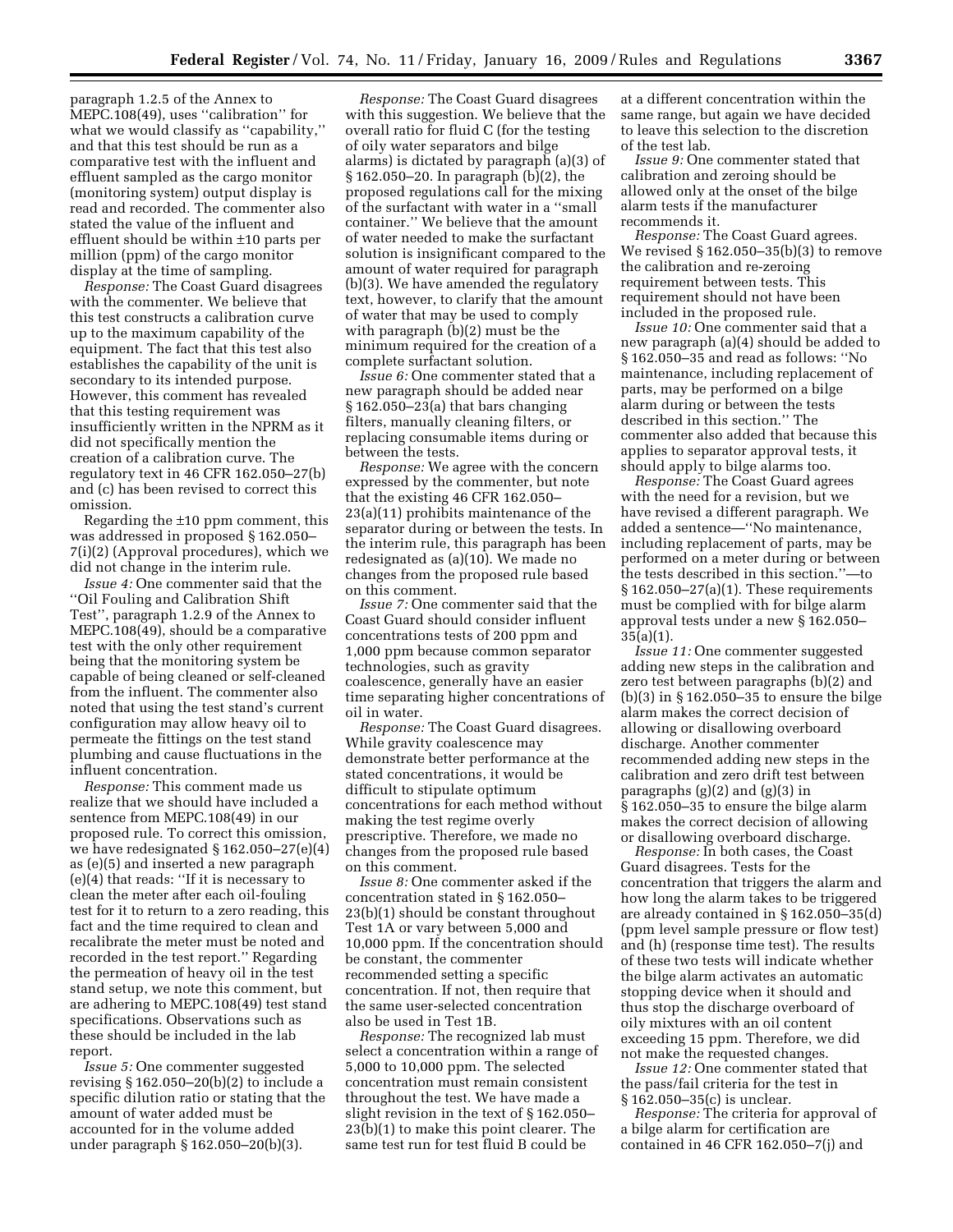include an accuracy standard of 15 ppm ±5 ppm. We made no changes based on this comment.

*Issue 13:* One commenter recommended testing the bilge alarm at the minimum and maximum design pressure or flow rate instead of one half and at twice the maximum design pressure or flow rate. They stated testing the bilge alarm at twice the maximum design pressure does not provide useful information and may damage the unit.

*Response:* While the recommendation appears to provide a sound alternative, we have maintained the current language of § 162.050–35(d) because it is consistent with paragraph 2.2.7 of the Annex for MEPC.107(49). Further, this test has been used internationally for several years, and we are not aware of any bilge alarms damaged by this test. We made no changes from the proposed rule based on this comment.

*Issue 14:* One commenter asked if the purpose of the last phase of Test No. 6A in proposed § 162.050–35(g)(3) was to collect samples of clean water. If not, then the procedure requires clarification.

*Response:* The purpose of this last phase is not to collect samples of clean water. To provide clarification, we have revised paragraph (g)(3) to better align it with paragraph 2.2.10 of the Annex to MEPC.107(49).

*Issue 15:* One commenter recommended adding language to start Test No. 7A in § 162.050–35(h) with a 0 ppm injection until the bilge alarm stabilizes and diverts flow ''overboard,'' followed by the 40 ppm injection. Furthermore, the commenter stated if you start at 40 ppm, the actuation point for the alarm may not be observed.

*Response:* The Coast Guard disagrees. We believe that the requirement in the preceding test in § 162.050–35(g)(3) accomplishes the initial conditions the commenter seeks by adding a 0 ppm injection in § 162.050–35(h) for Test No. 7A and, as specified in § 162.050–35(a), these tests must be performed in sequence. We made no changes from the proposed rule based on this comment.

*Issue 16:* One commenter said that Test No. 6A in § 162.050–35(g) should be titled ''Calibration and Zero Drift Test'' to distinguish it from Test No. 1A in the same section.

*Response:* The Coast Guard agrees. We have revised the test name to ''Test No. 6A Calibration and Zero Drift Test.''

*Issue 17:* One commenter stated that the lab representative conducting the test should verify and state on the test report all parameters of the testing, including the test's start and end time. The report should include verification and documentation that all test fluids

were in conformity with those specified and that test fluid C was a ''stable'' emulsion. This should apply to the tests for both the monitoring system and the separator. Any unit submitted without testing all three fluids concurrently should be rejected.

*Response:* The Coast Guard believes that the information currently required in test reports by 46 CFR 162.050–9 is sufficient for a determination of whether MEPC PPE standards have been met. We also believe that the regulations, as proposed and adopted in this interim rule, are clear that the three test fluids should be tested for both the separator and bilge alarm, in order, and as one continual series of tests, without pause, as far as practicable. We made no changes based on this comment.

*Issue 18:* One commenter said that the 15 ppm bilge alarm device functions as a key component in the overall performance of the separating equipment. Therefore, these 15 ppm bilge alarm devices should also be included in the separator testing procedure so the accuracy can be measured against the chemical analysis of the clean water discharge.

*Response:* The Coast Guard disagrees that all bilge alarms should always be tested with separators, however, separators with integral bilge alarms should be tested as one unit. Therefore, we have added new paragraph § 162.050–23(a)(13) stating: ''If a separator has an integral bilge alarm, the separator must be tested with the bilge alarm installed.''

#### *B. Measurement of Oil Content*

Commenters raised eight issues regarding the measurement of oil content.

*Issue 19:* One commenter suggested eliminating § 162.050–39(b) to better conform with IMO resolutions MEPC.107(49) and MEPC.108(49) because the infrared spectrophotometer assay mentioned in that paragraph is not permitted in the current IMO regulations. The commenter also believes the reagent used in the infrared spectrophotometer assay is no longer available in its pure, unused form.

*Response:* The Coast Guard agrees. We do not believe that any laboratories would benefit from a phasing-out of the test permitted under § 162.050–39(b). Therefore, this paragraph has been removed consistent with our stated goal of eliminating the use of ozonedepleting reagents required by the test in § 162.050–39(b).

*Issue 20:* One commenter asked if the Coast Guard knows the ''error bar'' for the International Organization for Standardization (ISO) method given the different ways it may be performed. The commenter suggested adding the error bar to the 15 ppm value so as not to preclude a separator whose ''real'' performance is 15 ppm or less. Another commenter stated the Coast Guard should ensure that the replacement hydrocarbon-gas chromatography (GC) method provides results comparable to the freon-infrared spectrophotometer (IR) method, and apply an adjustment factor to the ISO results if warranted.

One commenter said that the MEPC requires the use of ISO 9377–2 to determine oil content of separator and bilge alarm samples. The commenter recommended that the Coast Guard use EPA's Method 1664A as the method of verification. If the ISO method is still the chosen method, the commenter recommended that § 162.050–39 reference the petroleum hydrocarbon extraction method used in 40 CFR part 136 to maintain consistent results.

*Response:* The Coast Guard does not have an ''error bar'' for the ISO 9377– 2 method. We believe that conducting a comparison test of the GC method with the IR method is beyond the scope of this rulemaking. However, we welcome the results of any such comparison. Should verifiable results show an adjustment factor is needed, the Coast Guard would request that the United States bring this to the attention of the IMO for consideration of amendments to MEPC.107(49). We made no changes in response to this comment.

*Issue 21:* One commenter said the Environmental Protection Agency's (EPA) Method 8015M should be used instead of the ISO 9377–2 method. The commenter stated the EPA method more closely represents the method that should be used, but understands ISO 9377–2 is an international standard and that the use of one nation's method might not be as universally accepted.

*Response:* At this point, the Coast Guard does not have enough data to ensure the EPA method is equivalent. It is our desire to remain consistent with the IMO resolution. However, if a designated lab or manufacturer desires to use the EPA method in lieu of ISO 9377–2, they must show that it delivers equivalent results. Under 46 CFR 159.001–7, if an alternative method produces equivalent or better performance, we may accept oil-inwater analysis results based on that method. We made no changes from the proposed rule based on this comment.

*Issue 22:* One commenter recommended that the Coast Guard have discussions with the EPA regarding changes to ISO 9377–2 because 40 CFR part 136 calls for the use of Method 1664A to report oil, grease, and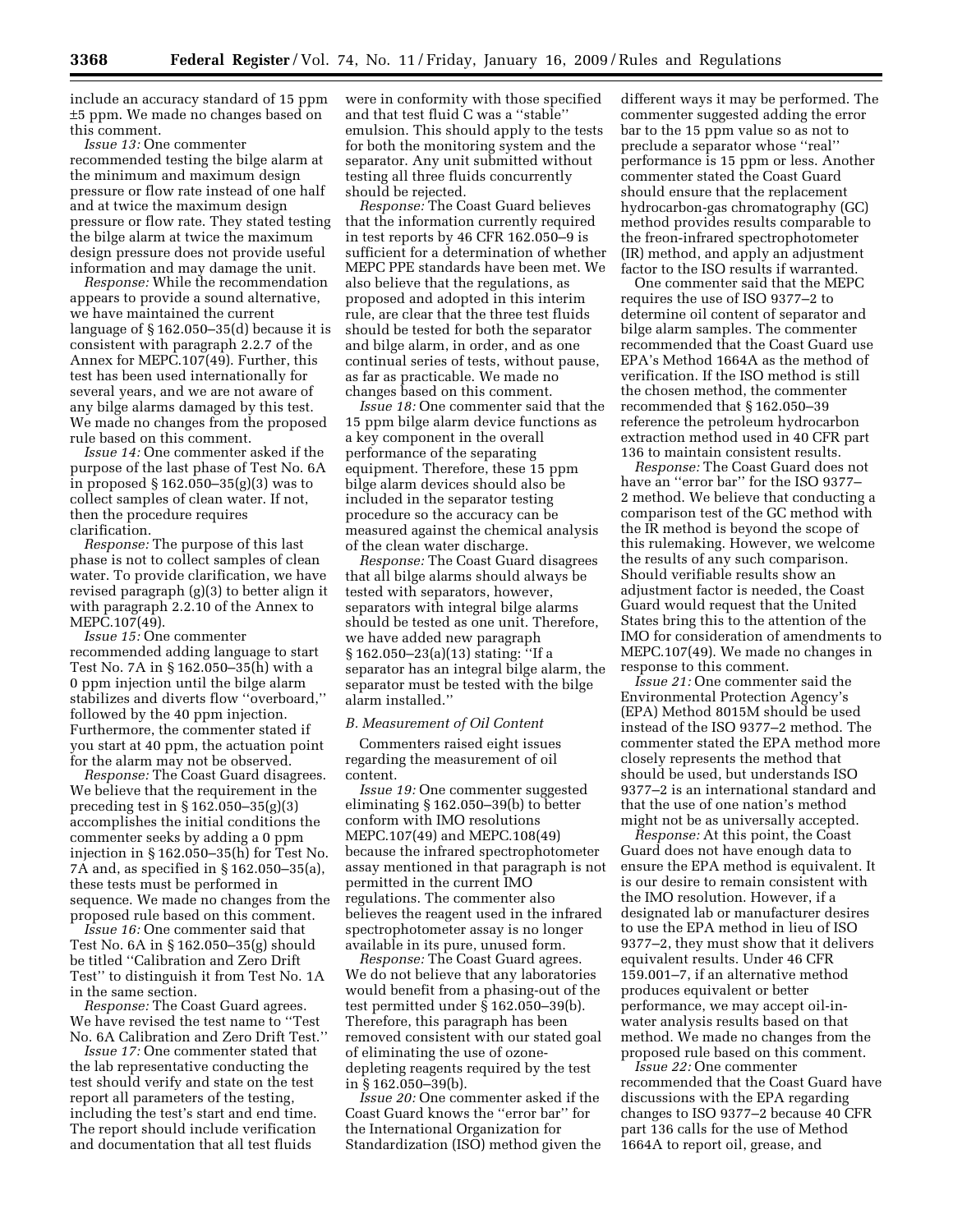petroleum hydrocarbons under National Pollution Discharge Elimination Standards (NPDES) permits.

*Response:* The United States has a responsibility to implement MARPOL Annex I as revised. This includes issuing regulations for approving oil pollution prevention equipment for vessels covered by MARPOL Annex I. In fulfilling this responsibility, the Coast Guard believes maintaining consistency with the IMO resolution is the best approach. Therefore, we made no changes in response to this comment.

*Issue 23:* One commenter recommended that the Coast Guard use EPA Method 1664 for hardware approval until the implications of using different measurement techniques for hardware approval and enforcement are resolved.

*Response:* As a Party to MARPOL Annex I, we have an obligation to implement the revised Annex. The Coast Guard believes that maintaining consistency with the IMO resolution is the best way to meet that obligation. We made no changes in response to this comment.

*Issue 24:* One commenter stated that the NPRM language should facilitate inclusion of alternate methods in the future. The commenter offered to work with the Coast Guard in defining a method that falls within the guidelines of ISO 9377–2, but is more specific.

*Response:* The Coast Guard currently has the regulatory authority to allow the use of alternative methods that demonstrate equivalent performance characteristics, under 46 CFR 159.007– 1 and 159.005–7. Therefore, if a designated lab or manufacturer demonstrates an alternative method with equal or better oil-in-water analysis, then that analysis may be proposed in the lab's application to the Coast Guard for further consideration. We made no changes from the proposed rule in response to this comment.

*Issue 25:* One commenter asked if § 162.050–7(h)(2) means a 15 ppm separator will fail to receive Coast Guard approval if one or more samples are greater than 15 ppm as measured by ISO 9377–2. The commenter believes that an approved separator should pass the 15 ppm limit test for all conditions including emulsions since an emulsion is a key aspect of the MEPC.107(49) test.

*Response:* The commenter's interpretation is correct. The only difference from the existing text is that we have eliminated the words ''In the case of a 15 ppm separator'' because this distinction is no longer necessary. We made no changes in response to this comment.

*Issue 26:* The EPA suggested that we establish a reasonable, but specific date for discontinuation of the IR assay.

*Response:* As noted above, the Coast Guard removed § 162.050–39(b) from the rule. That paragraph would have permitted the continued use of IR assays, in place of the ISO 9377–2 GC method, so long as reagents for the IR assay remained available. By removing paragraph (b), we eliminated an inconsistency between our proposed rule and the revised MARPOL Annex I.

#### *C. Calibration*

Commenters raised 10 issues regarding calibration.

*Issue 27:* One commenter stated that the NPRM does not include procedures for sealing, breaking, and re-sealing oil content meter seals and recommended identifying procedures and personnel authorized to perform such tasks.

*Response:* As indicated in proposed 33 CFR 157.12c, a manufacturer's representative should conduct the breaking of meter seals during calibration and repair work. The procedures for routine maintenance and troubleshooting must be clearly defined in the Operating and Maintenance Manual and such work must be recorded. We made no changes in response to this comment.

*Issue 28:* One commenter stated that there are no valid reasons to restrict access to all basic meter check-and-test features. The commenter said that imposing these limitations would most likely lead to an unacceptable level of equipment operational disruptions in cases where simple testing/adjusting (rezeroing) would rectify minor problems. The commenter recommended aligning with MEPC.107(49) on this issue.

*Response:* On December 15, 2005, we corrected the language in proposed 33 CFR 157.12c(e) (see 70 FR 74259), and we have since revised the language in 46 CFR 162.050–33(f) so both better align with the MEPC resolutions. Access for re-zeroing the instrument, checking for instrument drift, and checking the repeatability of the instrument reading will not be limited or require the breaking of a seal. But also consistent with the MEPC resolutions, 33 CFR 157.12c(a) and 46 CFR 162.050–33(f) specify that access beyond these controls would require the braking of a seal of activation of another device which indicates an entry to the equipment.

*Issue 29:* A commenter found the requirement in paragraph 4.2.5 of MEPC.107(49) that "[i]t should not be necessary to calibrate the 15 ppm Bilge Alarm on board ship'' confusing and challenging because the calibration

requires traceability, recordkeeping, expiration dates, due dates, and the use of calibration standards that effectively demonstrate traceability.

*Response:* The Coast Guard believes that paragraph 4.2.5 ensures that the reliability of the bilge alarm is tested and requires that the bilge alarm should be installed on the vessel in a calibrated condition. This paragraph also allows for onboard checking of the calibration per the manufacturer's instructions which, in 46 CFR 162.050–5(a)(6), we require to be submitted as part of the manufacturer's application for approval of a bilge alarm. In 46 CFR 162.050– 35(b), we specify that the bilge alarm must be calibrated and zeroed using the manufacturer's instructions.

While we have made no changes based on this comment, as noted in our response below to Issue 36, we have added paragraph (d) to 33 CFR 155.380. That paragraph requires a check of the equipment during the International Oil Pollution Prevention (IOPP) certificate surveys. This calibration certificate must be retained onboard. We made no changes based on this comment.

*Issue 30:* One commenter stated that the Coast Guard should require action if a bilge alarm fails an onboard calibration test.

*Response:* This rulemaking incorporates the MEPC.107 $(49)$  changes relating to equipment design and testing. We feel that changing the current regulation to address equipment performance after installation is outside the scope of this rulemaking. However, we believe that the current IOPP survey regime assures the proper operation of the equipment prior to issuance/ endorsement of the certificate. Basically, if an installed bilge alarm fails to calibrate, then the vessel would no longer be in compliance with MARPOL IOPP requirements. We made no changes in response to this comment.

*Issue 31:* One commenter stated that the regulation should address how drift repeatability and re-zeroing affect calibration.

*Response:* We believe that the full suite of tests, as prescribed, will give a good indication of the equipment's ability to maintain accuracy. In addition to the readings from the instrument, samples are taken and analyzed. Any variance between the reading and the sample concentration would be noted in the report. We made no changes in response to this comment.

*Issue 32:* Citing industry norms that calibration intervals never extend beyond 2 years, one commenter said that calibration intervals for bilge alarms should be no more than 2 years.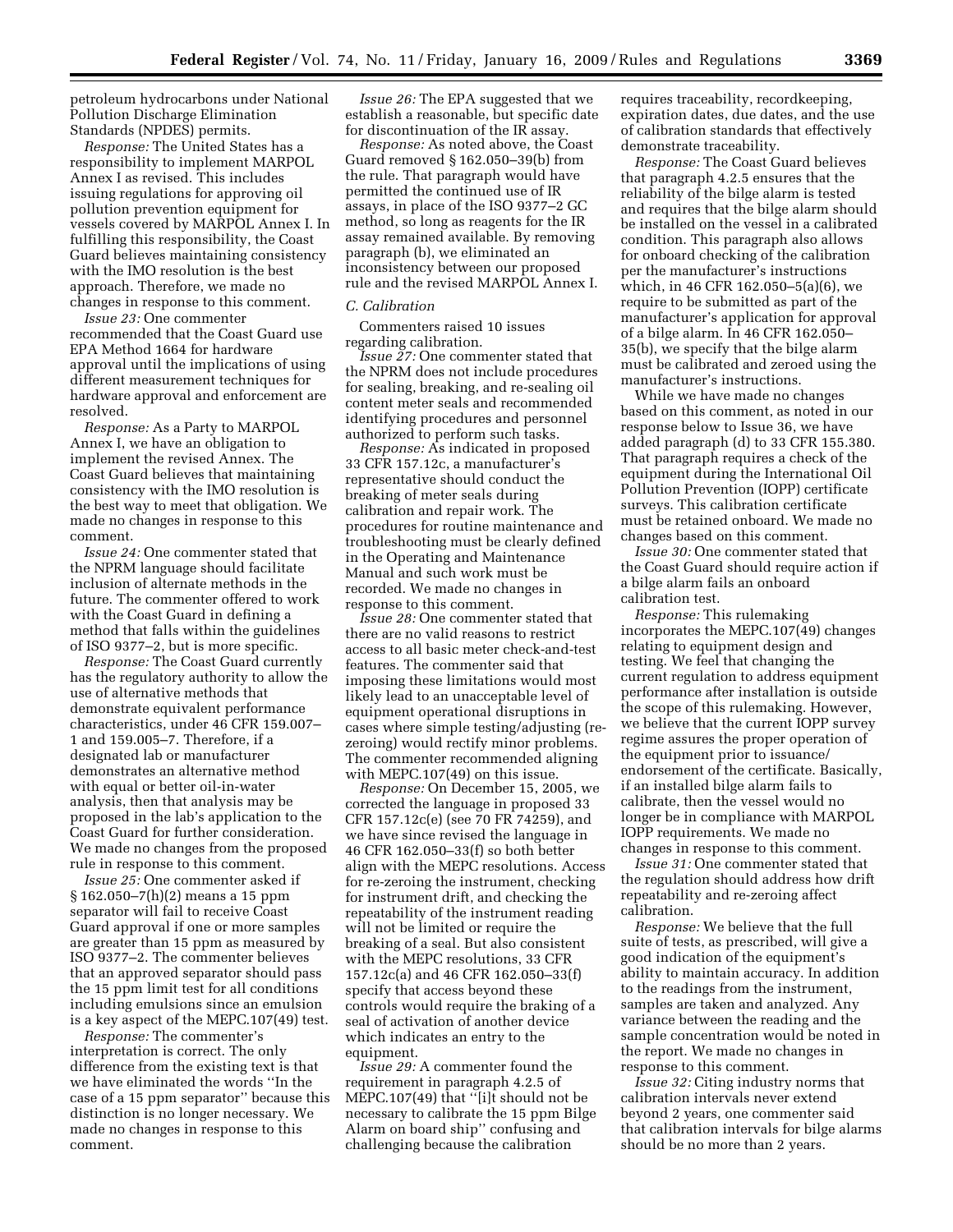*Response:* Currently, under 33 CFR 151.17, the Coast Guard requires that PPE remains in satisfactory condition for the service intended and is checked during the annual IOPP surveys. We made no changes in response to this comment.

*Issue 33:* One commenter stated that the calibration test for bilge alarms in paragraph 2.2.5 of the Annex to MEPC.107(49), implemented through 46 CFR 162.050–35, should be adjusted so that a highly accurate and traceable input is used or renamed for what it is really doing—determining the stability of the meter and its sensors against varying oil types.

*Response:* The Coast Guard does not believe that a change is necessary. This test ensures the proper calibration of the bilge alarm using all three test fluids. We do not see a need to alter the name of the test.

*Issue 34:* One commenter stated that the proposed rule seems to shift the burden of calibration from shipboard operations to the manufacturer. Furthermore, the commenter stated that there should be a recognized standard for calibration because there must be a calibration process used by mariners operating meters and separators.

*Response:* Resolution MEPC.107(49) does not dictate a specific calibration standard. Furthermore, the Coast Guard believes that the calibration is for the meter only and not the main body of electronics to interpret the signal from the meter. The standard of calibration of the instrument (not the sensor) will be at the discretion of the third party the ship owner uses. We made no changes in response to this comment.

*Issue 35:* One commenter believes that the following wording in proposed 46 CFR 162.050–33 is unclear and somewhat contradictory to MEPC.107(49): "calibrating the bilge alarm must not be necessary once installed on board the vessel, however, on board testing in accordance with manufacturer's instruction is permitted.''

*Response:* The Coast Guard agrees. We have revised this portion of § 162.050–33(d) to read: ''calibrating the bilge alarm must not be necessary once installed onboard the vessel; however, onboard testing in accordance with the manufacturer's operating instructions is permitted for the purposes of checking instrument drift and repeatability of the instrument reading, as well as the ability to re-zero the instrument.''

*Issue 36:* One commenter said that the same statement, "calibrating the bilge alarm must not be necessary once installed on board the vessel,'' must be clarified to reflect that calibration may

be performed by the manufacturer or qualified personnel at an onshore facility.

*Response:* The Coast Guard agrees. We have added paragraph (d) to 33 CFR 155.380 to implement the requirements of MEPC.107(49) paragraph 4.2.11. This change will restrict calibration checks to the manufacturer or persons authorized by the manufacturer. It would be up to the manufacturer to prescribe where the calibration check may be conducted.

#### *D. Training*

Commenters raised one issue regarding training.

*Issue 37:* One commenter stated that the Coast Guard (and IMO) must ensure that new separating equipment is thoroughly field tested, standardized, and properly supported by mandatory ''factory'' training for any person expected to use it. Another commenter requested amending the final rule to mandate formal safety and vocational training in equipment operation and maintenance.

*Response:* The purpose and scope of this rulemaking is to issue PPE design, installation, and testing regulations that implement the revised MARPOL Annex I. The Coast Guard believes this interim rule achieves that goal. For clarification, however, we are adding paragraphs (e) and (f) to 33 CFR 155.380 regarding training and maintenance, respectively.

#### *E. Operating Requirements*

Commenters raised seven issues regarding operating requirements.

*Issue 38:* Regarding proposed 46 CFR 162.050–23(d), one commenter stated that the clean effluent line of the separator should be at least 90 percent of the influent flow rate for purposes of emulsion breaking.

*Response:* We disagree. This recommendation would require our regulations to be more prescriptive than our performance-based standard from paragraph 1.2.11.1 of the Annex to MEPC.107(49) of feeding a mixture to the separator composed of 6 percent Test Fluid C and 94 percent water by volume such that the emulsified Test Fluid C content is approximately 3,000 ppm in the test water until a steady flow rate occurs. We made no changes based on this comment.

*Issue 39:* Two commenters suggested adding a new paragraph to address the minimum service life for which bilge alarms should be designed. These commenters also raised material compatibility issues. They stated that the equipment should be suitable for seawater service, and compatible with oil, fuel, and bilge contaminants such as surfactants and particulates.

*Response:* We do not believe that it is within the scope of this rulemaking to require manufacturers to state the minimum service life of their product. Furthermore, the IMO resolutions do not address service life. As for the material compatibility issues, we believe that these are addressed in the plan review process specified in existing 46 CFR 162.050–5(a)(4), which requires the submittal of arrangement plans and piping diagrams in accordance with the requirements of 46 CFR 56.01–10(d). We made no changes based on these comments.

*Issue 40:* Responding to proposed 46 CFR 162.050–33, one commenter suggested adding a new paragraph to incorporate fail-safe design requirements for bilge-alarm systems. Specifically, they would require: (1) The bilge alarm to provide a control signal for the ''overboard discharge control device''; (2) at least four consecutive bilge-alarm measurements must be below the alarm set-point before sending the control signal to allow overboard discharge; and (3) when the bilge alarm cannot obtain a reading due to interference or other causes, this must be considered a reading above the alarm set-point as it relates to No. (2).

*Response:* The Coast Guard disagrees as this suggested change is not in line with the requirements of MEPC.107(49) which are sufficiently designed to stop the discharge overboard of oily-mixtures with an oil content exceeding 15 ppm. We made no changes in response to this comment.

*Issue 41:* One commenter recommended adding a new paragraph (c)(3) in § 162.050–33 to describe a specific condition that would require the bilge alarm to produce a warning signal and a signal to actuate stop valves when ''the concentration of interferences in the sample (*e.g.*, emulsions, solids, color, air, bulk oil, etc.) may affect the bilge-alarm measurements.'' Additionally, the commenter stated that interferences in the sample may cause erroneous bilge alarm measurements, thus resulting in an inadvertent overboard discharge of oily waste.

*Response:* While we agree with the commenter's intent, we feel that this situation has been covered by § 162.050–33(c), which calls for stop valves to be activated when the oil content of the mixture measured exceeds 15 ppm or the bilge alarm malfunctions, breaks down, or otherwise fails to operate properly. Further, the proposed and adopted testing scheme includes tests for emulsions and solids. We made no changes in response to this comment.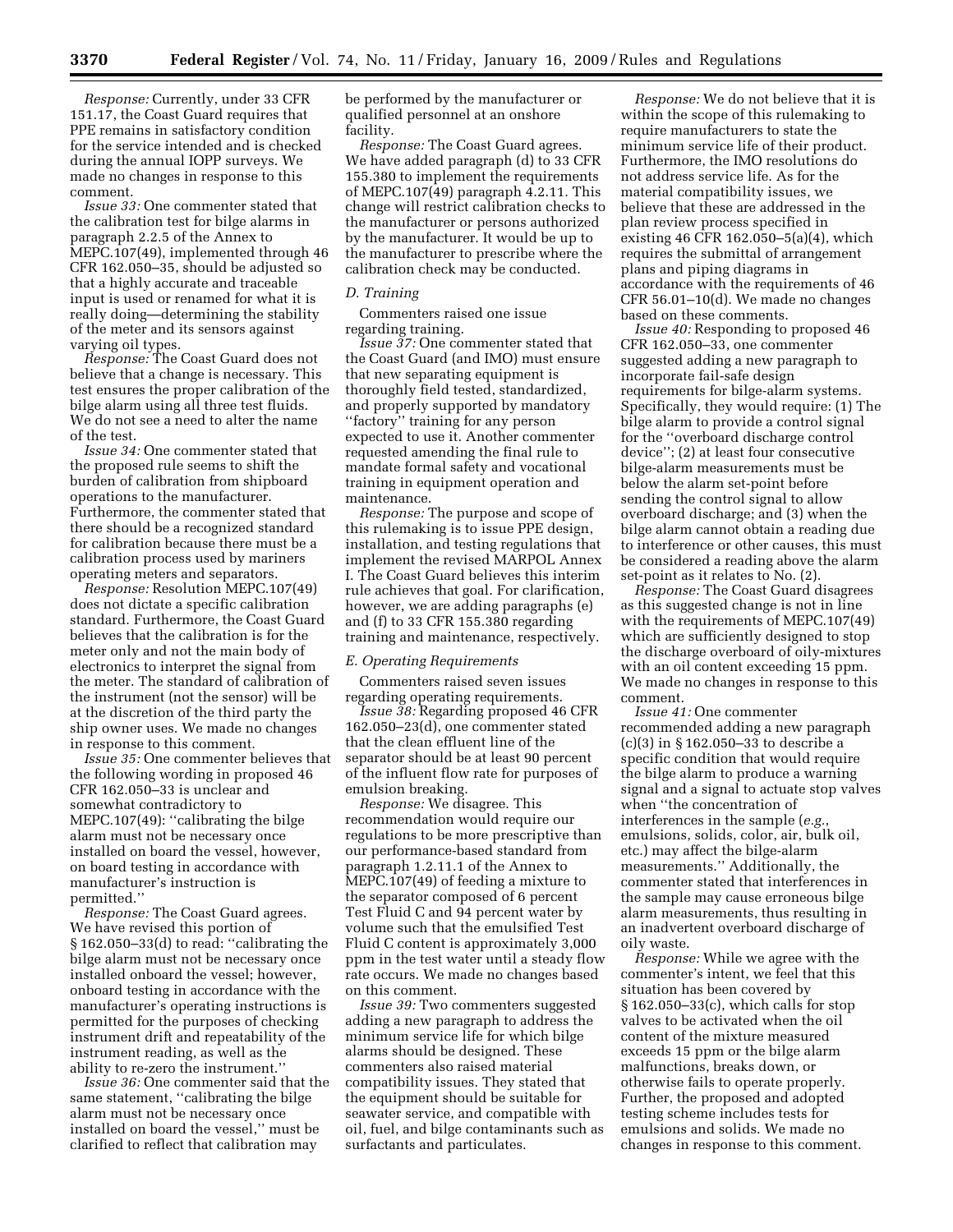*Issue 42:* Regarding 46 CFR 162.050– 33(h), one commenter requested a definition of ''operating status.'' Additionally, the commenter wondered if ''operating status'' includes recording if the separator is on/off or in manual/ automatic mode. Finally, the commenter also asked about the recording of separator valve positions and alarm conditions.

*Response:* Resolution MEPC.107(49) does not define operating status, however, a separator would likely have few operating conditions. These would include ''manual'' or ''automatic'' modes, ''off,'' and a cleaning or wateronly flush cycle.

The bilge alarm must record when an alarm occurred, i.e., the ''alarm condition,'' with the date and time. While the resolution does not state that the ppm at the time the alarm occurred must be recorded, anything over 15 ppm should be prevented from going overboard. Neither the IMO resolutions nor Coast Guard regulations address the recording of valve positions; however, the option may be provided by manufacturers. We made no changes in response to this comment.

*Issue 43:* One commenter stated that there should be specifications mandating that the separators operate ''essentially'' unattended even in manned engine rooms.

*Response:* We agree with the commenter's suggestion and have amended 46 CFR 162.050–21(e) to align with MEPC.107(49) by removing reference to ''unattended machinery space.''

*Issue 44:* One commenter stated that separators should be required to start in the recirculation mode before entering a filtering phase.

*Response:* We believe that this change is too divergent from MEPC.107(49). Operationally, we believe that it is the function of the bilge alarm to cause the recirculation of the separator effluent. We do not believe that an additional recirculation stage is necessary. We made no changes in response to this comment.

#### *F. Simulated Shipborne Environment*

Commenters raised four issues regarding the simulated shipborne environment.

*Issue 45:* One commenter asked why the Coast Guard's vibration test specification, which appears in § 162.050–37, is not fully aligned with the IMO specification. The commenter stated that the second 2-hour period of endurance is unlikely to show much more than the first period. The commenter also believed maintaining a different standard than the IMO

standard will cause continued confusion among manufacturers.

*Response:* We agree. We revised paragraphs (b) and (c) of 46 CFR 162.050–37 to align them with identical vibration tests in paragraph 3.2.2.1 of the Annex for MEPC.107(49) and paragraph 2.2.1.1 of the Annex for MEPC.108(49).

*Issue 46:* We received two comments stating that the proposed standards do not require that a separator be capable of operating while a vessel is underway and subject to vessel pitching, rolling, and vertical and horizontal ''G'' forces.

*Response:* The equipment is subjected to environmental testing designed to simulate the shipboard environment. Based on the proven abilities of the current approved separators to operate in a dynamic marine environment, we do not propose to require dynamic motion testing while operating the separators for the purposes of certification. We made no changes in response to this comment.

*Issue 47:* One commenter recommended that we conduct incline experiments for all three test fluids.

*Response:* The Coast Guard disagrees. We believe that the intent of the environmental testing portions of the IMO resolutions ensures the electrical and electronic sections of the equipment are capable of operating under the test conditions. Therefore, requiring this test to be conducted with all three fluids is excessive and not in line with the intent of the requirements. We made no changes based on this comment.

*Issue 48:* One commenter said that the Coast Guard should provide a list of fluids to conduct exposure tests.

*Response:* We disagree. Paragraph (d) of 46 CFR 162.050–21 requires compliance with 46 CFR chapter I, subchapter F—Marine Engineering, as applicable. Also the material specifications of the separator will be considered during plan review. We made no changes in response to this comment.

#### *G. Operating Manual*

Commenters raised two issues regarding the operating manual.

*Issue 49:* One commenter stated that the separator instruction booklet should be carefully written in easilyunderstood English.

*Response:* We agree. We have added an express requirement in § 162.050– 5(a)(6) that the manual must be easily understood. We also adopted the naming convention of MEPC.107(49) and identified the manual as the

''operating and maintenance manual.'' *Issue 50:* One commenter stated that the operations manual should provide guidance on failure-logging of separators and guidance on obtaining system improvements.

*Response:* We disagree. We believe that our revision of requirements for manuals in § 162.050–5(a)(6) is consistent with MEPC.107(49). We made no changes in response to this comment.

#### *H. Applicability*

Commenters raised two issues regarding applicability.

*Issue 51:* One commenter stated that the proposed regulation's applicability should be clearly addressed. Another commenter asked if the current bilge separators approved under MEPC.107(49) will remain ''approved'' after the new rule is adopted. And if that is the case, will there be different categories of approval (e.g., MEPC.107(49), MEPC.60(33), 46 CFR subpart 162.050). Another commenter asked if we intended for the rule changes to take effect upon acceptance of the rule or at a later date.

*Response:* Most sections of this interim rule will become effective March 17, 2009. The revised MARPOL Annex I became effective internationally January 1, 2007. Paragraph 1.3.1 of resolution MEPC.107(49), which was incorporated into the revised MARPOL Annex I Regulation 14, makes the resolution applicable to ships built on or after January 1, 2005, and to ships that install new PPE on or after January 1, 2005. This aspect of the revised Annex I was not reflected in our proposed rule. To implement these incorporated requirements, we have added three paragraphs—33 CFR 155.350(a)(3), 155.360(a)(2), and 155.370(a)(4)—to the interim rule requiring vessels built on or after January 1, 2005, and vessels that install new PPE on or after January 1, 2005, to meet the new PPE requirements. We are delaying the effective date of those paragraphs, so that we may seek your comments on them before making them effective. Based on your comments, we may revise these paragraphs before making them effective in a final rule.

Since publishing a notice of policy in December 2003 acknowledging the new MARPOL guidelines (68 FR 75603, December 31, 2003), we have approved some systems from PPE manufacturers who, in anticipation of the new MARPOL guidelines, sought Coast Guard approval under testing standards other than those in the current 46 CFR subpart 162.050. As the 2003 notice stated, the Coast Guard may, in its discretion, determine whether alternative standards ensured equivalent performance characteristics.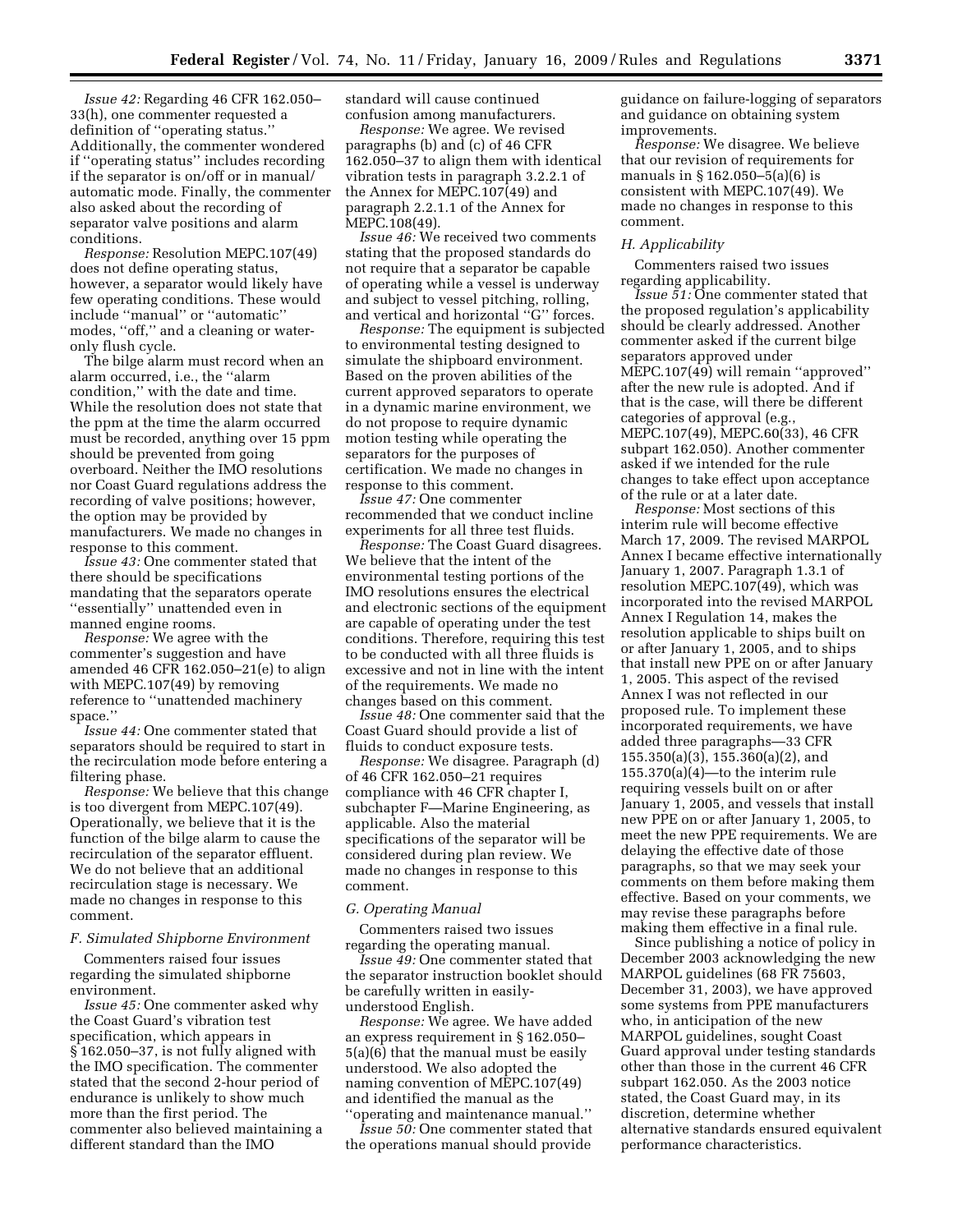Systems approved under MEPC.60(33) that were installed before January 1, 2005, on vessels built before January 1, 2005, and are still in good working order will not be affected by this rule. Systems approved before the effective date of this rule using resolution MEPC.107(49) guidelines will remain approved. For any systems approved to a standard other than MEPC.107(49) after January 1, 2005, but before March 17, 2009, the approval will expire March 17, 2009.

*Issue 52:* One commenter stated that, if adopted, the new rules would apply to U.S.-flag ships only and recommended developing a requirement for identification of equipment built, tested, and certified for U.S.-flag vessels or alternatively adopt IMO standards in its entirety.

*Response:* We disagree. Current regulations in 33 CFR 155.380 stipulate compliance with 46 CFR 162.050 requirements for all U.S.-flag inspected vessels. Uninspected U.S.-flag vessels and foreign-flag vessels may either comply with 46 CFR 162.050 or MARPOL Annex I. (See discussion of § 155.380(b) in the *Changes from Proposed Rule* section below.) The identification of equipment built, tested, and certified for U.S.-flag vessels, is currently required by 46 CFR 162.050– 11, Marking. We have not changed these current requirements.

#### *I. PPE Alternatives*

Commenters raised one issue regarding PPE alternatives.

*Issue 53:* One commenter requested that the Coast Guard consider properly designed and engineered holding tanks as a regulatory alternative to installing separator equipment that is unreliable and difficult to maintain on small vessels manned by lower-level mariners.

*Response:* This rulemaking implements PPE design and performance guidelines and standards in MEPC.107(49) and MEPC.108(49), and does not change which vessels must have PPE. Subpart B of 33 CFR part 155 and Regulation 16 of MARPOL Annex I dictate that ships of 400 gross tons or more must be fitted with PPE.

Our regulations require holding tanks on oceangoing ships over 400 gross tons in certain situations (see 33 CFR 155.360(b) and (c), and 33 CFR 155.370(b) and (c)), in addition to requiring the installation of approved PPE. We made no changes from the proposed rule based on this comment.

#### *J. Data Recording*

Commenters raised three issues regarding data recording.

*Issue 54:* One commenter asked if a vessel's speed and position-data requirement include the bilge alarm as well as the oil-discharge monitoring system.

*Response:* Neither the MEPC resolutions nor our proposed rules contain a requirement for bilge alarms to record the vessel speed and position. We made no changes in response to this comment.

*Issue 55:* One commenter stated that the proposed rule does not prevent overriding data inputs for failed equipment.

*Response:* This rule may only discourage, not prevent, overriding data inputs. However, those who tamper with the system will leave evidence in the form of broken seals on the bilge alarm. We made no changes based on this comment.

*Issue 56:* One commenter stated that a recording interval for bilge alarms is not specified in § 162.050–33(h). The commenter also wanted to know if our intent for bilge-alarm recording intervals is the same as in § 157.12d(h)(3) for oil content meters.

*Response:* Where the meter has a stated 10-minute interval, there is no required interval for the bilge alarm to print, display, or save a particular piece of information. The bilge alarm is merely required to save alarm events and operational status with a date and time stamp. The recorded information aids regulatory agencies in correlating separator-related entries in the oil record book. We made no changes from the proposed rule in response to this comment.

#### *K. Test Rig*

Commenters raised four issues regarding test rigs.

*Issue 57:* One commenter stated that the 30° chisel-edged chamfer in figure 162.050–17(d), Sample Point, should be around the outside perimeter instead of the inside perimeter of the sampler inlet to minimize disturbance of the sampling flow and to be consistent with MEPC.107(49).

*Response:* We agree and have corrected the chamfer illustrated in Figure 162.050–17(d).

*Issue 58:* One commenter recommended requiring the use of a syringe pump with a screw-type driver in place of the buret for oil injection at low concentrations to avoid pulsations of oil injections.

*Response:* The Coast Guard disagrees. Our figure at 46 CFR 162.050–19 and MEPC.107(49) figure 5 stipulate ''burets and metering pumps for injecting known oil ppm's and high oil transients,'' and thus provide discretion

to the testing lab to deliver the oil in the manner of its choosing. During the review of a facility's application under 46 CFR 162.050–15, we examine information on the facility's test rigs. Any deviation from the required test rigs must be noted in this information. We have no evidence of buret injections creating pulsations of oil injections at low concentrations. We made no changes in response to this comment.

*Issue 59:* One commenter recommended including the use of an inline disperser as an alternative to the high-shear pump to vary the oil droplets size distribution.

*Response:* The designated testing lab may propose alternative testing methods to the Marine Safety Center before beginning the tests. If agreed upon, any deviation from the required test rig must be noted in the test report or application. We made no changes from the proposed rule based on this comment.

*Issue 60:* One commenter suggested including the specifications of the tank used for Test Fluid C per Figure 3 and notes 1 through 3 of paragraph 1.2.4 of Part I of the Annex to MEPC.107(49) as it would ensure consistent mixing of Test Fluid C by different test facilities.

*Response:* The Coast Guard agrees. Our proposed paragraph (b)(2) of 46 CFR 162.050–20 references a worksheet, figure 162.050–20, for determining Constituents of Test Fluid C. In response to this commenter's suggestion, we are adding MEPC's Figure 3 to that worksheet, and have inserted the notes as text in that worksheet.

#### *L. Response Time*

Commenters raised one issue regarding response time.

*Issue 61:* One commenter stated that the measuring time in proposed 46 CFR 162.050–33(e) should be changed from 5 seconds to 15 seconds. The commenter also said the proposed 5 seconds would exclude, from future installations, bilge alarms that are already in service and have been proven to provide fail-safe performance.

*Response:* The Coast Guard disagrees. The purpose of this regulatory change is to increase the performance standards of the equipment. The changes will not require existing equipment MEPC.60(33) to be retrofitted at this time. Previously installed bilge alarms that were approved under the MEPC.60(33) requirements and are in good working order will not have to meet the 5-second response time. However, future installations of these MEPC.60(33) approved bilge alarms will not be permitted. This is in line with the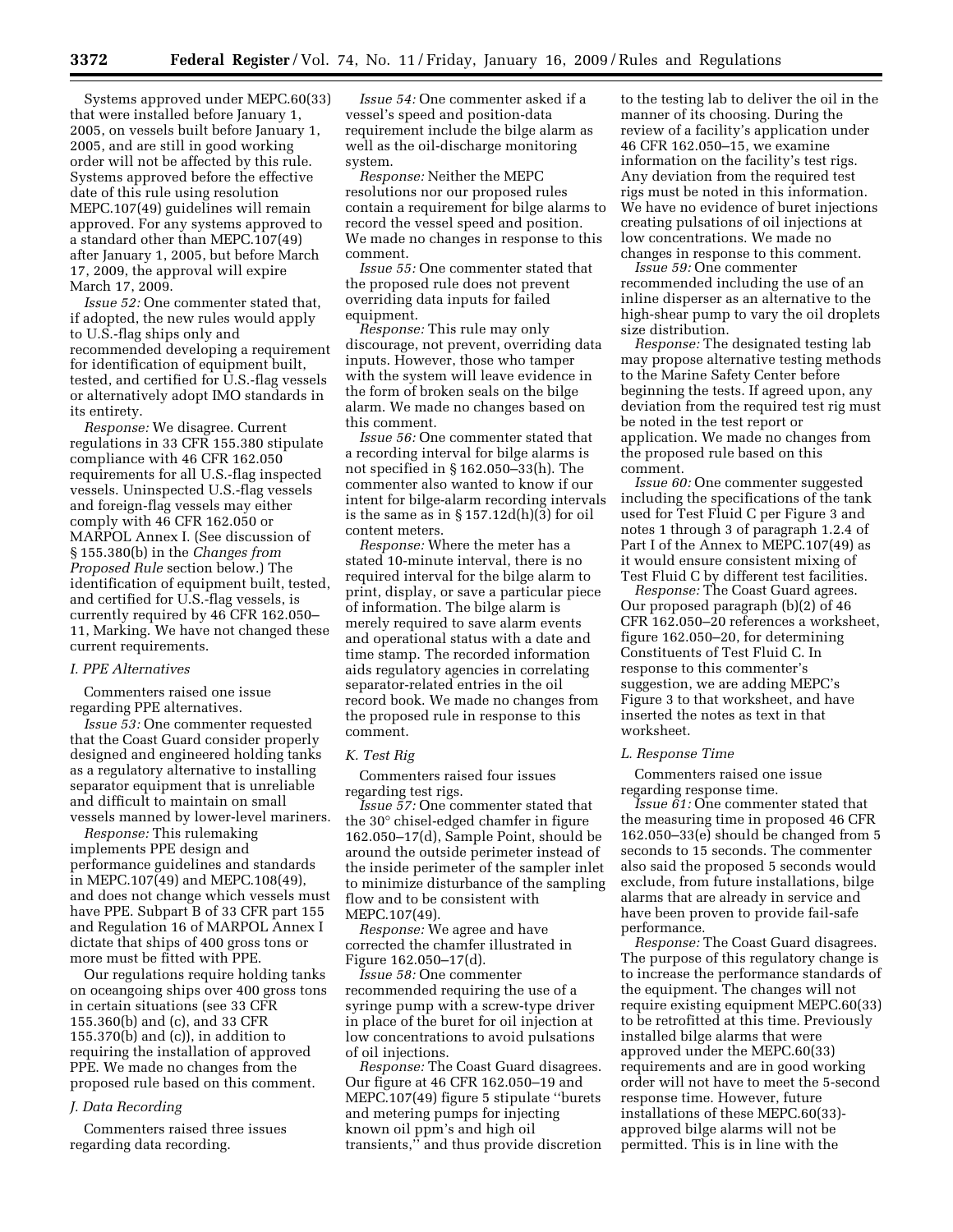requirements of MEPC.107(49). We made no changes in response to this comment.

#### *M. Test Fluid*

Commenters raised four issues regarding test fluid.

*Issue 62:* One commenter stated that separators should be tested with saltwater-mixed test fluids.

*Response:* Both 46 CFR 162.050–23 (a)(4), and the IMO resolution, paragraph 1.2.7 of Part 1 of the Annex to MEPC.107(49), allow the use of salt water, provided the density of the water used in the tests is no greater than 1.015 at 20° Celsius. We have decided not to mandate testing with salt water as this could materially affect the costs of certification. We made no changes in response to this comment.

*Issue 63:* One commenter said that turbidity from sources other than oils including rust and dirt—may fool the bilge alarm into thinking it is seeing oil and, because of this, operators are burdened with removing these other turbidity sources from exposure to the bilge alarm to permit pumping anything over the side.

*Response:* To ensure alignment with the international requirements, the Coast Guard will require the same three test fluids stipulated in paragraph 1.2.4 of Part 1 of the Annex to MEPC.107(49). Further, we believe that the inclusion of Test Fluid C will account for the equipment's ability to handle particulate matter (including rust) as well as emulsions. We made no changes in response to this comment.

*Issue 64:* One commenter stated that it is impossible to duplicate emulsion fluid tests in actual sea service. The commenter believes a minimum 6 month trial run in actual service could be part of the rule requirement to obtain equipment certification.

*Response:* The Coast Guard does not intend to implement a 6-month testing regime for the purpose of certifying PPE. Such testing would be inconsistent with the requirements of MEPC.107(49). Furthermore, Test Fluid C was developed following thorough discussion at IMO and provides a good representation of common bilge water. We made no changes in response to this comment.

*Issue 65:* One commenter believes that soot in ''reasonable representative quantities'' should be a component in test fluids, both in the Coast Guard's proposed fluids and MEPC.107(49) fluids.

*Response:* The Coast Guard disagrees. The constituents of Test Fluid C were developed based on the input of numerous IMO delegations through

discussions over several years. This is believed to be an accurate facsimile of the fluid that may be encountered on a large percentage of the vessels currently in operation. The IMO has received several similar comments and has maintained the same stance regarding changes to it. The Coast Guard concurs with this stance and will maintain the Test Fluid C constituents as they are set out by MEPC.107(49) paragraph 1.2.4. We made no changes in response to this comment.

#### *N. Incorporating MEPC.107(49) by Reference*

Commenters raised one issue regarding incorporation by reference.

*Issue 66:* One commenter believes that incorporating or referencing MEPC.107(49) in the proposed rule will lead to an accurate and thorough understanding of the requirements.

*Response:* The Coast Guard disagrees because, as discussed in the preamble of the NPRM (70 FR 67067, November 3, 2005), we believe that there are elements of MEPC.107(49) that need clarification. The comments on our proposed rule provide evidence that some aspects of the resolutions require further clarification. We made no changes from the proposed rule based on this comment.

#### *O. Test Report*

Commenters raised one issue regarding test reports.

*Issue 67:* One commenter said that verification of the stability of the Test Fluid C emulsion and other testing parameters must be shown in the test report with documentation to prove conformity.

*Response:* We believe that a stable emulsion will be established if a lab follows the Test Fluid C preparation requirements under 46 CFR 162.050–20. In response to this comment, we have added a requirement in 46 CFR 162.050–9(a)(6), to provide verification that the lab followed the testing procedures prescribed in 46 CFR subpart 162.050.

#### *P. Cleaning Detergent in Engine Room*

Commenters raised two issues regarding cleaning detergent in the engine room.

*Issue 68:* One commenter believes that any equipment (separators or bilge alarms) should be certified with qualification about what type of cleaners can be used aboard vessels with that product or any inability of that product to handle emulsions. The proposed rule clearly implies that they could not meet MEPC.107(49) testing protocols. Information about system

performance enhancements such as preferred cleaners, etc., belong in their operating manuals, not on their certificates. These qualifications should be removed from the actual certificates and the product's actual certification/ testing procedures should be re-verified.

*Response:* Detergents are generally known to cause emulsions, and the IMO resolutions and corresponding Coast Guard implementing regulations have added an emulsified test fluid to challenge the equipment. However, the Coast Guard does not plan to add this type of information to the approval certificate because unlike older technology represented in the previous standard, MEPC.60(33), under MEPC.107(49) standards, PPE are expected to handle the range of fluids and emulsions that are founds in bilges today. Therefore, we are not making a change from the proposed rule based on this comment.

*Issue 69:* One commenter stated that separators should be required to be insensitive to a host of United States Department of Agriculture (USDA) approved detergents that may be used anywhere in the engine room on a vessel.

*Response:* With the possibility of emulsified bilge water always present the bilge separator must be capable of separating the oil from the emulsion to produce an effluent with an oil content not exceeding 15 ppm even when detergents are present in the bilge. The bilge separator should therefore be tolerant of a wide range of detergents, but at the same time, as noted in paragraph 1.1.3 of the introduction to the MEPC.107(49) Annex, proper measures should be taken to minimize the presence of cleaning agents in the bilge. As noted above in response to issue 63 regarding turbidity, to ensure alignment with the international requirements, the Coast Guard will require the same three test fluids stipulated in MEPC.107(49). We believe that the inclusion of Test Fluid C will account for the equipment's ability to handle emulsions caused by detergents. We made no changes from the proposed rule based on this comment.

## *Q. PPE Design*

Commenters raised one issue regarding PPE design.

*Issue 70:* One commenter stated ''the absolute absence of any type of standardization of OWS [oily water separator] systems makes the initial investigation confusing, dirty, time consuming and sometimes plain incorrect.''

*Response:* The Coast Guard disagrees. The IMO resolutions and the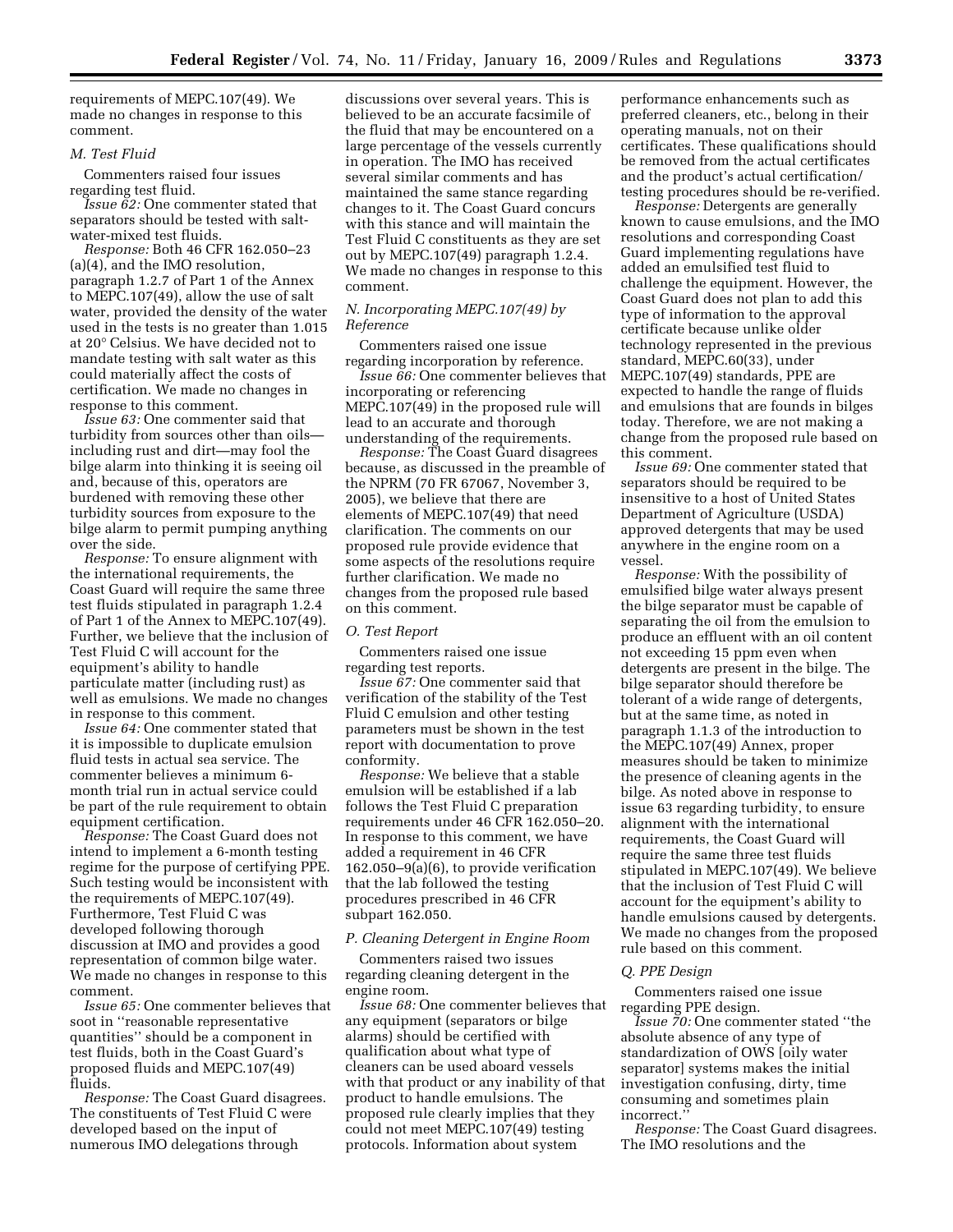corresponding Coast Guard regulations are primarily performance-based in determining the design of a separator. The commenter's suggestion would require prescriptive regulations and could further limit the production of innovative technologies and improvements in the field of separation technology. We made no changes based on this comment.

#### *R. Oil Categories*

Commenters raised one issue regarding oil categories.

*Issue 71:* One commenter suggested that the Coast Guard use its current category of oils based on American Petroleum Institute (API) gravity values and require the laboratory conducting the testing of the oil discharge monitoring equipment (monitoring system) report the values of the crude oils used as described in the Parameters Tolerance column of the Crude Oils table in paragraph 1.2.6 of Part 1 of the Annex to MEPC.108(49). The commenter stated this is in line with the intent of MEPC.108(49) and the Coast Guard's regulation allowing for the onboard calibration of the ODME for the type of crude oil or petroleum product being transported. As an alternative, the commenter requested the Coast Guard provide Standard Reference Material (SRM) crude oil and petroleum product samples to the company for testing purposes or information on where the company can obtain the samples.

*Response:* We believe that Table 162.050–27(c)—Oil Type and Characteristics in the proposed 46 CFR 162.050–27 accomplishes the goal of this request. Also, 46 CFR 162.050– 27(c)(3) allows for the substitution of an oil with similar properties to those listed in table 162.050–27(c). Further, the testing laboratory is required to report the properties of the test oils under 46 CFR 162.050–9(a)(5). We made no changes in response to this comment.

## *S. Beyond the Scope of This Rulemaking*

Commenters raised two issues beyond the scope of this rulemaking.

*Issue 72:* We received two comments regarding Oil Record Books (ORBs). Of those, one commenter requested that we amend the final rule to mandate training in the proper method of entering entries into the ORB for anyone expected to operate separators. The other comment stated the ORBs are not readily available.

*Response:* We believe that these requests regarding oil record books are beyond the scope of this rulemaking. This rulemaking seeks to implement the MEPC PPE guidelines and standards being incorporated into MARPOL

Annex I. Oil record books are not referenced in either MEPC.107(49) or MEPC.108(49).

We have forwarded the comment regarding the availability of ORBs to the appropriate office for their consideration. We made no changes to this comment.

*Issue 73:* We received two comments from the same commenter regarding operating requirements. The commenter stated that it should be a requirement to have onboard a complete set of recommended repair parts for separators. The commenter also said that a complete set (100 percent of installed working elements) of filters, coalescers, filter media, membranes, etc., should be required for separators to assure continued operation in the event of severe fouling.

*Response:* We feel that this suggestion to require a complete set of repair parts is beyond the scope of the rulemaking. The application for certification, 46 CFR 162.050–5, already requires submission of detailed instructions on maintenance of the unit to be certified. Repair parts are typically only stipulated for certain systems on board that materially affect the safe handling or navigation of the vessel. We made no changes in response to this comment.

#### *T. Changes From Proposed Rule*

In 33 CFR part 155, Oil or Hazardous Material Pollution Prevention Regulations for Vessels, we have made the following changes from the proposed rule. As noted in our response to Issue 51, to reflect the requirements of MEPC.107(49) that has been incorporated into MARPOL Annex 1 effective January 1, 2007, we have invited comments on our changes to three paragraphs in §§ 155.350, 155.360, and 155.370, and have delayed the implementation of those three paragraphs pending our review of comments. As discussed in Issues 36 and 37, we also revised § 155.380, and added paragraphs (d), (e) and (f) to that section. Also, we removed references to ''bilge monitor'' in the section heading and paragraphs (a) and (b) of § 155.380.

In reviewing part 155, we discovered that the IMO Marine Environmental Protection Committee Circular summary of MARPOL 73/78-approved equipment referenced in 33 CFR 155.380(b) no longer exists, so we have changed this reference to include any equipment approved under MARPOL Annex I. Approval of OWS equipment and bilge alarms under MARPOL Annex I is offered as an alternative for U.S. uninspected ships and foreign ships to approval under 46 CFR 162.050. We believe that this revision will

adequately reflect the same level of equipment approval as the previous requirement. Also, we revised the authority citation for the part by relocating the reference to 46 U.S.C. 3703.

In 33 CFR part 157, Rules for the Protection of the Marine Environment Relating to Tank Vessels Carrying Oil in Bulk, we have revised the format of the incorporation by reference section, § 157.02, so that the material approved for incorporation by reference may be more easily associated with the section(s) incorporating this material. As indicated in our response to Issue 1, in part 157 we have removed the term ''cargo monitor'' to identify the "monitoring system." As noted in Issue 28, we have revised § 157.12c(e). Finally for part 157, in paragraphs (b) and (c) of § 157.12f, we deleted the unnecessary words ''at least all'' when describing the operations that must be included in a functional test on an oil content meter and a control section of a monitoring system.

In 46 CFR part 162, Engineering Equipment, we made many revisions. We revised the format of the incorporation by reference section, § 162.050–4, so that the incorporatedby-reference-approved material may be more easily associated with the section(s) incorporating this material. Also in that section, we discovered that the International Standards Organization (ISO) 8217 standard incorporated in 46 CFR 162.050–20(a) was revised in 2005. Therefore, we have revised the reference to this ISO standard in § 162.050–4(c)(1). This ISO revision changed the ''type'' description for the marine residual fuel oil required by § 162.050–20(a)(1). This change is due to ISO's reduction of the temperature at which the viscosity is measured. At the original test temperature of 100° Celsius, this fuel oil had a viscosity of 35 (hence the original name: RMG 35). At the new test temperature of 50° Celsius, this same fuel oil has a viscosity of 380 (hence the new name: RMG 380). The updated ISO 8217 does not affect the ''type'' description for the marine distillate fuel oil referred to in § 162.050–20(a)(2).

As discussed in our response to Issue 1, we replaced the term ''cargo monitor'' in part 162 with the term ''oil content meter.'' The following table reflects other changes to part 162 made in response to comments.

| For reasons stat-<br>ed in our re-<br>sponse to Issue<br>number. | . we revised the fol-<br>lowing section: |
|------------------------------------------------------------------|------------------------------------------|
|                                                                  | $162.050 - 5(a)(6)$                      |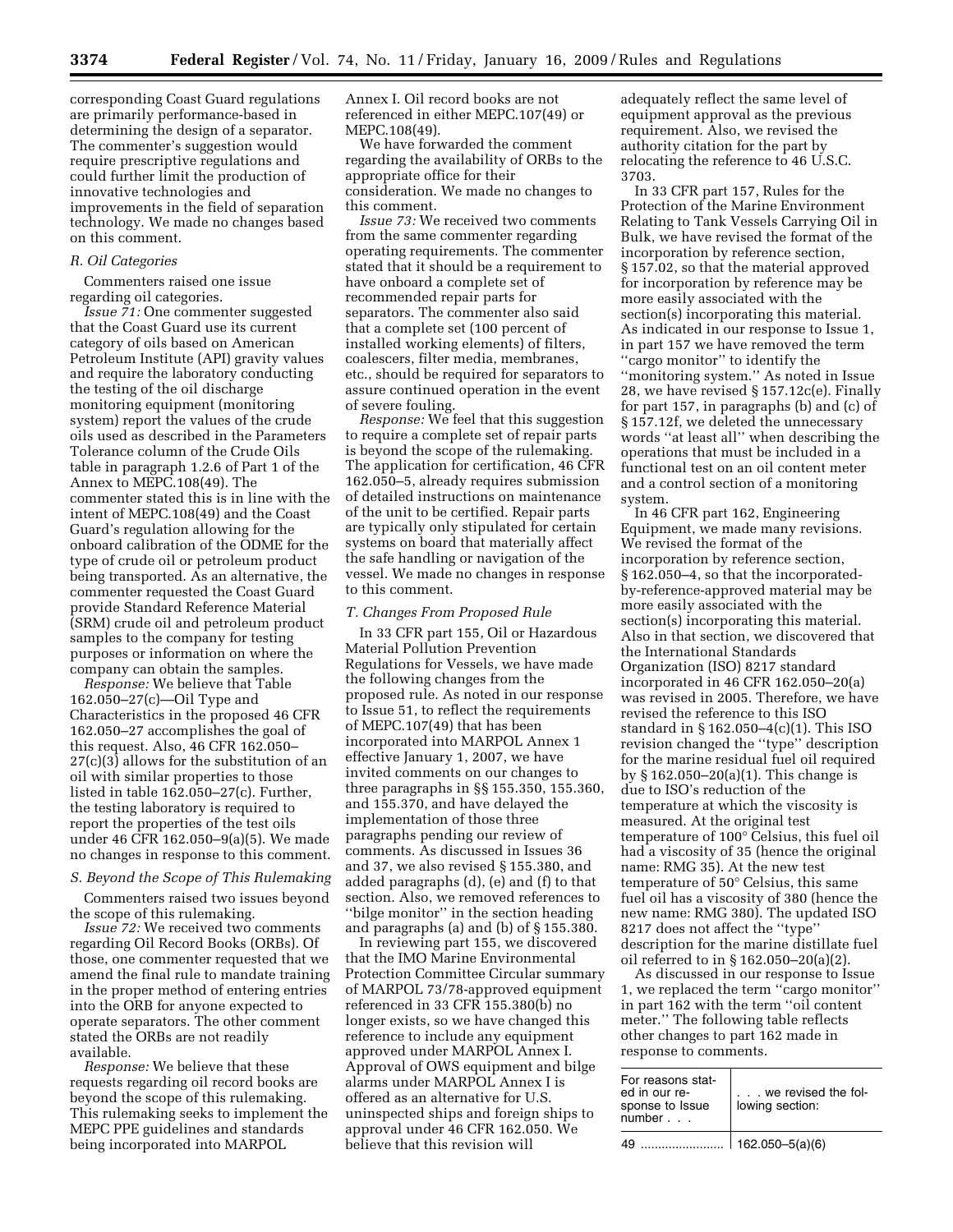| For reasons stat-<br>ed in our re-<br>sponse to Issue<br>number | . we revised the fol-<br>lowing section:                                                                                                                                                      |
|-----------------------------------------------------------------|-----------------------------------------------------------------------------------------------------------------------------------------------------------------------------------------------|
| 67<br>57.<br>60<br>5<br>$18$<br>8<br>10<br>4                    | 162.050–9(a)(6)<br>162.050-17(d)<br>162.050-20<br>162.050-20(b)(3)<br>162.050-21(e)<br>162.050–23(a)(13)<br>162.050-23(b)(1)<br>162.050-27(b) and (c)<br>162.050–27(a)(1)<br>162.050–27(e)(4) |
| 35<br>14<br>16<br>19 and $26$                                   | 162.050-33(f)<br>162.050-33(d)<br>162.050-35(b)(3)<br>162.050-35(g)(3)<br>162.050-35(g)<br>162.050–37(b) and (c)<br>162.050-39(b) [removed]                                                   |

#### *Discussion of Interim Rule*

We are amending our oil pollution prevention equipment regulations to make them consistent with new IMO guidelines and specifications in resolutions MEPC.107(49) and MEPC.108(49), which are incorporated into MARPOL Annex I regulations 14 (Oil filtering equipment), 18 (Segregated Ballast Tanks), and 31 (Oil discharge monitoring and control system). These revisions will implement Annex I regulations and should reduce the amount of oil discharged from vessels, and eliminate the use of ozonedepleting solvents in equipment tests.

This interim rule will require all vessels replacing or installing oil separators and bilge alarms to install equipment that meets revised standards and it will require newly-constructed vessels carrying oil in bulk to install monitoring systems that meet revised standards. Tests for approval of this equipment have been revised to deal with common bilge contaminants and eliminate the use of ozone-depleting solvents.

We have delayed the implementation of three paragraphs involving equipment installed on or after January 1, 2005. As discussed in our response to Issue 51, paragraph 1.3.1 of resolution MEPC.107(49) was incorporated into MARPOL Annex I on January 1, 2007, and makes the resolution applicable to ships built on or after January 1, 2005, and to ships that install PPE on or after January 1, 2005. This aspect of the revised Annex I was not reflected in our proposed rule.

To implement these incorporated requirements, we have added three paragraphs—33 CFR 155.350(a)(3), 155.360(a)(2), and 155.370(a)(4)—to the interim rule that require vessels built or PPE installed on or after January 1,

2005, to meet the new PPE requirements. As noted above, we seek your comments on these three paragraphs which we have delayed implementing until October 13, 2009, of the interim rule. Based on your comments, we may revise these paragraphs before issuing a final rule.

Since publishing a notice of policy in December 2003 acknowledging the new MARPOL guidelines (68 FR 75603, December 31, 2003), we have approved some systems from PPE manufacturers who, in anticipation of the new MARPOL guidelines, sought Coast Guard approval under testing standards other than those in the current 46 CFR subpart 162.050. As that 2003 notice stated, the Coast Guard may, in its discretion, determine whether alternative standards ensured equivalent performance characteristics.

Systems approved under MEPC.60(33) that are installed on vessels built before January 1, 2005, and are still in good working order will not be affected by this rule. Systems approved before the effective date of this rule using MEPC.107(49) guidelines as the alternative will remain approved. For any system approved after January 1, 2005, using an alternative other than MEPC.107(49), the approval will expire March 17, 2009.

As noted in response to Issue 1, we made some nomenclature changes to better align our terms with those in MEPC.108(49) and in our current pollution certificate requirements. Related to this nomenclature change, we have added paragraph 33 CFR  $157.12d(a)(4)(viii)(G)$  to ensure the control section of the monitoring system is tested in accordance with the vibration testing requirements described in 46 CFR 162.050–37. And we also added paragraph 33 CFR 157.12d(a)(7) to ensure each main component of the monitoring system is designed in accordance with the applicable requirements contained in subchapters F and J.

Compliance with the requirements of this interim rule does not relieve vessel owners and operators of meeting requirements of other applicable laws such as the Federal Water Pollution Control Act, 33 U.S.C. 1251–1387 (also known as the Clean Water Act) or related regulations. This would include compliance with any National Pollutant Discharge Elimination System (NPDES) Vessel General Permit regulations that may be promulgated by the Environmental Protection Agency in response to a court order to vacate an EPA regulation, 40 CFR 122.3(a), which identifies discharges—including most incidental to the normal operation of a

vessel—that do not require NPDES permits. See EPA NPDES General Permits for Discharges Incidental to the Normal Operation of a Vessel notices published June 17, 2008 (73 FR 34296) and December 29, 2008 (73 FR 79473).

## **VI. Incorporation by Reference**

The Director of the Federal Register has approved the material in 33 CFR 157.02 and 46 CFR 162.050–4 for incorporation by reference under 5 U.S.C. 552 and 1 CFR part 51. You may inspect this material at U.S. Coast Guard Headquarters where indicated under **ADDRESSES**. Copies of the material are available from the sources listed in 33 CFR 157.02 and 46 CFR 162.050–4.

#### **VII. Regulatory Analyses**

We developed this interim rule after considering numerous statutes and executive orders related to rulemaking. Below we summarize our analyses based on 13 of these statutes or executive orders.

## *A. Regulatory Planning and Review*

Executive Order 12866, ''Regulatory Planning and Review,'' 58 FR 51735, October 4, 1993, requires a determination whether a regulatory action is ''significant'' and therefore subject to review by the Office of Management and Budget (OMB) and subject to the requirements of the Executive Order. This rulemaking is not significant under Executive Order 12866 and OMB has not reviewed it.

Public comments on the NPRM are summarized in Part IV of this preamble. We received no public comments and have made no changes that would alter our assessment of impacts in the NPRM. We have found no additional data or information that would change our findings in the NPRM. We have adopted the assessment in the NPRM for this interim rule. See the ''Regulatory Evaluation'' of the NPRM for the complete analysis. A summary of the assessment follows.

We estimated 176 existing vessels and 46 new vessels annually will be affected by this rule and incur additional costs for installing OWS and bilge alarms.

We estimated the annual costs of the OWS and bilge alarms combined range from \$9,000 to \$19,000, depending on vessel type and size for both existing and new vessels. We estimated nondiscounted annual costs for existing vessels at approximately \$2.3 million and approximately \$550,000 for new vessels, or about \$2.9 million combined. We estimated the total 10-year present value cost of the rule to be \$21 million or \$25 million based on a seven or three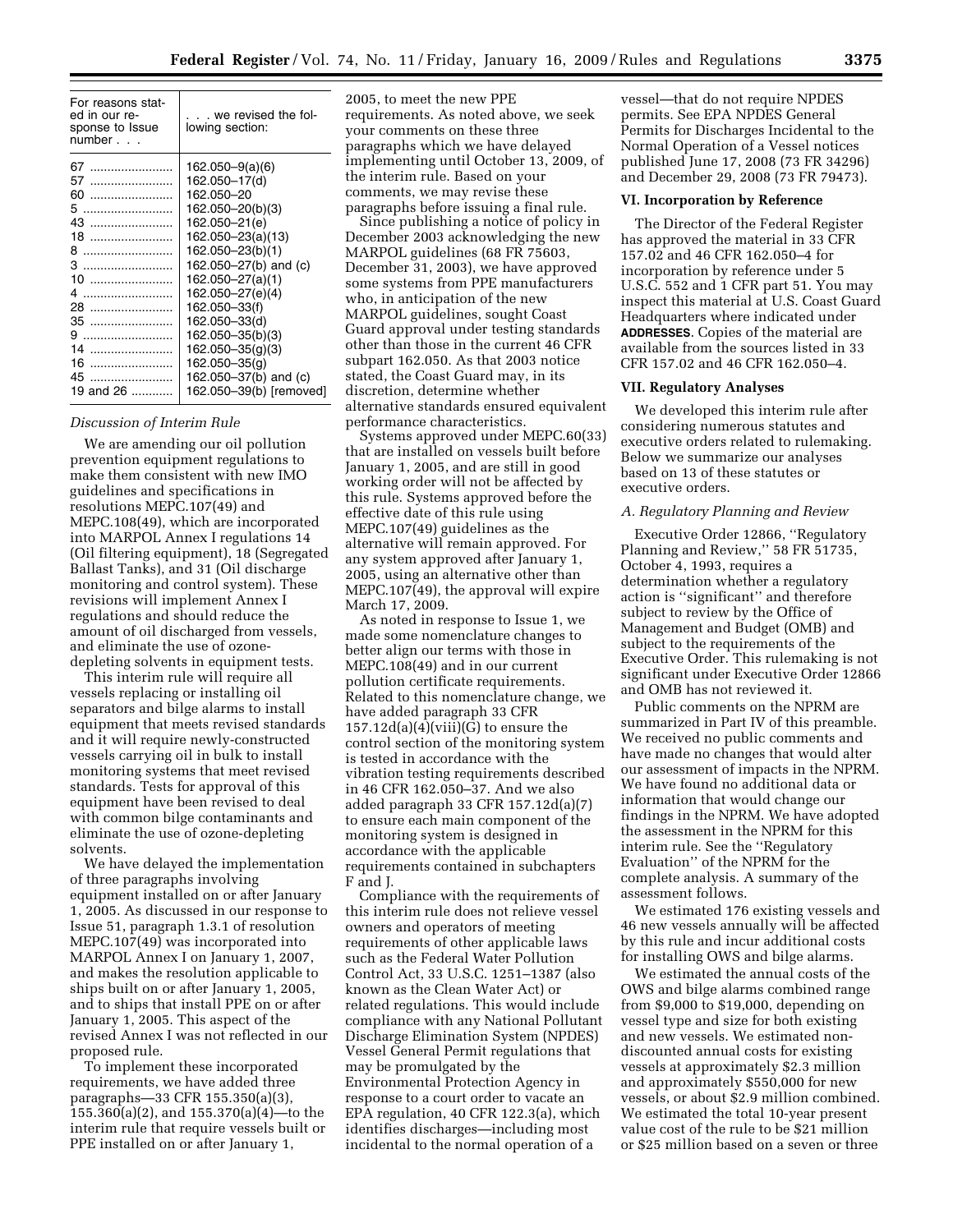percent discount rate (all values rounded).

The benefits of this rule are improved environmental conditions from the use of PPE, which meets higher standards of pollution prevention. The new OWS equipment will better handle the separation of emulsified oils, surfactants, and contaminants from water. There is also a broader range and volume of pollutants that will no longer be released into the environment because of these new standards. See the ''Regulatory Evaluation'' section of the NPRM for additional details.

## *B. Small Entities*

Under the Regulatory Flexibility Act (5 U.S.C. 601–612), we have considered whether this rule has a significant economic impact on a substantial number of small entities. The term ''small entities'' comprises small businesses, not-for-profit organizations that are independently owned and operated and are not dominant in their fields, and governmental jurisdictions with populations of less than 50,000.

In the NPRM, we certified under 5 U.S.C. 605(b) that the proposed rule would not have a significant economic impact on a substantial number of small entities. We have found no additional data or information that would change our findings in the NPRM. We have adopted the certification in the NPRM for this interim rule. See the ''Small Entity'' section of the NPRM for the complete threshold analysis.

Therefore, the Coast Guard certifies, under 5 U.S.C. 605(b), that this interim rule does not have a significant economic impact on a substantial number of small entities. If you think that your business, organization, or governmental jurisdiction qualifies as a small entity and that this interim rule will have a significant economic impact on it, please submit a comment to the Docket Management Facility at the address under **ADDRESSES**. In your comment, explain why you think it qualifies and how and to what degree this rule would economically affect it.

#### *C. Assistance for Small Entities*

Under section 213(a) of the Small Business Regulatory Enforcement Fairness Act of 1996 (Pub. L. 104–121), we want to assist small entities in understanding this rule so that they can better evaluate its effects on them and participate in the rulemaking. If the rule affects your small business, organization, or governmental jurisdiction and you have questions concerning its provisions or options for compliance, please consult Mr. Wayne Lundy, Office of Systems Engineering

(CG–5213), Coast Guard, telephone 202– 372–1379. The Coast Guard will not retaliate against small entities that question or complain about this rule or any policy or action of the Coast Guard.

### *D. Collection of Information*

This rule calls for no new collection of information under the Paperwork Reduction Act of 1995 (44 U.S.C. 3501– 3520). The paperwork burden associated with the manufacture, laboratory testing, approval tests, and marking of pollution prevention equipment is addressed in the existing collection of information, OMB #1625–0035, entitled ''Title 46 CFR Subchapter Q: Lifesaving, Electrical and Engineering Equipment; Construction and Materials.'' The Office of Management and Budget approved this collection of information on March 17, 2006. It will expire after the 3-year approval period ends on March 31, 2009.

## *E. Federalism*

A rule has implications for federalism under Executive Order 13132, Federalism, if it has a substantial direct effect on State or local governments and would either preempt State law or impose a substantial direct cost of compliance on them.

It is well settled that States may not regulate in categories reserved for regulation by the Coast Guard. It is also well settled, now, that all of the categories covered in 46 U.S.C. 3306, 3703, 7101, and 8101 (design, construction, alteration, repair, maintenance, operation, equipping, personnel qualification, and manning of vessels), as well as the reporting of casualties and any other category in which Congress intended the Coast Guard to be the sole source of a vessel's obligations, are within the field foreclosed from regulation by the States. (See the decision of the Supreme Court in the consolidated cases of *United States* v. *Locke* and *Intertanko* v. *Locke*, 529 U.S. 89, 120 S.Ct. 1135 (March 6, 2000).)

The pollution prevention equipment regulations promulgated in this rule are within the field foreclosed from regulation by the States, and therefore preemption under E.O. 13132 is not an issue.

#### *F. Unfunded Mandates Reform Act*

The Unfunded Mandates Reform Act of 1995 (2 U.S.C. 1531–1538) requires Federal agencies to assess the effects of their discretionary regulatory actions. In particular, the Act addresses actions that may result in the expenditure by a State, local, or tribal government, in the aggregate, or by the private sector of

\$100,000,000 or more in any one year. Though this rule will not result in such an expenditure, we do discuss the effects of this rule elsewhere in this preamble.

## *G. Taking of Private Property*

This rule will not effect a taking of private property or otherwise have taking implications under Executive Order 12630, Governmental Actions and Interference with Constitutionally Protected Property Rights.

#### *H. Civil Justice Reform*

This rule meets applicable standards in sections 3(a) and 3(b)(2) of Executive Order 12988, Civil Justice Reform, to minimize litigation, eliminate ambiguity, and reduce burden.

## *I. Protection of Children*

We have analyzed this rule under Executive Order 13045, Protection of Children from Environmental Health Risks and Safety Risks. This rule is not an economically significant rule and does not create an environmental risk to health or risk to safety that may disproportionately affect children.

#### *J. Indian Tribal Governments*

This rule does not have tribal implications under Executive Order 13175, Consultation and Coordination with Indian Tribal Governments, because it does not have a substantial direct effect on one or more Indian tribes, on the relationship between the Federal Government and Indian tribes, or on the distribution of power and responsibilities between the Federal Government and Indian tribes.

#### *K. Energy Effects*

We have analyzed this rule under Executive Order 13211, Actions Concerning Regulations That Significantly Affect Energy Supply, Distribution, or Use. We have determined that it is not a ''significant energy action'' under that order because it is not a ''significant regulatory action'' under Executive Order 12866 and is not likely to have a significant adverse effect on the supply, distribution, or use of energy. The Administrator of the Office of Information and Regulatory Affairs has not designated it as a significant energy action. Therefore, it does not require a Statement of Energy Effects under Executive Order 13211.

#### *L. Technical Standards*

The National Technology Transfer and Advancement Act (NTTAA) (15 U.S.C. 272 note) directs agencies to use voluntary consensus standards in their regulatory activities unless the agency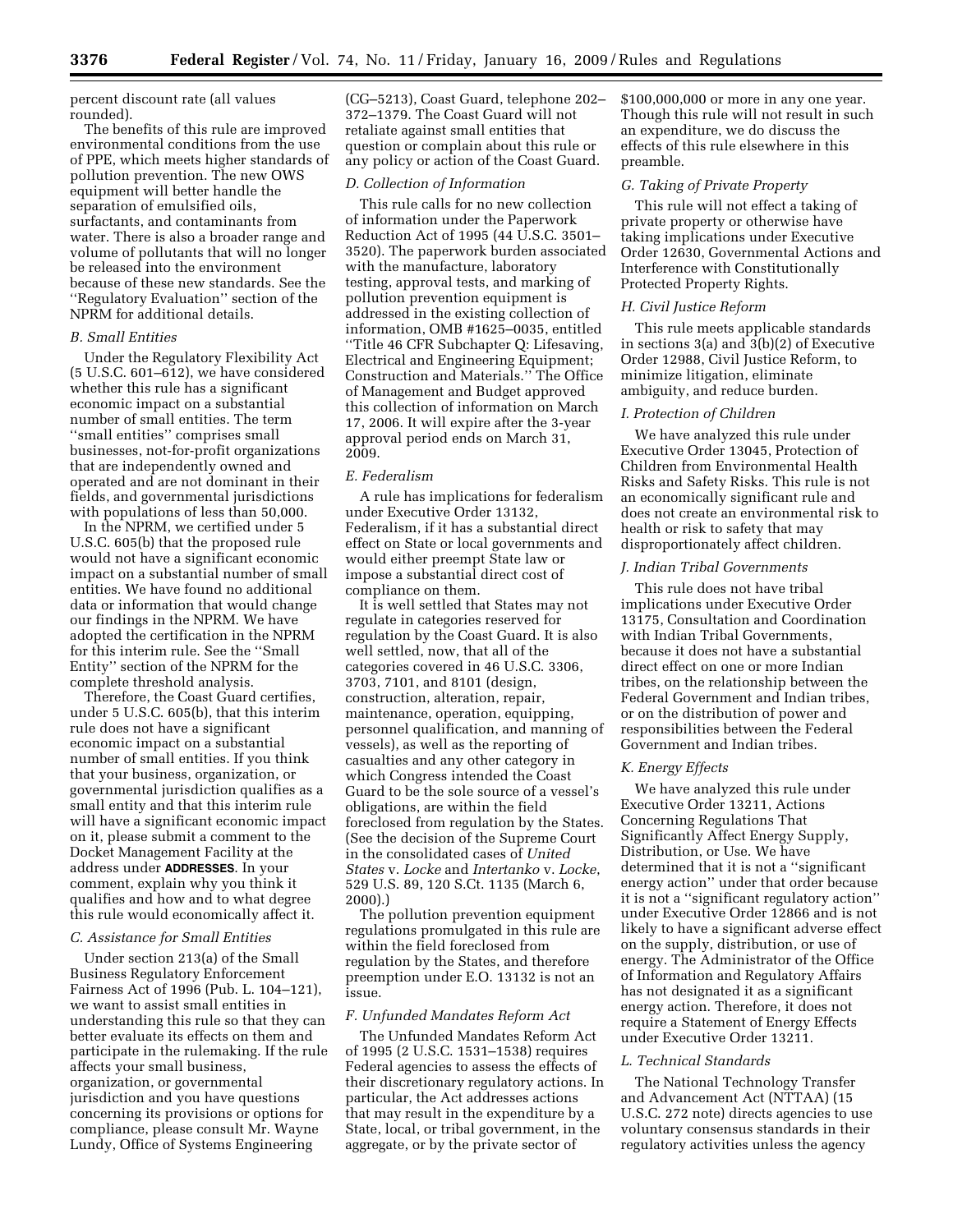provides Congress, through the Office of Management and Budget, with an explanation of why using these standards would be inconsistent with applicable law or otherwise impractical. Voluntary consensus standards are technical standards (e.g., specifications of materials, performance, design, or operation; test methods; sampling procedures; and related management systems practices) that are developed or adopted by voluntary consensus standards bodies.

This interim rule uses the following consensus standards that are not voluntary standards:

• IMO Assembly Resolution A.393(X)—Recommendation on International Performance and Test Specifications For Oily-Water Separating Equipment and Oil Content Meters:

• IMO Assembly Resolution A.496(XII)—Guidelines and

• Specifications for Oil Discharge Monitoring and Control Systems for Oil Tankers;

• IMO Assembly Resolution A.586(14)—Revised Guidelines and Specifications for Oil Discharge Monitoring and Control Systems for Oil Tankers;

• IMO Marine Environment Protection Committee Resolution MEPC.13(19)—Guidelines for Plan Approval and Installation Survey of Oil Discharge Monitoring and Control Systems for Oil Tankers and Environmental Testing of Control Sections Thereof;

• IMO Marine Environment Protection Committee Resolution MEPC.108(49)—Revised Guidelines and Specifications for Oil Discharge Monitoring and Control Systems for Oil Tankers.

• International Organization for Standardization Standard ISO 8217 (2005) Petroleum products—Fuels (class F)—Specification of marine fuels;

• International Organization for Standardization Standard ISO 9377–2 (2000), Water Quality—Determination of hydrocarbon oil index—Part 2: Method Using solvent extraction and Gas Chromatography.

They are used because the United States is party to MARPOL Annex I and we must use these standards to effectively implement MARPOL Annex I regulations. The sections that reference these standards and the locations where these standards are available are listed in 33 CFR 157.02 and 46 CFR 162.050– 4.

#### *M. Environment*

We have analyzed this rule under Department of Homeland Security

Management Directive 5100.1 and Commandant Instruction M16475.lD, which guide the Coast Guard in complying with the National Environmental Policy Act of 1969 (NEPA) (42 U.S.C. 4321–4370f), and have concluded under the Instruction that there are no factors in this case that would limit the use of a categorical exclusion under section 2.B.2 of the Instruction. Therefore, this rule is categorically excluded, under figure 2– 1, paragraph (34)(d), of the Instruction and under section 6(b) of the ''Appendix to National Environmental Policy Act: Coast Guard Procedures for Categorical Exclusions, Notice of Final Agency Policy,'' (67 FR 48243, July 23, 2002), from further environmental documentation. This regulation fits within these categorical exclusions because it concerns equipment approval and carriage requirements and implements regulations designed to protect the environment. An environmental analysis checklist and a categorical exclusion determination are available in the docket where indicated under **ADDRESSES**.

#### **List of Subjects**

#### *33 CFR Part 155*

Alaska, Hazardous substances, Oil pollution, Reporting and recordkeeping requirements.

#### *33 CFR Part 157*

Cargo vessels, Incorporation by reference, Oil pollution, Reporting and recordkeeping requirements.

#### *46 CFR Part 162*

Fire prevention, Incorporation by reference, Marine safety, Oil pollution, Reporting and recordkeeping requirements.

■ For the reasons discussed in the preamble, the Coast Guard amends 33 CFR parts 155 and 157 and 46 CFR part 162 as follows:

**Title 33—Navigation and Navigable Waters** 

## **PART 155—OIL OR HAZARDOUS MATERIAL POLLUTION PREVENTION REGULATIONS FOR VESSELS**

■ 1. Revise the authority citation for part 155 to read as follows:

**Authority:** 33 U.S.C. 1231, 1321(j); 46 U.S.C. 3703; E.O. 12777, 56 FR 54757, 3 CFR, 1991 Comp., p. 351; Department of Homeland Security Delegation No. 0170.1. Sections 155.100 through 155.130, 150.350 through 155.400, 155.430, 155.440, 155.470, 155.1030(j) and (k), and 155.1065(g) are also issued under 33 U.S.C. 1903(b). Section 155.490 also issued under section 4110(b) of

Pub. L. 101–380. Sections 155.1110 through 155.1150 also issued under 33 U.S.C. 2735.

**Note:** Additional requirements for vessels carrying oil or hazardous materials are contained in 46 CFR parts 30 through 40, 150, 151, and 153.

 $\blacksquare$  2. In § 155.350, revise the section heading and add paragraph (a)(3) to read as follows:

#### **§ 155.350 Oily mixture (bilge slops)/fuel oil tank ballast water discharges on oceangoing ships of less than 400 gross tons.**

(a) \* \* \*

(3) For equipment installed after 2004 to be approved under paragraph (a)(2) of this section, it must meet current standards in 46 CFR part 162, subpart 162.050, unless the equipment is installed on a ship constructed before 2005 and it would be unreasonable or impracticable to meet those current standards.

\* \* \* \* \*

■ 3. In § 155.360, revise the section heading, redesignate paragraph (a) as (a)(1) and add paragraph (a)(2) to read as follows:

#### **§ 155.360 Oily mixture (bilge slops) discharges on oceangoing ships of 400 gross tons and above but less than 10,000 gross tons, excluding ships that carry ballast water in their fuel oil tanks.**

 $(a)(1) * * * *$ 

(2) For equipment installed after 2004 to be approved under paragraph (a)(1) of this section, it must meet current standards in 46 CFR part 162, subpart 162.050, unless the equipment is installed on a ship constructed before 2005 and it would be unreasonable or impracticable to meet those current standards.

 $\blacksquare$  4. In § 155.370, add paragraph (a)(4) to read as follows:

\* \* \* \* \*

**§ 155.370 Oily mixture (bilge slops)/fuel oil tank ballast water discharges on oceangoing ships of 10,000 gross tons and above and oceangoing ships of 400 gross tons and above that carry ballast water in their fuel oil tanks.** 

 $(a) * * * *$ 

(4) For equipment installed after 2004 to be approved under paragraph (a) of this section, it must meet current standards in 46 CFR part 162, subpart 162.050, unless the equipment is installed on a ship constructed before 2005 and it would be unreasonable or impracticable to meet those current standards.

\* \* \* \* \*

■ 5. Revise § 155.380 to read as follows: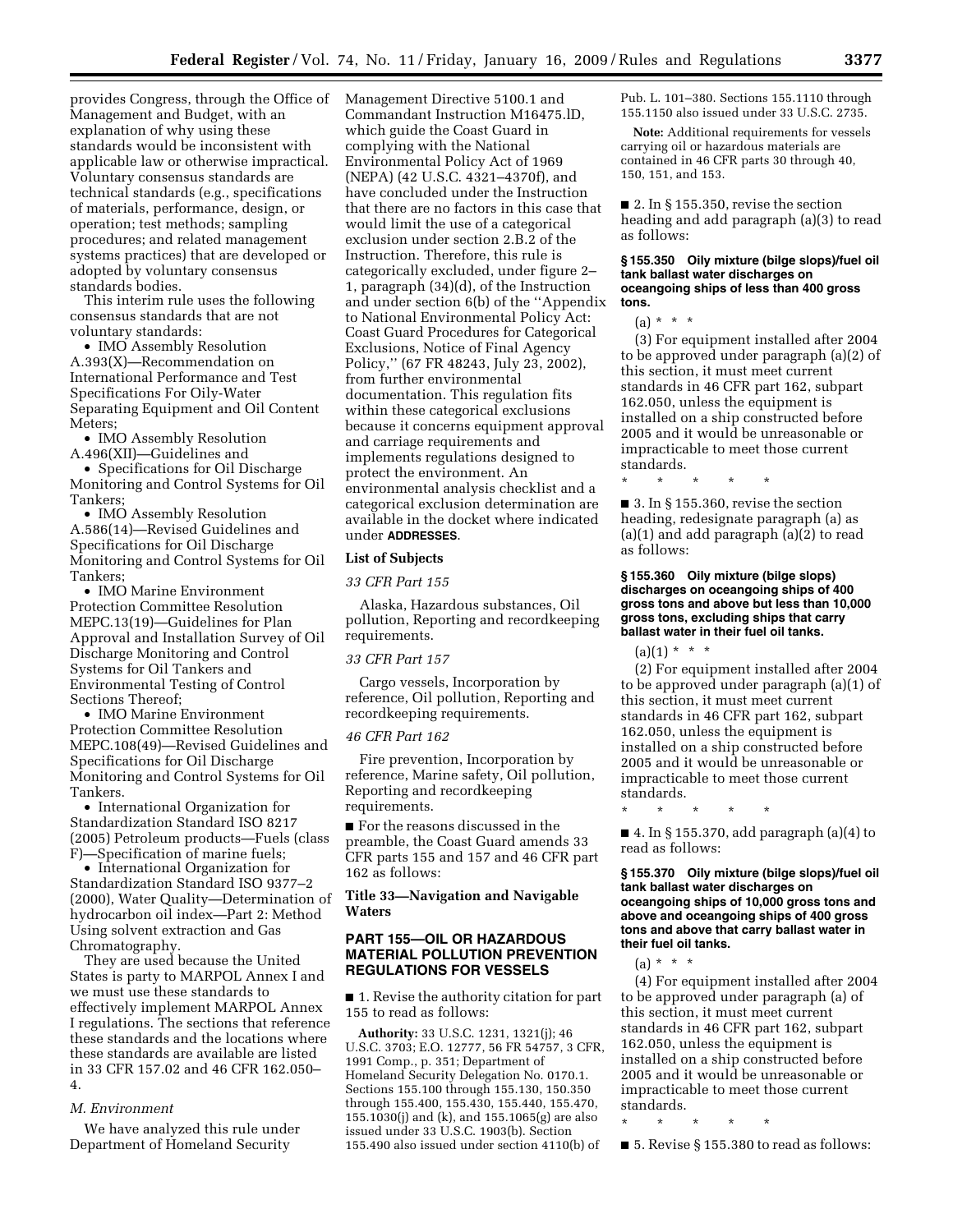#### **§ 155.380 Oily water separating equipment and bilge alarm approval standards.**

(a) On U.S. inspected ships, oily water separating equipment and bilge alarms must be approved under 46 CFR 162.050.

(b) On U.S. uninspected ships and foreign ships, oily water separating equipment and bilge alarms must be approved under either 46 CFR 162.050 or MARPOL 73/78 Annex I.

**Note to § 155.380(b):** A copy of Annex I to the International Convention for the Prevention of Pollution from Ships, 1973 as modified by the Protocol of 1978 relating thereto, as amended (MARPOL 73/78) may be purchased from the International Maritime Organization, Publications Section, 4 Albert Embankment, London SE1 75R, United Kingdom, Telex 23588; see also *http:// www.imo.org.* 

(c) A ship that is required to have a bilge alarm may defer installment and use a previously installed bilge monitor provided the bilge monitor met Coast Guard approval requirements at the time of its installation and it does not allow more than a 15 ppm oil content in water discharge.

(d) The accuracy of the bilge alarms must be checked at IOPP Certificate renewal surveys according to the manufacturer's instructions. Alternatively, the unit may be replaced by a calibrated bilge alarm. The calibration certificate for the bilge alarm, which certifies the date of the last calibration check, should be retained onboard for inspection purposes. The accuracy checks can only be done by the manufacturer or persons authorized by the manufacturer.

(e) Ship staff training must include familiarization in the operation and maintenance of the equipment.

(f) The routine maintenance of the oily water separating equipment and the bilge alarm must be clearly defined by the manufacturer in the associated operating and maintenance manuals. All routine and repair maintenance must be recorded.

## **PART 157—RULES FOR THE PROTECTION OF THE MARINE ENVIRONMENT RELATING TO TANK VESSELS CARRYING OIL IN BULK**

■ 6. Revise the authority citation for part 157 to read as follows:

**Authority:** 33 U.S.C. 1903; 46 U.S.C. 3703, 3703a (note); Department of Homeland Security Delegation No. 0170.1. Subparts G, H, and I are also issued under section 4115(b), Pub. L. 101–380, 104 Stat. 520; Pub. L. 104–55, 109 Stat. 546.

■ 7. Revise § 157.02 to read as follows:

#### **§ 157.02 Incorporation by reference: Where can I get a copy of the publications mentioned in this part?**

(a) Certain material is incorporated by reference into this part with the approval of the Director of the Federal Register under 5 U.S.C. 552(a) and 1 CFR part 51. To enforce any edition other than that specified in this section, the Coast Guard must publish notice of change in the **Federal Register** and the material must be available to the public. All approved material is available for inspection at the National Archives and Records Administration (NARA). For information on the availability of this material at NARA, call 202–741–6030 or go to *http://www.archives.gov/ federal*\_*register/* 

*code*\_*of*\_*federal*\_*regulations/ ibr*\_*locations.html*. Also, it is available for inspection at the Coast Guard, Systems Engineering Division (CG– 5213), Office of Design and Engineering Standards, U.S. Coast Guard, 2100 Second Street, SW., Washington, DC 20593–0001, telephone 202–372–1379, and is available from the sources indicated in this section.

(b) *International Maritime Organization (IMO)*—4 Albert Embankment, London SE1 7SR, United Kingdom.

(1) IMCO Assembly Resolution A.393(X), adopted on 14 November 1977, Recommendation on International Performance and Test Specifications For Oily Water Separating Equipment and Oil Content Meters (''A.393(x)''), incorporation by reference approved for § 157.12.

(2) IMO Assembly Resolution A.496(XII), Adopted on 19 November 1981, Agenda Item 11, Guidelines and Specifications for Oil Discharge Monitoring and Control Systems for Oil Tankers (''A.496(XII)''), incorporation by reference approved for § 157.12.

(3) IMO Assembly Resolution A.586(14), Adopted on 20 November 1985, Agenda item 12, Revised Guidelines and Specifications for Oil Discharge Monitoring and Control Systems for Oil Tankers (''A.586(14)''), incorporation by reference approved for § 157.12.

(4) IMO Marine Environment Protection Committee Resolution MEPC.13 (19), adopted on 9 December 1983, Guidelines for Plan Approval and Installation Survey of Oil Discharge Monitoring and Control Systems for Oil Tankers and Environmental Testing of Control Sections Thereof (''MEPC.13(19)''), incorporation by reference approved for § 157.12.

(5) IMO Marine Environment Protection Committee Resolution MEPC.108(49), Adopted on 18 July

2003, Revised Guidelines and Specifications for Oil Discharge Monitoring and Control Systems for Oil Tankers (''MEPC.108(49)''), incorporation by reference approved for § 157.12.

(6) IMO Assembly Resolution A.601(15), Provision and Display of Manoeuvring Information on Board Ships, Annex sections 1.1, 2.3, 3.1, and 3.2 with appendices, adopted on 19 November 1987 ("A.601(15)"), incorporation by reference approved for § 157.450.

(7) IMO Assembly Resolution A.744(18), Guidelines on the Enhanced Programme of Inspections During Surveys of Bulk Carriers and Oil Tankers, Annex B sections 1.1.3–1.1.4, 1.2–1.3, 2.1, 2.3–2.6, 3–8, and Annexes 1–10 with appendices, adopted 4 November 1993 (''A.744(18)''), incorporation by reference approved for § 157.430.

(8) IMO Assembly Resolution A.751(18), Interim Standards for Ship Manoeuvrability, Annex sections 1.2, 2.3–2.4, 3–4.2, and 5, adopted 4 November 1993 with Explanatory Notes in MSC/Circ. 644 dated 6 June 1994  $('A.751(18)$ <sup>"</sup>), incorporation by reference approved for § 157.445.

(c) *Oil Companies International Marine Forum (OCIMF)* 27 Queen Anne's Gate, London, SW1H 9BU, England].

(1) International Safety Guide for Oil Tankers and Terminals, Fourth Edition, Chapters 6, 7, and 10, 1996, incorporation by reference approved for § 157.435.

(2) [Reserved]

#### **§ 157.03 [Amended]**

 $\blacksquare$  8. In § 157.03, remove the words ''cargo monitor'' from paragraph (2) of the definition of ''clean ballast'', and add, in their place, the words ''oil discharge monitoring''.

#### **§ 157.11 [Amended]**

 $\blacksquare$  9. In § 157.11 (b)(2)(iii), remove the words ''a cargo monitor'' and add, in their place, the words ''an oil content meter''.

■ 10. Revise § 157.12 to read as follows:

#### **§ 157.12 Oil discharge monitoring and control system.**

(a) Each vessel must have an oil discharge monitoring and control system (monitoring system) that is designed for use with each type of cargo oil that the vessel carries.

(b) Each oil content meter component of the monitoring system installed on a U.S. vessel must be approved under 46 CFR part 162, subpart 162.050. Each oil content meter component of the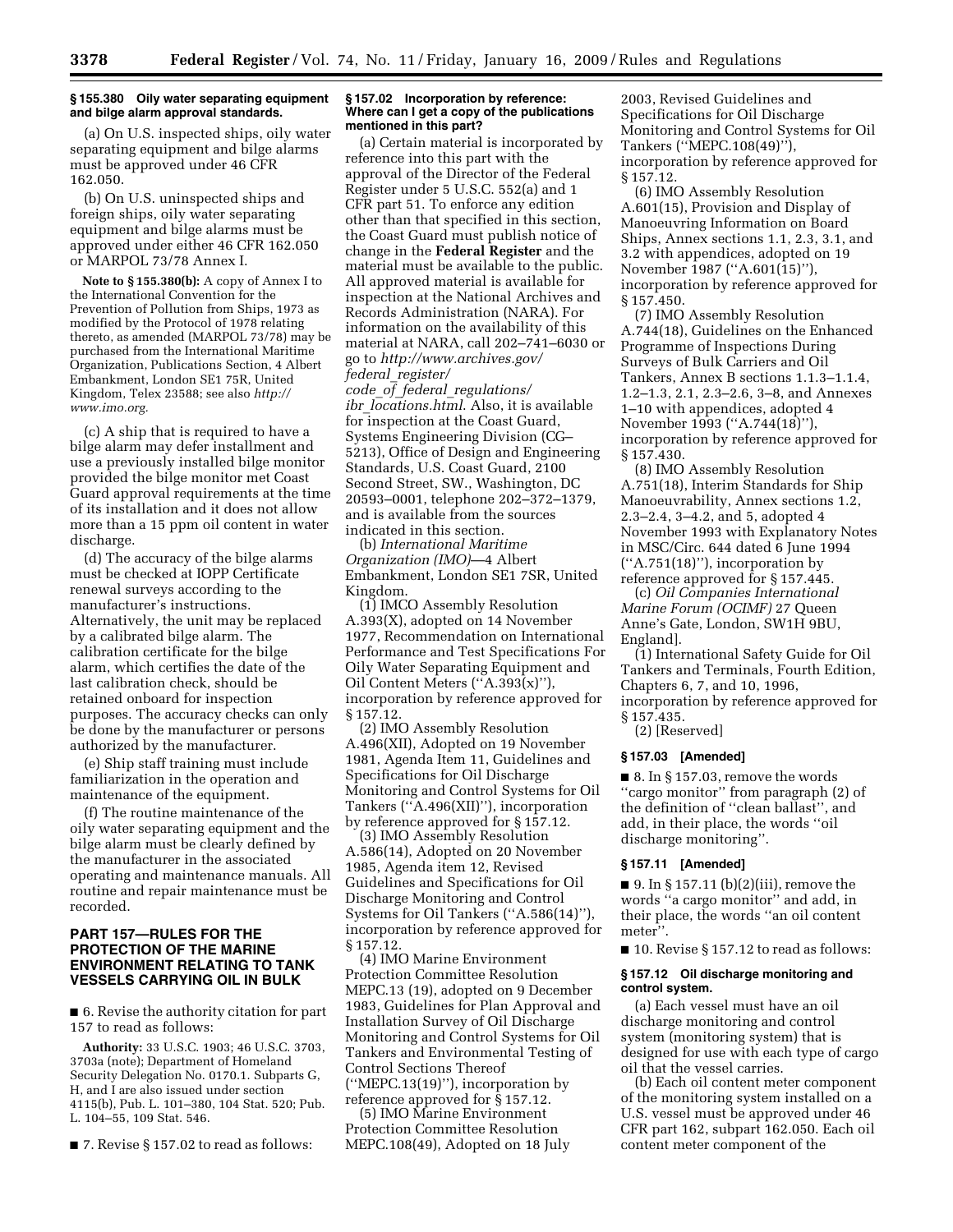monitoring system installed on a foreign vessel must be approved:

(1) Under 46 CFR part 162, subpart 162.050; or

(2) As meeting IMO Marine Environment Protection Committee resolution MEPC.108(49) by a country that has ratified the MARPOL 73/78. Paragraph 1.2.2 of MEPC.108(49) provides, as to equipment installed in ''oil tankers the keels of which are laid, or which are at a similar stage of construction, before January 1, 2005,'' for alternative compliance with IMO resolutions A.393(X), A.496(XII), MEPC.13(19), and A.586(14). These five resolutions are incorporated by reference (*see* § 157.02).

(c) Each oil discharge monitoring and control system on a U.S. vessel must be installed in accordance with §§ 157.12b through 157.12g of this part.

■ 11. Add §§ 157.12a through 157.12g to read as follows:

#### **§ 157.12a Definitions.**

As used in §§ 157.12a through 157.12g—

*Control section* means a unit in a monitoring system composed of the items specified in § 157.12d(a)(4)(viii).

*Control unit* means a device that receives automatic signals of oil content of the effluent ppm, flow rate of discharge m3/hour, ship's speed in knots, ship's position-latitude and longitude, date and time (GMT, Greenwich Mean Time), and status of the overboard discharge control. The control unit makes automatic recordings of data as specified in  $\S 157.12d(h)(2)$ .

*Oil discharge monitoring and control system* or *monitoring system* means a system that monitors the discharge into the sea of oily ballast or other oilcontaminated water from the cargo tank areas and comprises the items specified in § 157.12d(a)(4).

*Overboard discharge control* means a device that automatically initiates the sequence to stop the overboard discharge of the effluent in alarm conditions and prevents the discharge throughout the period the alarm condition prevails. The device may be arranged to close the overboard valves or to stop the relevant pumps, as appropriate.

*PPM* means parts of oil per million parts of water by volume.

*Starting interlock* means a facility that prevents the initiation of the opening of the discharge valve or the operation of other equivalent arrangements before the monitoring system is fully operational when use of the monitoring system is required by the Convention.

#### **§ 157.12b Implementation requirements.**

Oil discharge monitoring and control systems must be fitted to oil tankers to which this subpart applies. A monitoring and control system must employ a control unit and be fitted with a starting interlock and overboard discharge control.

#### **§ 157.12c Construction, maintenance, security, calibration, and training.**

(a) The oil discharge monitoring and control system must be designed to ensure that user access is restricted to essential controls. Access beyond these controls must be available for emergency maintenance and temporary repair but must require the breaking of security seals or activation of another device, which indicates an entry to the equipment.

(b) The seals must be of a design that only the manufacturer or the manufacturer's agent can replace the seals or reset the system following inspection and permanent repairs to the equipment.

(c) The accuracy of the monitoring system must be verified during International Oil Pollution Prevention certificate renewal surveys. The calibration certificate certifying date of last calibration check must be retained on board for inspection purposes.

(d) The monitoring system may have several scales as appropriate for its intended use. The recording device fitted to a meter which has more than one scale must indicate the scale which is in use.

(e) Simple means must be provided aboard ship to check on instrument drift, repeatability of the instrument reading, and the ability to re-zero the instrument.

(f) Ship staff training must include familiarization in the operation and the maintenance of the equipment.

(g) The routine maintenance of the monitoring system and troubleshooting procedures must be clearly defined in the Operating and Maintenance Manual. All routine maintenance and repairs must be recorded.

#### **§ 157.12d Technical specifications.**

(a) *Oil discharge monitoring and control system.* (1) The monitoring system must be capable of effectively monitoring and controlling the discharge of any effluent into the sea through those overboard discharge outlets permitted by § 157.11 that are necessary to fulfill the operational requirements of the oil tanker.

(2) The discharge of dirty ballast water or other oil-contaminated water from the cargo tank areas into the sea through outlets, which are not

controlled by the monitoring system is prohibited.

(3) The monitoring system must function effectively under all environmental conditions normally encountered by oil tankers, and must be designed and constructed to satisfy the specifications for approval in 46 CFR subpart 162.050. Moreover—

(i) The system must be designed so a discharge of dirty-ballast or other oilcontaminated water from the cargo tank areas cannot take place unless the monitoring system is in the normal operating mode and the relevant sampling point has been selected;

(ii) The system should sample the effluent discharge from a minimum number of discharge outlets and be arranged so that discharge overboard can take place via only one outlet at a time;

(iii) Where it is intended that more than one line be used for simultaneous discharging purposes, one oil content meter, together with a flow meter, must be installed in each discharge line. These instruments must be connected to a common processor; and

(iv) To avoid alarms because of shortterm high-oil-concentration signals (spikes) causing indications of high instantaneous rates of discharge, the short-term high ppm signal may be suppressed for a maximum of 10 seconds. Alternatively, the instantaneous rate of discharge may be continuously averaged during the preceding 20 seconds or less as computed from instantaneous ppm values of the oil content meter readings received at intervals not exceeding 5 seconds.

(4) The monitoring system must comprise—

(i) An oil content meter to measure the oil content of the effluent in ppm. The meter must be approved in accordance with the provisions contained in 46 CFR subpart 162.050 and certified to take into account the range of cargoes carried;

(ii) A flow rate indicating system to measure the rate of effluent being discharged into the sea;

(iii) A ship speed indicating device to give the ship's speed in knots;

(iv) A ship position indicating device to give the ship's position-latitude and longitude;

(v) A sampling system to convey a representative sample of the effluent to the oil content meter;

(vi) An overboard discharge control to stop the overboard discharge;

(vii) A starting interlock to prevent the discharge overboard of any effluent unless the monitoring system is fully operational; and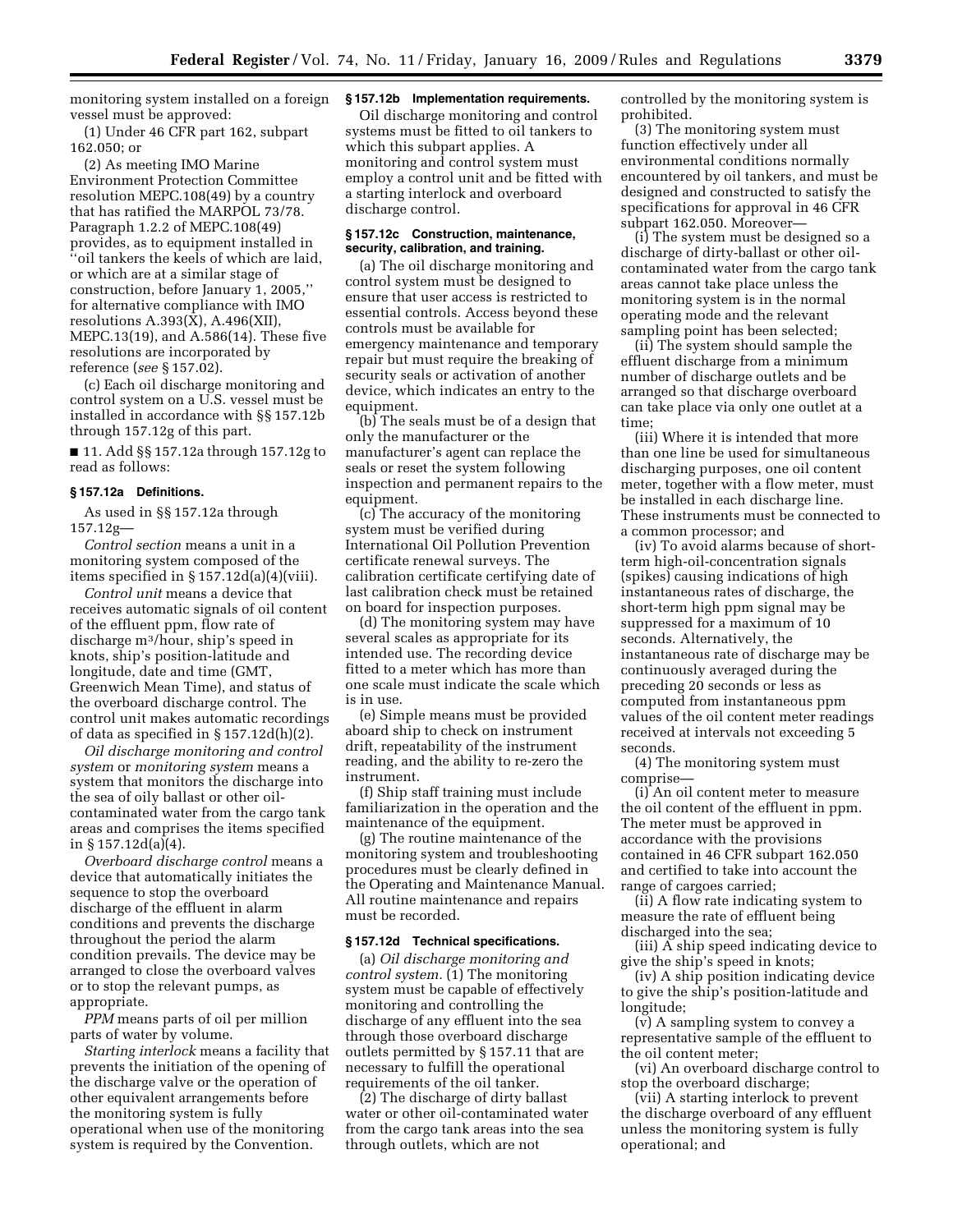(viii) A control section comprising— (A) A processor that accepts signals of oil content in the effluent, the effluent flow rate, and the ship's speed, and computes these values into liters of oil discharged per nautical mile and the total quantity of oil discharged;

(B) A means to provide alarms and command signals to the overboard discharge control;

(C) A recording device to provide a record of data required under § 157.12d(h)(2);

(D) A data display to exhibit the current operational data required under § 157.12d(i);

(E) A manual override system to be used in the event of failure of the monitoring system;

(F) A means to provide signals to the starting interlock to prevent the discharge of any effluent before the monitoring system is fully operational; and

(G) The control section of the monitoring system must be tested in accordance with the vibration testing requirements described in 46 CFR 162.050–37.

(5) Each main component of the monitoring system must be fitted with a name plate, properly identifying the component by assembly drawing number, type or model number, and serial number, as appropriate.

(6) The electrical components of the monitoring system that are to be installed in an explosive atmosphere must be in compliance with 46 CFR 162.050–25.

(7) Each main component of the monitoring system must be designed in accordance with the applicable requirements contained in subchapters F and J.

(b) *Sampling system.* (1) Sampling points must be located so relevant samples can be obtained from those outlets used for operational discharges in accordance with paragraph (a) of this section. The sampling probes located in the overboard discharge lines and the piping system connecting the sampling probes to the oil content meter must meet the requirements of this paragraph.

(2) The piping and probes must be—

(i) Of a material resistant to fire,

corrosion, and oil; and

(ii) Of adequate strength and properly jointed and supported.

(3) The system must have a stop-valve fitted adjacent to each probe, except that, where the probe is mounted in a cargo line, two stop-valves must be fitted, in series, in the sample line. One of these may be the remote controlled sample selector valve.

(4) Sampling probes must be arranged for easy withdrawal and must, as far as

practicable, be mounted at an accessible location in a vertical section of the discharge line. Should it be necessary to fit sampling probes in a horizontal section of the discharge line it must be ascertained, during the installation survey, that the pipe runs full of liquid at all times during the discharge of the effluent. Sampling probes must normally penetrate inside the discharge pipe to a distance of one quarter the diameter of that pipe.

(5) Means must be provided for cleaning the probes and piping system by the provision of permanent clean water flushing arrangements or an equivalent method. The design of the probes and piping must be such as to minimize their clogging by oil, oily residue, and other matter.

(6) The velocity of the fluid in the piping must be such that, taking into consideration the length of the piping, the overall response time must be as short as possible between an alteration in the mixture being pumped and the alteration in the oil content meter reading. In no case should the response time, including the response time of the oil content meter, be more than 40 seconds.

(7) The location of sampling probes in relation to any point of flow diversion to a slop tank must be selected with regard to the need for sampling the oily water in the recirculation mode.

(8) The arrangements for driving the sampling pump or any other pumps used in the system must account for the safety requirements of the space in which the pump is located. Any bulkhead penetration between a hazardous and a non-hazardous area must be of a design meeting the requirements of 46 CFR 32.60–20 and 46 CFR subpart 111.105.

(9) The flushing arrangement must be such that where necessary it can be utilized for test-running and stabilizing the oil content meter and correcting for zero setting.

(10) Sample water returning to the slop tank must not be allowed to freefall into the tank. In tankers equipped with an inert gas system, a water seal meeting the requirements of 46 CFR 32.53–10(b) must be arranged in the piping leading to a slop tank.

(11) A valve must be provided for the manual collection of samples from the inlet piping to the oil content meter at a point downstream of any sampling pump.

(c) *Flow rate indicating system.* (1) A flow meter for measuring the rate of discharge must be installed in a vertical section of a discharge line or in any other section of a discharge line as

appropriate, so as to be always filled with the liquid being discharged.

(2) A flow meter must employ an operating principle which is suitable for shipboard use and, where relevant, can be used in large diameter pipes.

(3) A flow meter must be suitable for the full range of flow rates that may be encountered during normal operation. Alternatively, arrangements such as the use of two flow meters of different ranges or a restriction of the operational flow rate range may be employed if necessary to meet this requirement.

(4) The flow meter, as installed, must have an accuracy of ±10 percent, or better, of the instantaneous rate of discharge throughout the operating range for discharging the effluent.

(5) Any component part of the flow meter in contact with the effluent should be of corrosion-resistant and oilresistant material of adequate strength.

(6) The design of the flow metering arrangements must account for the safety requirements of the space in which such metering arrangements are located.

(d) *Ship's speed indicating system*. The automatic speed signal required for a monitoring system must be obtained from the ship's speed indicating device by means of a repeater signal. The speed information used may be either speed over the ground or speed through the water, depending upon the speed measuring equipment installed on board.

**Note to paragraph (d):** See

''Recommendation on Performance Standards for Devices to Indicate Speed and Distance,'' Annex to resolution A.824(19) as amended by resolution MSC.96(72).

(e) *Ship position indicating device*. The ship position indicating device must consist of a receiver for a global navigation satellite system, a terrestrial radio navigation system, or other means suitable for use at all times throughout the intended voyage to establish and update the ship's position by automatic means.

(f) *Overboard discharge control management*. The overboard discharge control must be able to stop the discharge of the effluent into the sea automatically by either closing all relevant overboard discharge valves or stopping all relevant pumps. The discharge control arrangement must be fail-safe so that all effluent discharge is stopped when the monitoring system is not in operation, at alarm conditions, or when the monitoring system fails to function.

(g) *Processor and transmitting device*. (1) The processor of a control section must receive signals from the oil content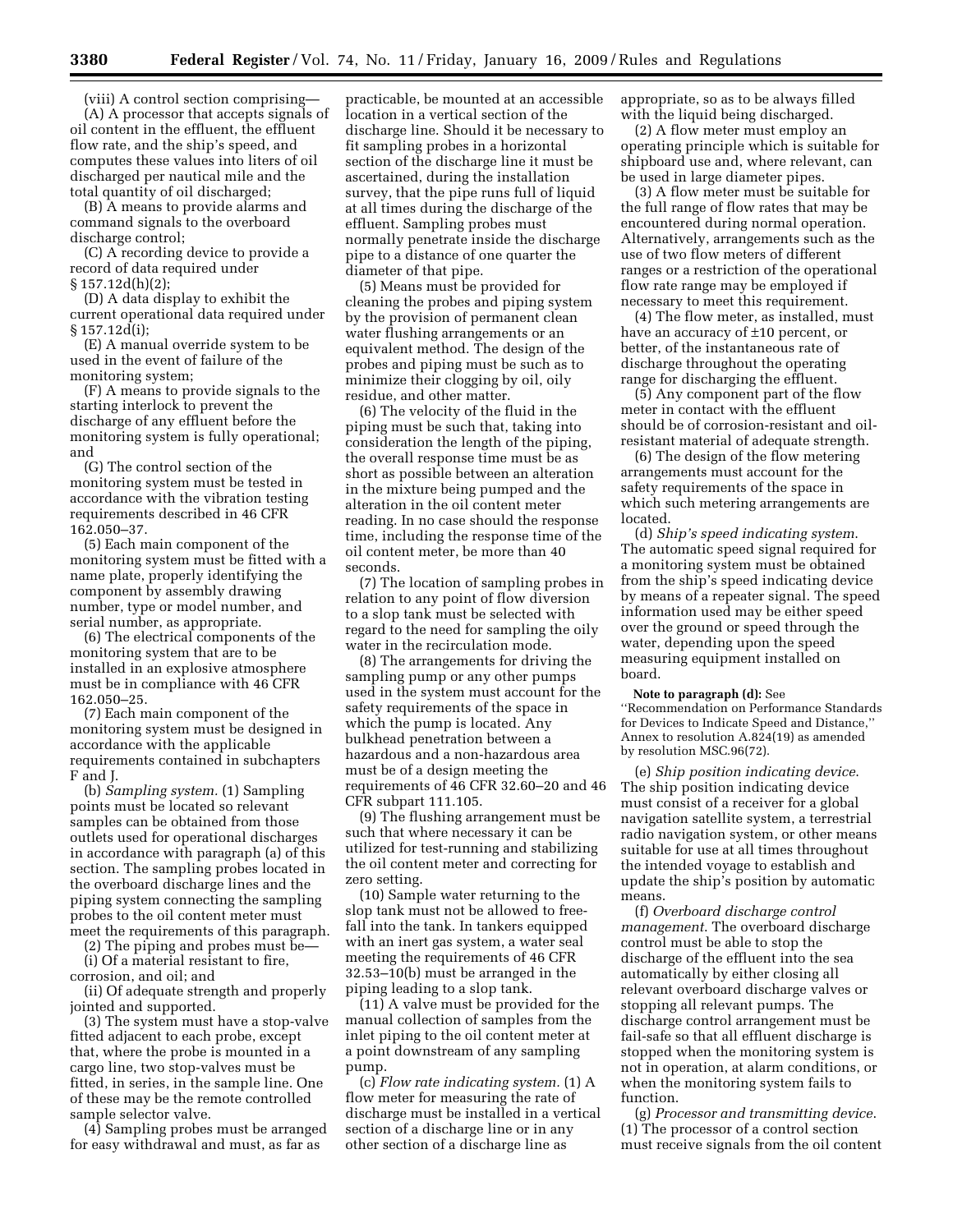meter, the flow rate indicating system and the ship's speed indicating system at time intervals not exceeding 5 seconds and must automatically compute the following:

(i) Instantaneous rate of discharge of oil in liters per nautical mile; and

(ii) Total quantity of oil discharged during the voyage in cubic meters or liters.

(2) When the limits imposed by § 157.37(a)(3) and (4) are exceeded, the processor must provide alarms and provide command signals to the overboard discharge control arrangement, which will cause the discharge of effluent into the sea to stop.

(3) The processor must normally include a device for the continuous generation of time and date information. Alternative arrangements that ensure the automatic and continuous reception of time and date information from an external source may be approved by the Marine Safety Center.

(4) In the event of power failure the processor must retain its memory in respect to computation of the total quantity of oil discharged, time, and date. A printout of data must be obtained when the monitoring system is operating with manual override, but the printout of data is not required if, when the power fails, the monitoring system activates the overboard discharge control to stop the discharge of effluent.

(h) *Recording devices*. (1) The recording device of a control section must include a digital printer, which may be formatted electronically. The recorded parameters must be explicitly identified on the printout. The printout must be legible and must remain so once removed from the recording device and must be retained for at least 3 years.

(2) The data to be automatically recorded must include at least the following:

(i) Instantaneous rate of discharge of oil (liters per nautical mile);

- (ii) Instantaneous oil content (ppm); (iii) The total quantity of oil
- discharged (cubic meters or liters); (iv) Time and date (GMT, Greenwich

Mean Time);

(v) Ship's speed in knots;

(vi) Ship's position—latitude and longitude;

(vii) Effluent flow rate;(viii) Status of the overboard discharge control or arrangement;

(ix) Oil type selector setting, where applicable;

(x) Alarm condition;

(xi) Failure, including, but not limited to, fault or no flow; and

(xii) Override action, including, but not limited to, manual override, flushing, and calibration. Any

information inserted manually as a result of an override action must be identified as such on the printout.

(3) Data required in paragraph (h)(2) of this section must be printed out or may be stored electronically with printout capability, with the following minimum frequency:

(i) When the discharge is started;

(ii) When the discharge is stopped;

(iii) At intervals of not more than 10 minutes (except when the system is in stand-by mode);

(iv) When an alarm condition

develops; (v) When normal conditions are

restored;

(vi) Whenever the computed rate of discharge varies by 10 liters per nautical mile;

(vii) When zero-setting or calibration modes are selected; and

(viii) On manual command.

(4) The recording device must be located in a position easily accessible to the person in charge of the overboard discharge operation.

(i) *Data display*. (1) In addition to the recorded printout, the current data must be visibly displayed and at a minimum contain the following:

(i) Instantaneous rate of discharge of oil (liters per nautical mile);

(ii) Total quantity of oil discharged (cubic meters or liters);

(iii) Instantaneous oil content (ppm); (iv) Flow rate;

(v) Ship's speed; and

(vi) Status of the overboard discharge control or arrangement.

(2) The data display must be located in a position easily observed by the person in charge of the overboard discharge operation.

(j) *Manually operated alternatives in the event of equipment malfunction*. Acceptable alternative means of obtaining information in the event of a failure in the monitoring system include the following:

(1) Oil content meter or sampling system: Visual observation of the surface of the water adjacent to the effluent discharge;

(2) Flow meter: Pump discharge characteristics;

(3) Ship's speed indicating device: Main engine rpm;

(4) Processor: Manual calculation and manual recording; and

(5) Overboard discharge control: manual operation of pumps and valves.

(k) *Alarm conditions resulting in the stopping of discharge*. Audio-visual alarms must be activated for any of the following conditions and the monitoring system must be so arranged that the discharge of effluent into the sea is stopped:

(1) Whenever the instantaneous rate of discharge of oil exceeds 30 liters per nautical mile;

(2) When the total quantity of oil discharged reaches 1/30,000 of the previous cargo for new vessels and 1/ 15,000 for existing vessels; or

(3) In the event of failure of the system's operation, such as:

(i) Power failure;

(ii) Loss of sample;

(iii) Significant failure of the measuring or recording system; or

(iv) When the input of any sensor

exceeds the effective capacity of the system.

(l) *Location of alarm indicator*. The alarm indicator of the system must be installed in the cargo control room, where provided, and/or in other places where it will attract immediate attention and action.

## **§ 157.12e Certificate of approval.**

(a) A copy of the certificate of approval for the oil content meters must be carried aboard an oil tanker fitted with such equipment at all times.

(b) A certificate of type approval must be issued for the specific application for which the oil content meter is approved, that is, for crude oil, ''black'' products, ''white'' products, or other products or applications as listed on the certificate.

#### **§ 157.12f Workshop functional test requirements.**

(a) Each oil content meter and each control section of a monitoring system must be subjected to a functional test on a suitable test bench prior to delivery. The detailed program for a functional test of such equipment must be developed by the manufacturer, taking into account the features and functions of the specific design of equipment. A completed workshop certificate including the delivery test protocol must be received with each unit delivered.

(b) A functional test conducted on an oil content meter must include the following operations:

(l) A check of flow rate, pressure drop, or an equivalent parameter as appropriate;

(2) A check of all alarm functions built into the meter;

(3) A check of all switching functions interconnecting with other parts of the system; and

(4) A check for correct reading at several ppm values on all measurement scales when operated on an oil appropriate for the application of the oil content meter or by an equivalent method.

(c) A functional check conducted on a control section of a monitoring system must include the following operations: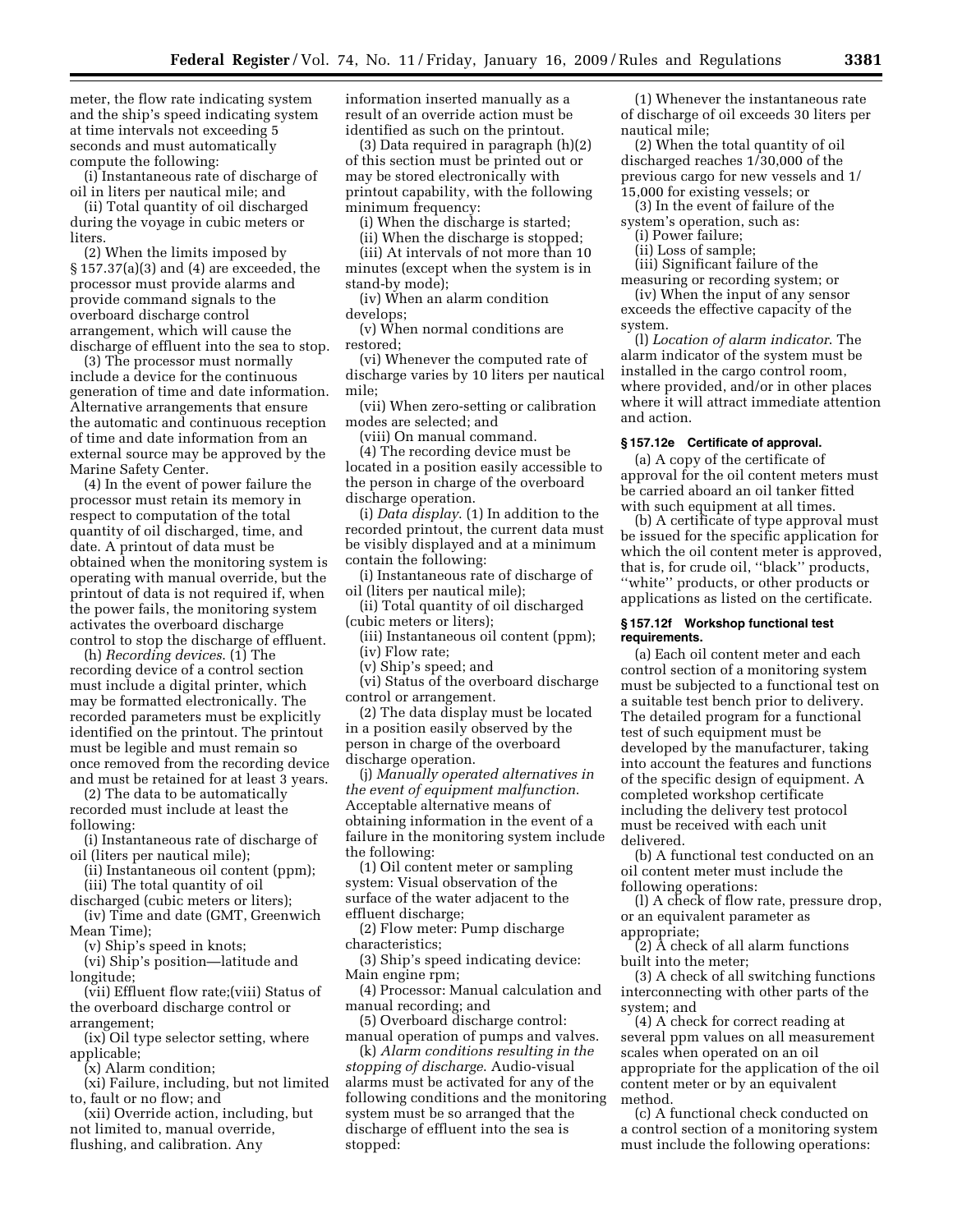(1) A check of all alarm functions; (2) A check of the correct function of the signal processor and the recording equipment when simulated input signals of ppm, flow rate, and speed are varied;

(3) A check that the alarm is activated when the input signals are varied to exceed the discharge limits contained in § 157.37(a)(3) and (4);

(4) A check that a signal is given to the overboard discharge control when alarm conditions are reached; and

(5) A check that the alarm is activated when each one of the input signals is varied to exceed the capacity of the system.

#### **§ 157.12g Plan approval requirements.**

Adequate documentation must be prepared well in advance of the intended installation of a monitoring system and must be submitted to the Marine Safety Center for approval. The following documentation must be submitted:

(a) *A description of the monitoring system*. The description must include a diagram of the pumping and piping arrangements identifying the operational outlets for dirty ballast and oil-contaminated water from the cargotank area and compatible with the operational requirements set out in the oil tanker's cargo and ballast handling manuals. Special considerations will be given to installations in oil tankers, which have unusual pumping and piping arrangements.

(b) Equipment manuals, supplied by manufacturers, which must contain details of the major components of the monitoring system.

(c) An operations and technical manual for the complete monitoring system which is proposed to be installed in the oil tanker. This manual must cover the arrangements and operation of the system as a whole and must specifically describe parts of the system, which are not covered by the manufacturer's equipment manuals.

(d) The operations section of the manual must include normal operational procedures and procedures for the discharge of oily water in the event of malfunction of the equipment.

(e) The technical section of the manual must include adequate information (description and diagram of the pumping and piping arrangements of the monitoring system and electrical/ electronic wiring diagrams) to enable fault finding and must include instructions for keeping a maintenance record.

(f) A technical installation specification defining, among other things, the location and mounting of components, arrangements for maintaining the integrity of the boundary between safe and hazardous spaces, and the arrangement of the sample piping, including calculation of the sample response time referred to in § 157.12d(b)(6). The installation must comply with manufacturer's specific installation criteria.

(g) A copy of the certificate of type approval for the oil content meter.

(h) Technical documentation relevant to other main components of the monitoring system. This documentation must include the vibration report for the control section of the monitoring section.

(i) A recommended test and checkout procedure specific to the monitoring system installed. This procedure must specify all the checks to be carried out in a functional test by the installation contractor and must provide guidance for the surveyor when carrying out the onboard survey of the monitoring system and confirming the installation reflects the manufacturer's specific installation criteria.

#### **§ 157.37 [Amended]**

■ 12. In § 157.37-■ a. In the introductory text of paragraph (a)(6), remove the words ''a cargo monitor'' and add, in their place, the words ''an oil discharge monitoring'';

■ b. In paragraph (c), remove the words ''cargo monitor'' and add, in their place, the words ''oil discharge monitoring and control system''; and

■ c. In paragraph (d), remove the words ''a cargo monitor'' and add, in their place, the words ''an oil discharge monitoring and control system''.

■ 13. Revise § 157.39(b)(3) to read as follows:

## **§ 157.39 Machinery space bilges.**

\* \* \* \* \*

(b) \* \* \* (3) Has in operation an oil discharge monitoring and control system in compliance with § 157.12 and oil separating equipment in compliance with 33 CFR 155.380.

#### **§ 157.43 [Amended]**

 $\blacksquare$  14. In § 157.43-

■ a. In the introductory text of paragraph (a), remove both occurrences of the words ''cargo monitor'' and add, in their respective places, the words ''oil discharge monitoring and control system''; and

■ b. In the introductory text of paragraph (b), remove the words ''a cargo monitor'' and add, in their place, the words ''an oil discharge monitoring and control system''.

## **Appendix F to Part 157—[Removed and Reserved]**

■ Appendix F to Part 157 [Removed and Reserved]

■ 15. Remove and reserve Appendix F to part 157.

#### **Title 46—Shipping**

## **PART 162—ENGINEERING EQUIPMENT**

■ 16. Revise the authority citation for part 162 to read as follows:

**Authority:** 33 U.S.C. 1321(j), 1903; 46 U.S.C. 3306, 3703, 4104, 4302; E.O. 12234, 45 FR 58801, 3 CFR, 1980 Comp., p. 277; E.O. 12777, 56 FR 54757, 3 CFR, 1991 Comp., p. 351; Department of Homeland Security Delegation No. 0170.1.

 $\blacksquare$  17. In § 162.050-1, revise paragraph (a)(1) to read as follows:

#### **§ 162.050–1 Scope.**

 $(a) * * * *$ 

(1) Procedures for approval of 15 ppm separators, oil content meters, and bilge alarms.

\* \* \* \* \* ■ 18. Revise § 162.050-3 to read as follows:

## **§ 162.050–3 Definitions.**

As used in this subpart—

*15 ppm separator* means a separator that is designed to remove enough oil from an oil-water mixture to provide a resulting mixture that has an oil concentration of 15 ppm or less.

*Bilge alarm* means an instrument that is designed to measure the oil content of oily mixtures from machinery space bilges and fuel oil tanks that carry ballast and activate an alarm at a set concentration limit and record date, time, alarm status, and operating status of the 15 ppm separator.

*Independent laboratory* means a laboratory that—

(1) Has the equipment and procedures necessary to approve the electrical components described in §§ 162.050– 21(b) and 162.050–25(c), or to conduct the test described in § 162.050–37(a); and

(2) Is not owned or controlled by a manufacturer, supplier, or vendor of separators, oil content meters, or bilge alarms.

*Oil content meter* or *meter* means a component of the oil discharge monitoring and control system that is designed to measure the oil content of cargo residues from cargo tanks and oily mixtures combined with these residues.

*PPM* means parts per million by volume of oil in water.

*Response time* means the time elapsed between an alteration in the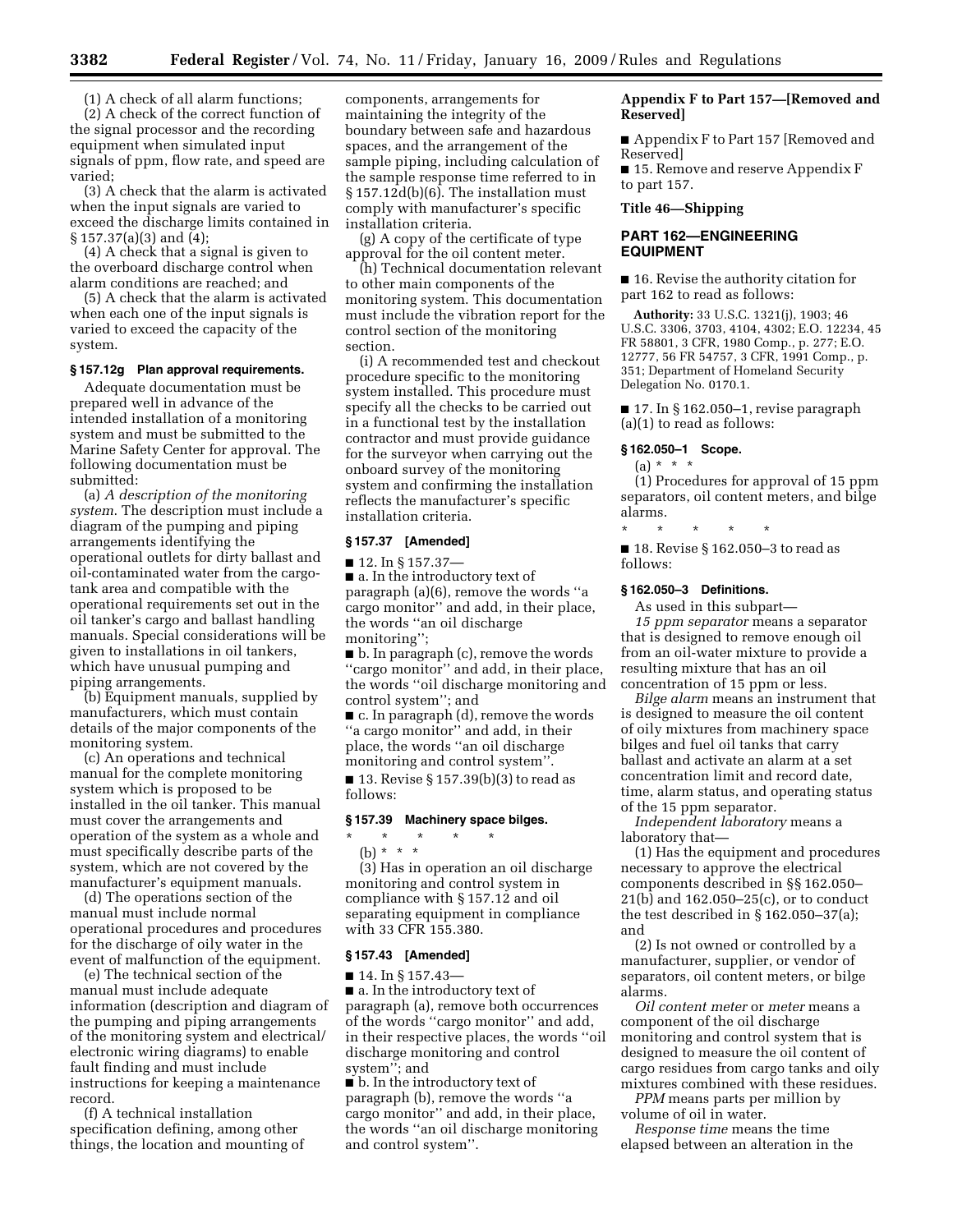sample being supplied to the bilge alarm incorporation by reference approved for and the ppm display showing the correct response.

■ 19. Revise § 162.050–4 to read as follows:

#### **§ 162.050–4 Incorporation by reference: Where can I get a copy of the publications mentioned in this part?**

(a) Certain material is incorporated by reference into this subpart with the approval of the Director of the Federal Register under 5 U.S.C. 552(a) and 1 CFR part 51. To enforce any edition other than that specified in paragraph (b) of this section, the Coast Guard must publish a notice of change in the **Federal Register** and the material must be available to the public. All approved material is available for inspection at the National Archives and Records Administration (NARA). For information on the availability of this material at NARA, call 202–741–6030 or go to *http://www.archives.gov/ federal*\_*register/* 

*code*\_*of*\_*federal*\_*regulations/ ibr*\_*locations.html*. Also, it is available for inspection at the Coast Guard, Office of Design and Engineering Standards (CG–521), 2100 Second Street, SW., Washington, DC 20593–0001, telephone 202–372–1379, and is available from the sources indicated in paragraph (b) of this section.

(b) *American Society for Testing and Materials* 100 Barr Harbor Drive, West Conshohocken, PA 19428–2959.

(1) ASTM D2777–98, Standard Practice for Determination of Precision and Bias of Applicable Test Methods of Committee D–19 on Water (''ASTM D2777–98''), incorporation by reference approved for § 162.050–15.

(2) [Reserved]

(c) *International Organization for Standardization (ISO)* 1, rue de Varembé, Case postale 56, CH-1211 Geneva 20, Switzerland (Internet: *http:// www.iso.org):* 

(1) International Standard ISO 8217 Third edition 2005–11–01, Petroleum products—Fuels (class F)— Specifications of marine fuels (''ISO 8217''), incorporation by reference approved for § 162.050–20.

(2) International Standard ISO 9377– 2 First edition 2000–10–15, Water Quality—Determination of hydrocarbon oil index—Part 2: Method using solvent extraction and gas chromatography (''ISO 9377–2''), incorporation by reference approved for § 162.050–39.

(d) *Underwriters Laboratories, Inc., (UL)* 12 Laboratory Drive, Research Triangle Park, NC 27709–3995

(1) Underwriters Laboratories Standard 913 (as revised April 8, 1976), §§ 162.050–21, 162.050–25. (2) [Reserved]

■ 20. In § 162.050–5, revise the introductory text of paragraph (a) and revise paragraph (a)(6) and (a)(8) to read as follows:

## **§ 162.050–5 Contents of application.**

(a) An application for approval of a separator, oil content meter, or a bilge alarm must contain the following information:

\* \* \* \* \* (6) An operating and maintenance manual containing detailed and easily understandable instructions on installation, operation, calibration, zeroing, and maintenance of the item.

\* \* \* \* \* (8) For each oil content meter, a statement of whether it is to be used with crude oils, refined products, or both.

\* \* \* \* \*

 $\blacksquare$  21. In § 162.050-7-

■ a. In paragraph (e), remove the words ''fifty (50)'' wherever they appear and add, in their place, the figure ''50'';

■ b. Revise paragraph (f) to read as set out below;

■ c. Revise paragraph (h)(2) to read as set out below;

■ d. In paragraph (h)(3), remove ''No. 3S'' and add, in its place, ''No. 3A'';

■ e. In paragraph (h)(4), remove ''No.5S'' and add, in its place, ''No. 5A'', and

■ f. Revise the introductory text of paragraphs (i) and (i)(2) to read as set out below;

■ g. Remove paragraph (j) and redesignate paragraph (k) as paragraph (j);

■ h. Revise newly redesignated paragraphs  $(j)(2)$  and  $(j)(3)$  to read as follows:

#### **§ 162.050–7 Approval procedures.**

\* \* \* \* \*

(f) The approval tests in this subpart must be performed by a facility designated under § 162.050–15. The facility must also be accepted as an independent laboratory by the Coast Guard under subpart 159.010 of this chapter. The facility must perform each test in accordance with the test conditions prescribed in this subpart for the test, prepare a test report for the item if it completes all of the tests, and send the report with three copies to the Commanding Officer, USCG Marine Safety Center. The applicant may observe the tests. If an item does not complete testing, a new application must be made before retesting.

\* \* \* \* \*

(h) \* \* \*

(2) The oil content of each sample of separated water effluent taken during approval testing is 15 ppm or less;

\* \* \* \* \* (i) An oil content meter is approved under this subpart if—

(2) Each oil content reading recorded during approval testing is  $\pm$  10 ppm or ± 10 percent, whichever is greater, of the oil content of the sample influent mixture taken at the time of the reading; \* \* \* \* \*

(j) \* \* \*

\* \* \* \* \*

(2) The oil content of each sample taken during approval testing is 15 ppm  $± 5 ppm;$ 

(3) Its response time is five seconds or less; and

\* \* \* \* \* ■ 22. In § 162.050-9, add paragraph

## (a)(6) to read as follows: **§ 162.050–9 Test report.**

 $(a) * * * *$ 

(6) A statement that the lab followed the testing procedures prescribed in 46 CFR subpart 162.050.

## \* \* \* \* \*

## **§ 162.050–11 [Amended]**

 $\blacksquare$  23. In § 162.050-11-

■ a. In paragraph (a), remove the word ''monitor'' and add, in its place, the words ''oil content meter''; and ■ b. In paragraph (b)(8), remove the words ''a cargo monitor'' and add, in their place, the words ''an oil content meter''.

#### **§ 162.050–14 [Removed]**

■ 24. Remove § 162.050–14.

 $\blacksquare$  25. In § 162.050–15, revise paragraphs (a), (d), (e), (f)(3), and (h) to read as follows:

#### **§ 162.050–15 Designation of facilities.**

(a) Each request for designation as a facility authorized to perform approval tests must be submitted to the Commanding Officer, U.S. Coast Guard Marine Safety Center, Engineering Division, 2100 2nd St., SW., Washington, DC 20593–0001. \* \* \* \* \*

(d) If the facility meets the requirements in paragraphs (g)(1) through (g)(4) of this section, they must obtain 12 samples containing mixtures of oil in water that are within a 10-to-30 ppm range that can be verified by an independent third-party source mutually acceptable to the applying lab and the Coast Guard prior to verification.

(e) The facility must measure the oil content of each sample using the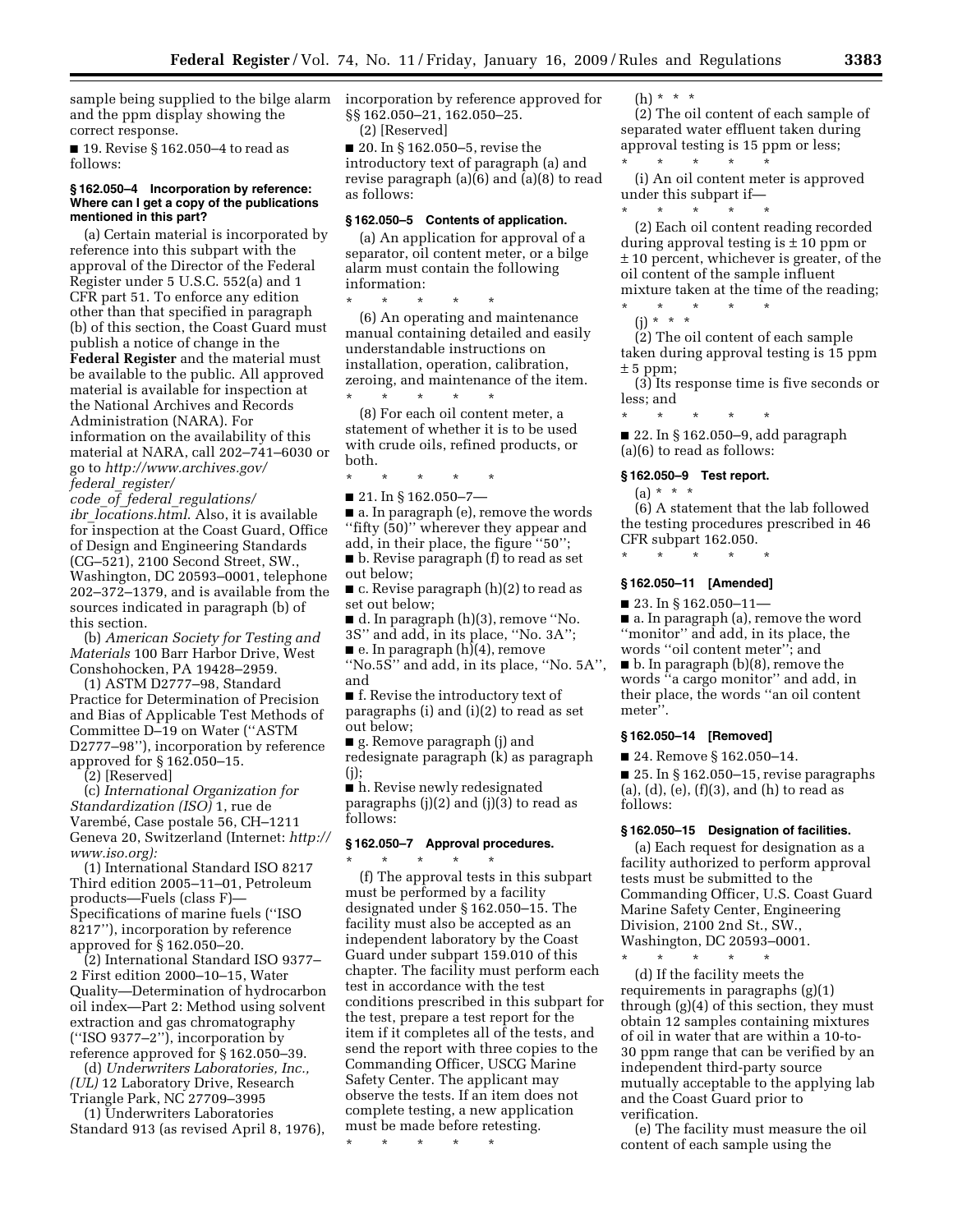method described in § 162.050–39 and report the value of each of the 12 measurements to the Commanding Officer, U.S. Coast Guard Marine Safety Center, Engineering Division, 2100 2nd St., SW., Washington, DC 20593–0001. (f) \* \* \*

(3) The absolute value of  $X_d$  must be smaller than u based on the following analysis of paired observations:

(i) Calculate the value of  $X_d$  and  $S_d$ . This is the mean and standard deviation, respectively, of the differences between the known sample concentrations and the values obtained by the facility with their equipment. The value of  $\bar{X}_d$  for the 12 measurements described in paragraph (e) of this section, or for 11 measurements if paragraph (f)(2) of this section applies, must be within the range  $1 \leq \bar{X}_d \leq +1$ .

(ii) Determine the appropriate critical value of the Student's t-distribution with (n-1) degrees of freedom for a confidence level of  $\alpha$  = 0.01. If all 12 samples meet the criteria of paragraph

 $(f)(1)$  of this section then  $(n-1) = 11$  and the critical value,

$$
_{1-\frac{\alpha}{2}},
$$

is 3.106. If paragraph  $(f)(2)$  of this section applies, then  $(n-1) = 10$  and

*t*

$$
t_{1-\frac{\alpha}{2}} = 3.169.
$$

(iii) Compute the value of u, where

$$
u = t_{1-\frac{\alpha}{2}} \left( \frac{s_d}{\sqrt{n}} \right),
$$

where  $n = 12$  if all samples meet the criteria of paragraph  $b(f)(1)$  and  $n = 11$ if paragraph (f)(2) applies.

(iv) Compare the absolute value of  $\bar{\mathrm{X}}_\mathrm{d}$ to the value of u. If  $|X_d| < u$ , then the facility meets the criteria.

\* \* \* \* \* (h) A facility may not subcontract for approval testing unless previously

authorized by the Coast Guard. A request for authorization to subcontract must be sent to the Commanding Officer, U.S. Coast Guard Marine Safety Center, Engineering Division, 2100 2nd St., SW., Washington, DC 20593–0001.

 $\blacksquare$  26. In § 162.050-17-

■ a. Revise Figure 162.050–17(a) to read as set out below;

 $\blacksquare$  b. Revise paragraphs (b)(1), (b)(2),  $(c)(1)$ , and  $(c)(3)$  as set out below;

■ c. Remove the reference to "162.050– 17(e)'' in paragraph (d), and add, in its place, the reference ''162.050–17(d)''; and

■ d. Remove Figure 162.050–17(e) and add, in its place, Figure 162.050–17(d) to read as follows:

#### **§ 162.050–17 Separator test rig.**

(a) \* \* \*

FIGURE 162.050–17(a)—SEPARATOR TEST RIG



(b) \* \* \*

(1) Be a centrifugal pump capable of operating at 1,000 revolutions per minute or more;

(2) Have a delivery capacity of at least 1.5 times the maximum throughput at

which the separator being tested is designed to operate;

$$
\star\qquad \star\qquad \star\qquad \star\qquad \star
$$

$$
(c) * * * *
$$

(1) Influent water flows at a Reynolds Number of at least 10,000;

 $(2) * * * *$ (3) Its length is at least 20 times its inside diameter. (d) \* \* \*

FIGURE 162.050–17(d)—SAMPLE POINT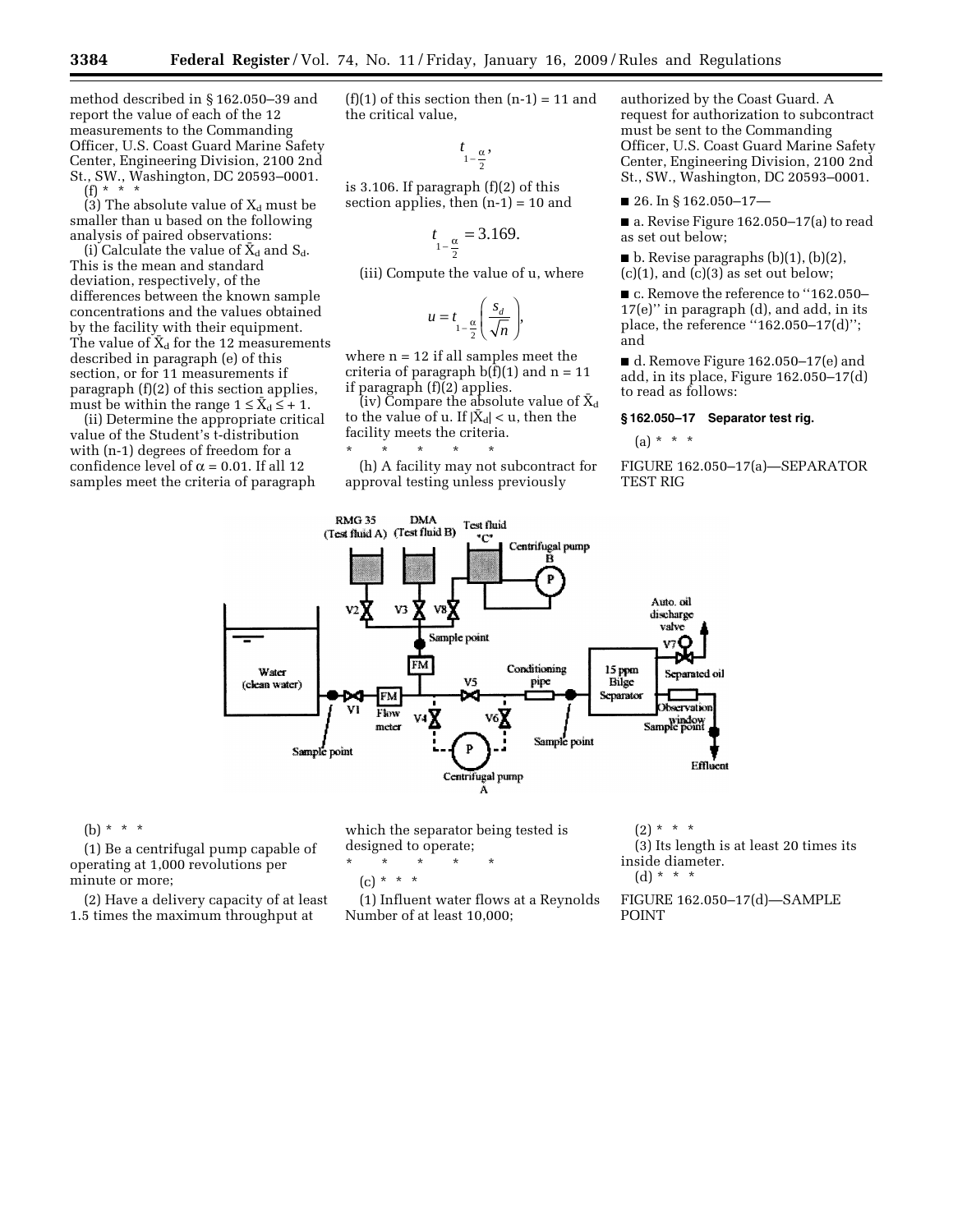

- 
- B HEIGHT B IS LARGE ENDUGH TO INSERT A SAMPLE BOTTLE  $\mathbb{C}$ DISTANCE C IS A STRAIGHT LINE OF NOT LESS THAN 60 MM
- 
- D VIDTH D IS NOT GREATER THAN 2 MM

 $\blacksquare$  27. In § 162.050-19-

■ a. In the section heading, remove the word ''Monitor'' and add, in its place, the words ''Oil content meter'';

■ b. In paragraph (a), remove the words ''monitors'' and ''monitor'' and add, in

their respective places, the words ''oil content meters'' and ''meter''; ■ c. In paragraph (c), remove the text ''one thousand (1,000)'' and add, in its place, the figure ''1,000''; and ■ d. Revise Figure 162.050–19 to read as follows:

#### **§ 162.050–19 Oil Content Meter and Bilge Alarm Test Rig**

\* \* \* \* \*

FIGURE 162.050–19—MONITOR AND BILGE ALARM TEST RIG



■ 28. Add § 162.050–20 to read as follows:

#### **§ 162.050–20 Separator and bilge alarm test fluids.**

(a) Tests required in §§ 162.050–23 and 162.050–35 must be performed using the following three types of test fluids:

(1) Test Fluid A, which is a marine residual fuel oil in accordance with ISO 8217 (incorporated by reference, see § 162.050–4), type RMG 380 (density at 15 °C not less than 980 kg/m<sup>3</sup>);

(2) Test Fluid B which is a marine distillate fuel oil in accordance with ISO 8217, type DMA (density at 15 °C not less than 830 kg/m<sup>3</sup>);

(3) Test Fluid C must be a mixture of an oil-in-fresh water emulsion, where 1 kg of the mixture consists of:

(i) 947.8 g of fresh water;

(ii) 25.0 g of Test Fluid A; (iii) 25.0 g of Test Fluid B; (iv) 0.5 g of surfactant (sodium salt of dodecylbenzene sulfonic acid) in the dry form; and

(v) 1.7 g of iron oxides, a black ferrosoferric oxide (Fe<sub>3</sub>O<sub>4</sub>) with a particle size distribution of which 90 percent is less than 10 microns, the remainder having a maximum particle size of 100 microns.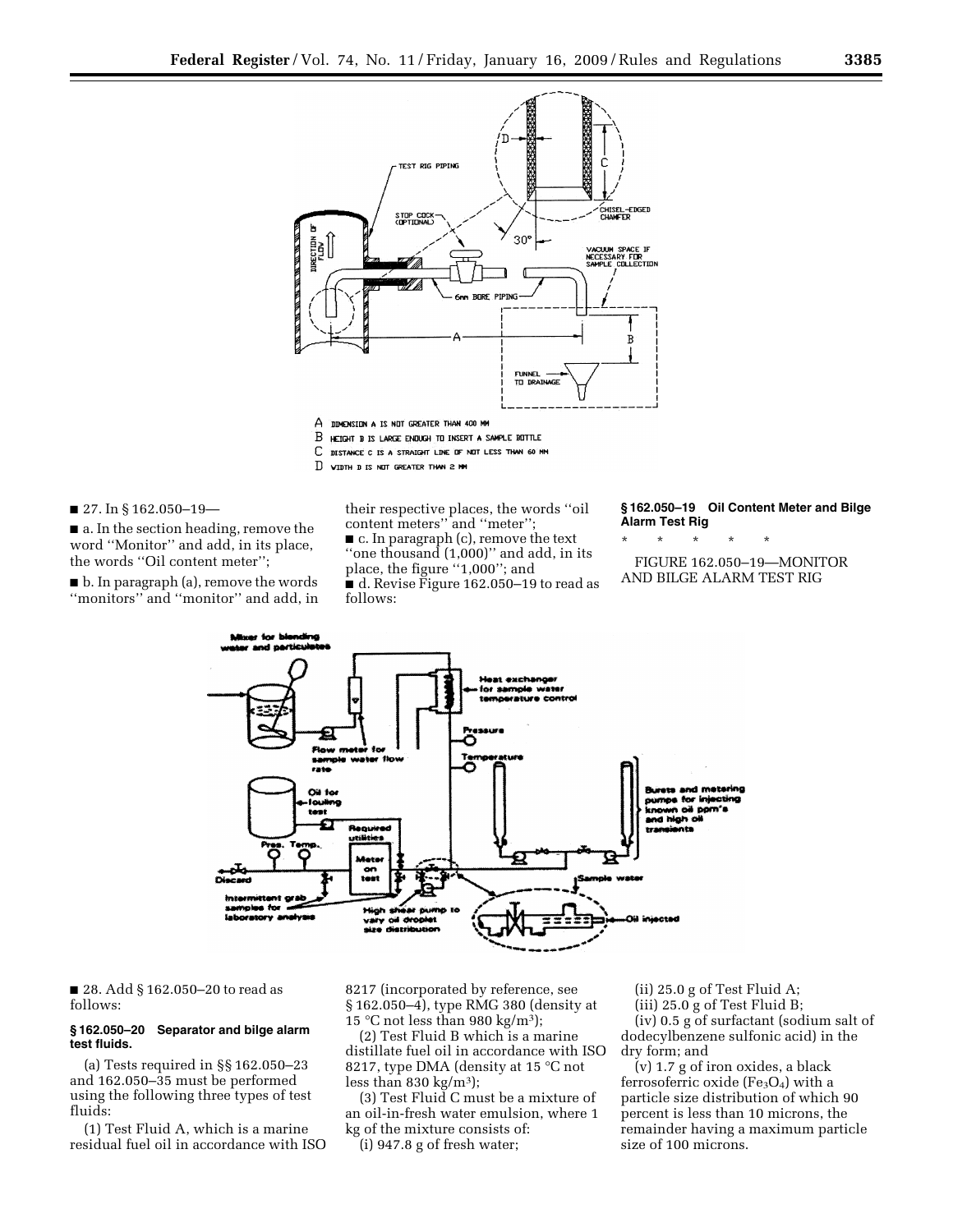(b) Test Fluid C must be prepared as needed for § 162.050–23 or § 162.050–35 by using the following procedures:

(1) Measure out 1.2 times the quantity of surfactant required from the WORKSHEET FOR DETERMINING CONSTITUENTS OF TEST FLUID C, see figure 162.050–20;

(2) Mix it with fresh water and stir well in a small container to make a mixture until the surfactant has been thoroughly dissolved, but use no more than the minimum amount of water necessary to make a complete solution;

(3) Fill clean test fluid tank with fresh water with a quantity 1.2 times the volume of the total quantity of water in Test Fluid C needed for the test described in §§ 162.050–23 and 162.050–35;

(4) Operate the centrifugal pump B running at a speed of not less than 3,000 rpm with a flow rate at which the volume of the test fluid has been changed out at least once per minute;

(5) Add the surfactant mixture from paragraph (b)(2) of this section first, followed by oil and suspended solids

(iron oxides) respectively, both 1.2 times of the required amounts, to the fresh water in the tank;

(6) To establish a stable emulsion keep running the centrifugal pump B for one hour and confirm no oil floats on the surface of the test fluid; and

(7) After the one hour stated in paragraph (b)(6) of this section, keep running the centrifugal pump B at reduced speed to approximately 10 percent of original flow rate, until the end of the test.

FIGURE 162.050–20

WORKSHEET FOR DETERMINING CONSTITUENTS OF TEST FLUID C: Determine volumetric flow rate of separator in m<sup>3</sup>/hr.  $1.$  $2.$ Determine net volume of fluid needed for testing with fluid C: Multiply volumetric flow rate x 3 hours = Net volume  $a.$ (assumes conditioning time of approximately 30 minutes added to 2-1/2-hour test period) Determine volume of Test Fluid C: 3. Multiply net volume  $* 0.06 =$  Fluid C volume  $\overline{a}$ . 4. Determine amounts of constituents: Volume of Test Fluid C: 1.2 x Net Volume;  $a.$ Volume of fresh water in Test Fluid C: 0.9478 x volume b. of Test Fluid C; Weight of Test Fluid A: 25 x volume of Test Fluid  $C_i$  $\overline{c}$ . Weight of Test Fluid B: 25 x volume of Test Fluid  $C_i$ d. Weight of surfactant: 0.5 x volume of Test Fluid C; and  $e$ . f. Weight of iron oxide 1.7 x volume of Test Fluid C. Specifications for tank of Test Fluid .C. q.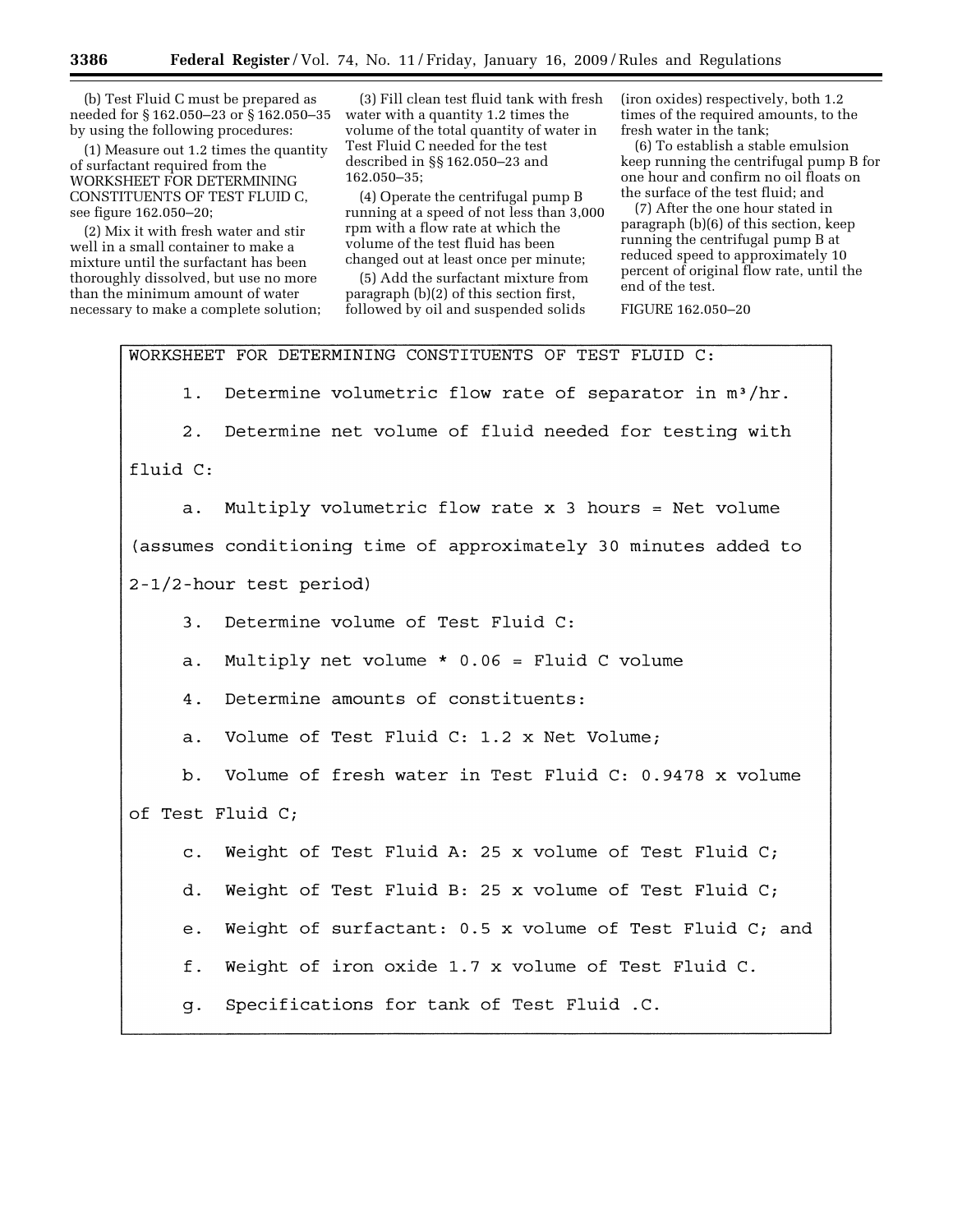(1) The tank should be of a cylindrical shape, as illustrated in the diagram below. The level of the water should be:  $2D \geq H \geq 0.5D$ , when preparing Test Fluid C.

(2) Outlet going to centrifugal pump B should be placed at as low a position to the tank as possible.

(3) Inlet to the tank should be fitted at the center of tank bottom so that the mixture flows upward to obtain uniform and stable emulsion.



Figure 3 - Tank of Test Fluid "C"

Note:

 $(1)$ The tank should be of a cylindrical shape. The level of the water should be:

 $2D \ge H \ge 0.5D$ , when preparing Test Fluid "C".

- $(2)$ Outlet going to centrifugal pump B should be placed at as low a position to the tank as possible.
- Inlet to the tank should be fitted at the center of tank bottom so that the  $(3)$ mixture flows upward to obtain uniform and stable emulsion.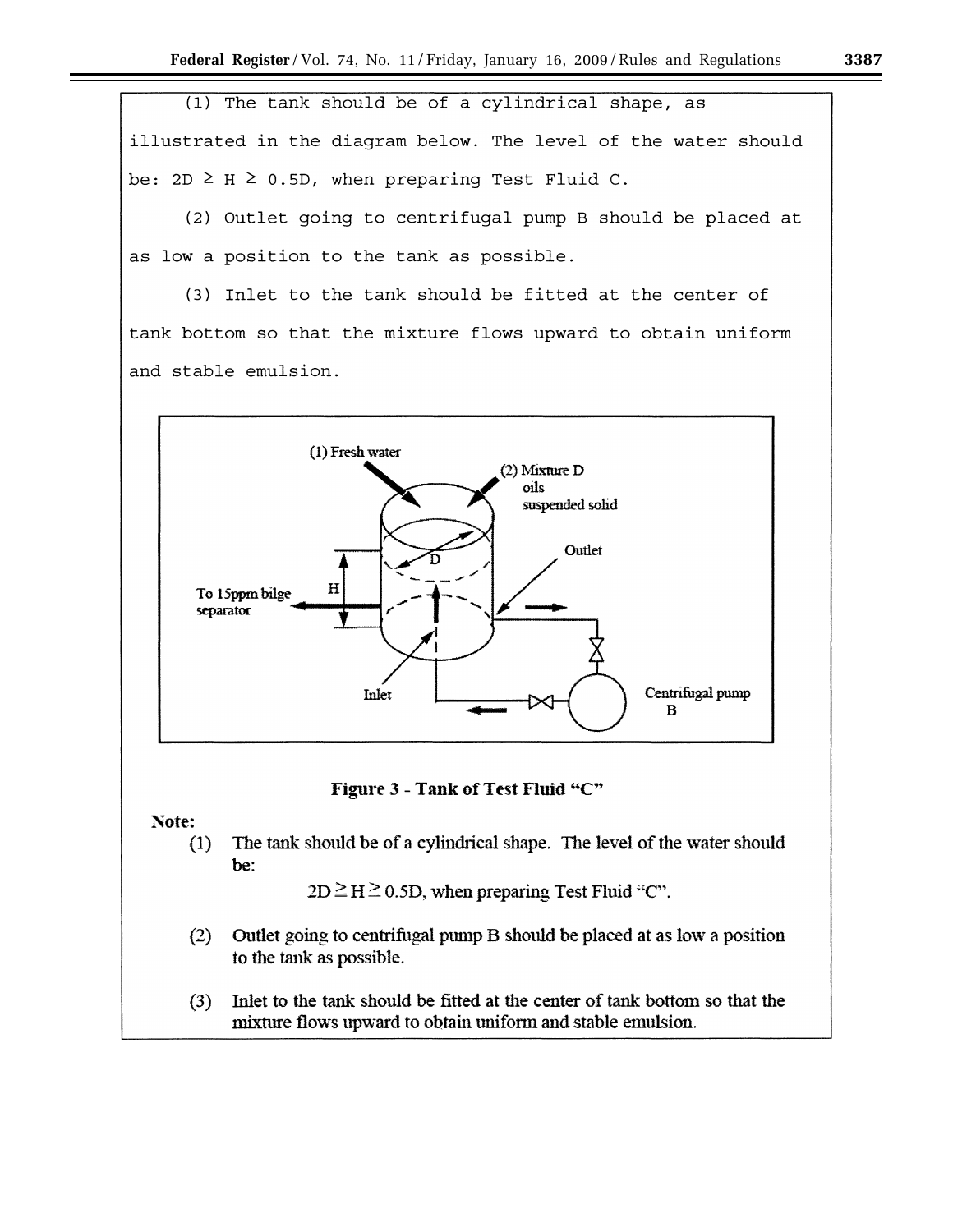| Example:                                                     |
|--------------------------------------------------------------|
| 1. Bilge separator is rated at $2m^3/hr$ ;                   |
| 2. Net volume needed for the test: Volume of test water:     |
| $2m^{3}$ x 3 hours = $6m^{3}$ ;                              |
| 3. Volume vest Fluid C: 6 percent of test water = $0.06$ x   |
| $6m^3 = 0.36m^3;$                                            |
| 4. Actual volume to be prepared:                             |
| a. Volume of Test Fluid C to be prepared: 1.2 times of the   |
| Net Volume of Test Fluid C = 1.2 x 0.36 = $0.432m^3$ ;       |
| b. Volume of fresh water in Test Fluid C: (947.8g/1000g)     |
| of Test Fluid C = 0.9478 x 0.432 = $0.4094m^3$ ;             |
| c. Weight of Test Fluid A: $(25q/1000q)$ of Test Fluid .C. = |
| $25/1000 \times 0.432 \times 1000 = 10.8$ kg;                |
| d. Weight of Test Fluid B: (25g/1000g) of Test Fluid C =     |
| $25/1000 \times 0.432 \times 1000 = 10.8$ kg;                |
| e. Weight of surfactant: $(0.5g/1000g)$ of Test Fluid C =    |
| $0.5/1000 \times 0.432 \times 1000 = 0.216$ kg; and          |
| f. Weight of iron oxide: $(1.7g/1000g)$ of Test Fluid C) =   |
| 1.7/1000 x 0.432 x 1000 x 0.734kg.                           |

#### **§ 162.050–21 [Amended]**

■ 29. In § 162.050-21-

■ a. In paragraph (b), add the words

''(incorporated by reference, see § 162.050–4)'' after the words ''(dated April 8, 1976)''; and

■ b. In paragraph (e), remove the text ''twenty-four (24)'' and add, in its place, the figure ''24'', and remove the words ''to be installed in an unattended machinery space''.

■ 30. In § 162.050-23-

■ a. Remove paragraph (a)(2), and redesignate paragraphs (a)(3) through (a)(13) as paragraphs (a)(2) through  $(a)(12)$ ;

■ b. Revise redesignated paragraph (a)(4) to read as set out below;

■ c. In redesignated paragraph (a)(11), remove the text ''one (1)'' and add, in its place, the figure "1";

■ d. In redesignated paragraph (a)(12), immediately after the text ''Test No. 5'', remove the letter ''S'' and add, in its place, the letter "A";

 $\blacksquare$  e. Add paragraph (a)(13) to read as follows; and

■ f. Remove paragraphs (b) through (g), and add new paragraphs (b), (c), and (d) to read as follows:

## **§ 162.050–23 Separator: Approval tests.**

(a) \* \* \* \* \* \* \* \*

(4) The influent water used in each test must be clean fresh water or clean fresh water in solution with sodium chloride. In either case, the relative density of the water must be no greater than 1.015 at 20 °C.

\* \* \* \* \* (13) If a separator has an integral bilge alarm, the separator must be tested with the bilge alarm installed.

\* \* \* \* \* (b) The following tests must be conducted using Test Fluid A:

(1) *Test No. 1A.* The separator is filled with water and started. Next, the separator is fed with pure Test Fluid A for at least 5 minutes and then with a mixture of Test Fluid A and water influent containing Test Fluid A content of between 5,000 and 10,000 ppm until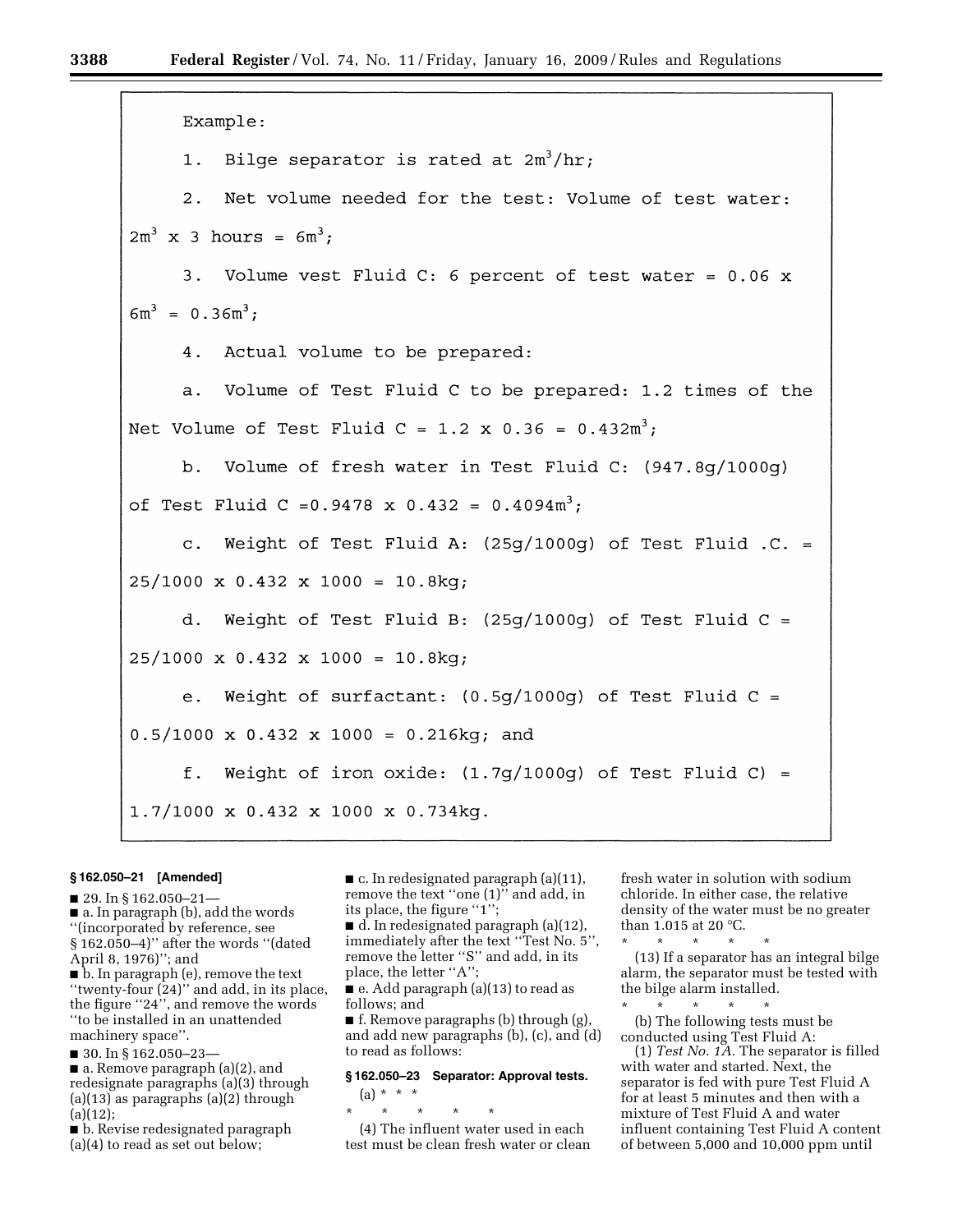a steady flow rate at a steady, constant ppm occurs. After the flow rate is steady, the influent is fed to the separator for 30 minutes. Samples of separated water effluent are taken after the first 10 and 20 minutes. At the end of the 30-minute period, the air cock on the test rig is opened and, if necessary, the oil and water supply valves are closed to stop the flow of influent. A sample is then taken of the separated water effluent as the effluent flow ceases.

(2) *Test No. 2A*. Repeat Test No. 1A in paragraph (b)(1) of this section using an influent containing approximately 25 percent oil and 75 percent water. Percentage is on a by volume basis.

(3) *Test No. 3A*. The separator is fed with 100 percent Test Fluid A until Fluid A is discharged at the oil discharge outlet of the separator at essentially the same rate that oil is being fed to the separator. The separator is then fed with 100 percent Test Fluid A for 5 additional minutes. If any oily mixture is discharged from the separated water outlet on the separator during the test, that observation is recorded.

(4) *Test No. 4A*. The separator is fed with water for 15 minutes. Samples of the separated water effluent are taken at the beginning of the test and after the first 10 minutes.

(5) *Test No. 5A*. The separator is operated automatically for 3 hours. During the test, the separator is continuously fed with an influent varying from water to a mixture of 25 percent Test Fluid A in water and back to water every 15 minutes. The Test Fluid A concentration in the influent is varied in at least five equal increments during each 15-minute period and the time intervals between the incremental changes are equal. During the last hour, the separator must be inclined at an angle of 22.5° with the plane of its normal operating position. During the last time increment in which the unit is fed a 25 percent Fluid A mixture, a sample of the separated water effluent is taken. If the separator stops at any time during this test, that observation is recorded.

(c) The following tests must be conducted using Test Fluid B:

(1) *Test No. 1B.* Repeat Test No. 1A in paragraph (b)(1) of this section using Test Fluid B; and

(2) *Test No. 2B.* Repeat Test No. 2A in paragraph (b)(2) of this section using Test Fluid B.

(d) The following tests must be conducted using Test Fluid C: *Test No. 1C.* The separator is fed with a mixture composed of 6 percent Test Fluid C and 94 percent water by volume such that

the emulsified Test Fluid C content is approximately 3,000 ppm in the test water until a steady flow rate occurs. After the flow rate is steady, the influent containing the 6 percent Test Fluid C solution is fed to the separator operating automatically for 3 hours. Samples of separated water effluent are taken at 50 minutes and 100 minutes. At the end of the 3-hour period, the air cock on the test rig is opened and, if necessary, the oil and water supply valves are closed to stop the flow of influent. A sample is then taken of the separated water effluent as the effluent flow ceases.

## **§ 162.050–25 [Amended]**

■ 31. In § 162.050–25—

■ a. In paragraph (c), add the words ''(incorporated by reference, see § 162.050–4)'' immediately after the words "(dated April 8, 1976)". ■ b. In paragraph (g), remove the text

''twenty (20)'' and add, in its place, the figure "20".

■ 32. Revise § 162.050–27 to read as follows:

#### **§ 162.050–27 Oil content meter: Approval tests.**

This section contains requirements that apply to performing each test.

(a) *Test conditions*. (1) The tests and each step in the tests must be carried out in the order described in this section. Each test must be performed without time delay between steps in the test. No maintenance, including replacement of parts, may be performed on the meter during or between the tests described in this section.

(2) A test rig of the type described in § 162.050–19 must be used when performing each test.

(3) Each mixture used during the tests must be prepared by combining oil supplied from the oil injection pipe of the test rig and water supplied from the mixture tank of the test rig. However, if the flow of oil through the oil injection pipe becomes intermittent, oil and water may be combined in the mixture tank to form the mixture.

(4) A mixture may be circulated through a meter only once during testing.

(5) Unless otherwise provided in a specific test, the water used in each test must be clean, fresh water.

(6) The oil used in each test, except Test No. 2 in paragraph (c) of this section, must be Arabian light crude oil.

(7) Each test must be performed at an ambient temperature of between 10 °C and 30 °C.

(8) Unless otherwise provided in a specific test, each test must be performed at the maximum mixture pressure, the maximum flow rate, and the power supply ratings at which the meter is designed to operate.

(9) The particulate contaminant described in Test No. 5 in paragraph (f) of this section, if not attapulgite, must be of a type that does not lose more than 3 percent of its weight after ignition and must be insoluble in a 500 ppm mixture.

(10) In each test the meter must be operated in accordance with the procedures described in its instructions manual.

(11) Unless otherwise provided in a specific test, the centrifugal pump shown in Figure 162.050–19 in § 162.050–19 must be operated at 1,000 revolutions per minute or more in each test.

(12) Whenever the oil content of a mixture is recorded, a sample of the mixture must also be taken. The oil content of the sample must be measured using the method described in § 162.050–39.

(13) A one-liter sample of each oil to be used in testing must be taken and provided for use in the sample analysis required by § 162.050–39.

(b) *Test No. 1 Calibration and Zero Test*. The meter is calibrated and zeroed to manufacturer's instructions. It is then fed with water for 15 minutes and then with mixtures in the following concentrations: 15 ppm, 50 ppm, 100 ppm, and each additional concentration, in increments of 50 ppm up to the highest oil concentration that can be read on the meter. Each mixture is fed to the meter in the order listed in Table 162.050–27(c) for 15 minutes. Water is fed to the meter for a 15-minute period between each mixture. At the end of each 15-minute period, an oil content reading is obtained and recorded, and a calibration curve must be created.

(c) *Test No. 2 Response to Different Oil Types Test*. (1) If the meter is designed for use with crude oils, it is fed with a mixture of water and the first oil listed in Table 162.050–27(c) at the following concentrations: 15 ppm, 100 ppm, and a concentration that is 90 percent of the highest oil concentration in water that can be read on the meter. Each concentration is fed to the meter in the order listed until a steady reading occurs and is recorded. After each steady reading is recorded, the meter is fed with water for 15 minutes. At the end of each 15-minute period of feeding the meter with water, an oil content reading is again obtained and recorded, and a calibration curve must be created.

(2) The steps described in paragraph (c)(1) of this section are repeated using each of the other oils listed in Table 162.050–27(c). A calibration curve must be created for each oil tested.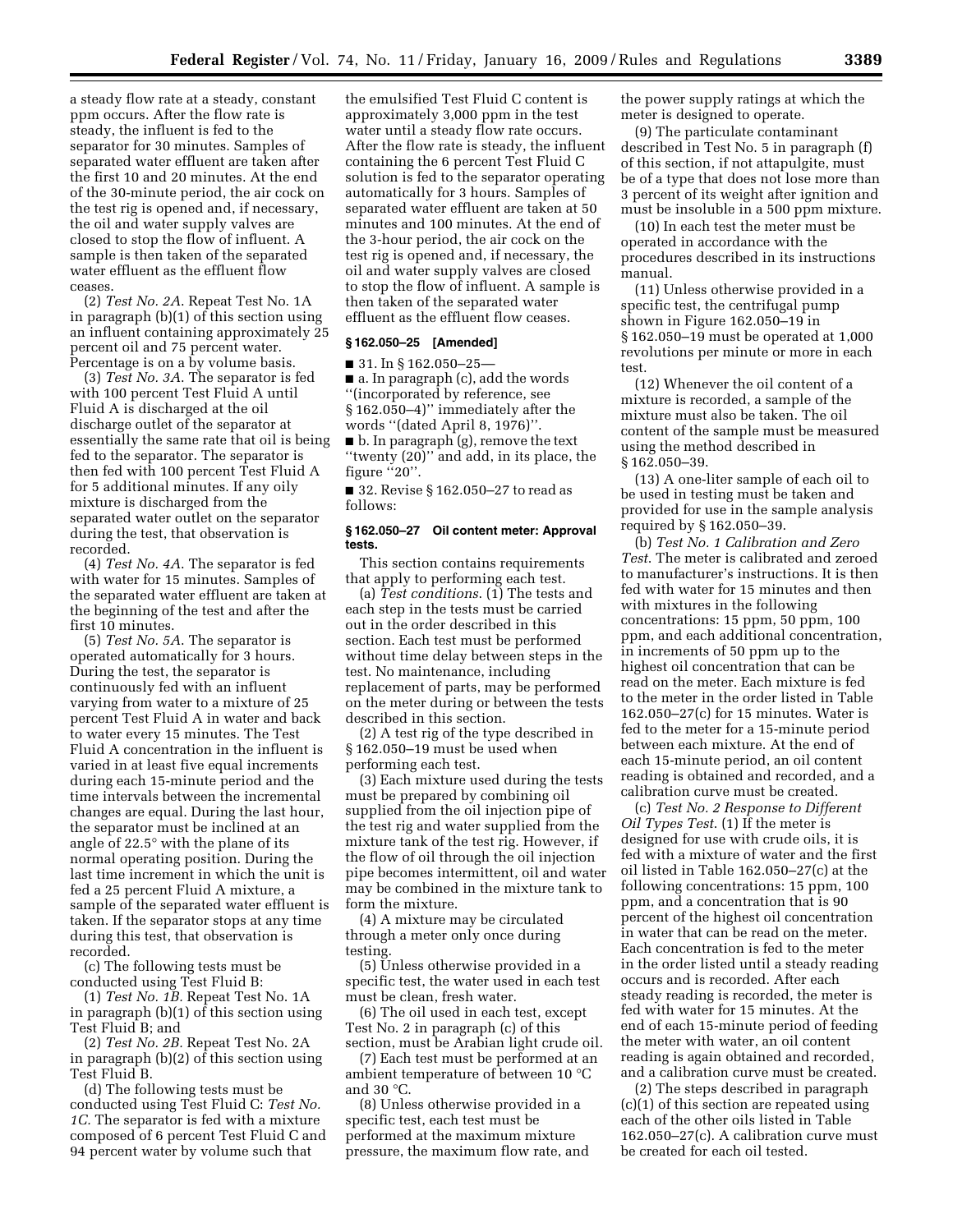## TABLE 162.050–27(C)—OIL TYPE AND CHARACTERISTICS

| Oil type | Characteristics                                                                                                                                                                                                       |
|----------|-----------------------------------------------------------------------------------------------------------------------------------------------------------------------------------------------------------------------|
|          | Density-low.<br>Viscosity-low.<br>Pour point-very low.<br>Producing country-Algeria.<br>General description-mixed base.<br>Density-medium.<br>Viscosity-medium.<br>Pour point-low.<br>Producing country-Saudi Arabia. |
|          | General description-mixed base.<br>Density-high.<br>Viscosity-medium.<br>Pour point-low.<br>Producing country-Nigeria.                                                                                                |
|          | General description-naphthenic base.<br>Density-very high.<br>Viscosity-very high.<br>Pour point-low.<br>Producing country-Venezuela.                                                                                 |
|          | General description-asphaltic base.<br>Density-medium.<br>Viscosity-high.<br>Pour point-very high.<br>Producing country-Indonesia.<br>General description-paraffinic base.                                            |
|          | Bunker C or No. 6 Fuel Oil.                                                                                                                                                                                           |

(3) If any oil listed in Table 162.050– 27(c) is unavailable, an oil with similar properties may be substituted in testing.

(4) If the meter will be used with refined oil products, the steps described in paragraph (c)(1) of this section are performed using each of the following:

(i) Leaded regular grade automotive gasoline;

(ii) Unleaded automotive gasoline;

(iii) Kerosene; and

(iv) Light diesel or No. 2 fuel oil.

(5) If the meter will be used with category C and D oil-like noxious liquid substances to meet the requirements of 33 CFR 151.41(b), the tests described in paragraphs (c) and (d) of this section are to be performed using the substances for which approval is sought.

(d) *Test No. 3 Response Time Test.* (1) The meter is fed with water, zeroed, and then fed with a 100 ppm mixture. The time at which the meter first detects oil in the mixture, the times of reading 63 ppm and 90 ppm, and the time of reaching the highest steady reading of oil content are recorded. The oil content of the mixture at the highest steady reading is also recorded.

(2) The metering pump is turned off and the time at which the highest reading starts to decrease, the times of reading 37 ppm and 10 ppm, and the time of returning to the lowest steady oil content reading are recorded. The oil content of the mixture at the lowest steady reading is also recorded.

(3) The time interval between first detecting oil in the mixture and reading

63 ppm, and the time interval between the first decrease in the highest reading and reading 37 ppm, are averaged and recorded as the response time for the meter.

(e) *Test No. 4 Oil Fouling and Calibration Shift Test.* (1) The meter is fed with water, zeroed, and then fed with a mixture containing 10 percent oil for one minute. The following must be recorded:

(i) Time at which the meter first detects oil;

(ii) Time of reading 15 ppm;

(iii) Time of reading 100 ppm;

(iv) Time of exceeding the highest oil concentration that can be read on the meter;

(v) Time of returning to the highest oil concentration that can be read on the meter;

(vi) Time of returning to a reading of 100 ppm;

(vii) Time of returning to a reading of 15 ppm; and

(viii) Time of returning to the lowest steady oil content reading.

(2) The oil content of the mixture at the lowest steady reading described in paragraph (e)(1)(viii) of this section is recorded.

(3) The meter is fed with water, zeroed, and then fed with oil for 1 minute after which the flow of water is resumed. The times described in paragraph (e)(1) of this section are recorded.

(4) If it is necessary to clean the meter after each oil-fouling test for it to return

to a zero reading, this fact and the time required to clean and recalibrate the meter must be noted and recorded in the test report.

(5) The meter is fed with a 100 ppm mixture until a steady oil content reading is obtained and recorded.

(f) *Test No. 5 Contaminant Test.* (1) The meter is fed with a 15 ppm mixture until a steady oil content reading is obtained and recorded.

(2) The meter is fed with a 15 ppm oil mixture of contaminated water consisting of not less than 270 ppm by weight of the clay mineral attapulgite, or similar contaminant that is stable in both fresh and salt water and 30 ppm by weight of iron oxides. The test contaminant should have a particle size distribution with about 30 percent of 10 microns or less and a maximum particle size of 100 microns. The oil content reading, when steady, is recorded.

(3) Each of the two contaminants will be mixed sequentially in the following manner: the mixing of attapulgite shall be for a period of not less than 15 minutes so that a homogeneous suspension is formed; then, iron oxides will be added for an additional period of not less than 10 minutes. The mixing process should maintain the contaminants in suspension throughout the test period.

(4) The test in paragraph (f)(2) of this section is repeated for 100 and 300 ppm oil mixtures in contaminated water.

(g) *Test No. 6 Air Entrainment Test.*  (1) The meter is fed with a 15 ppm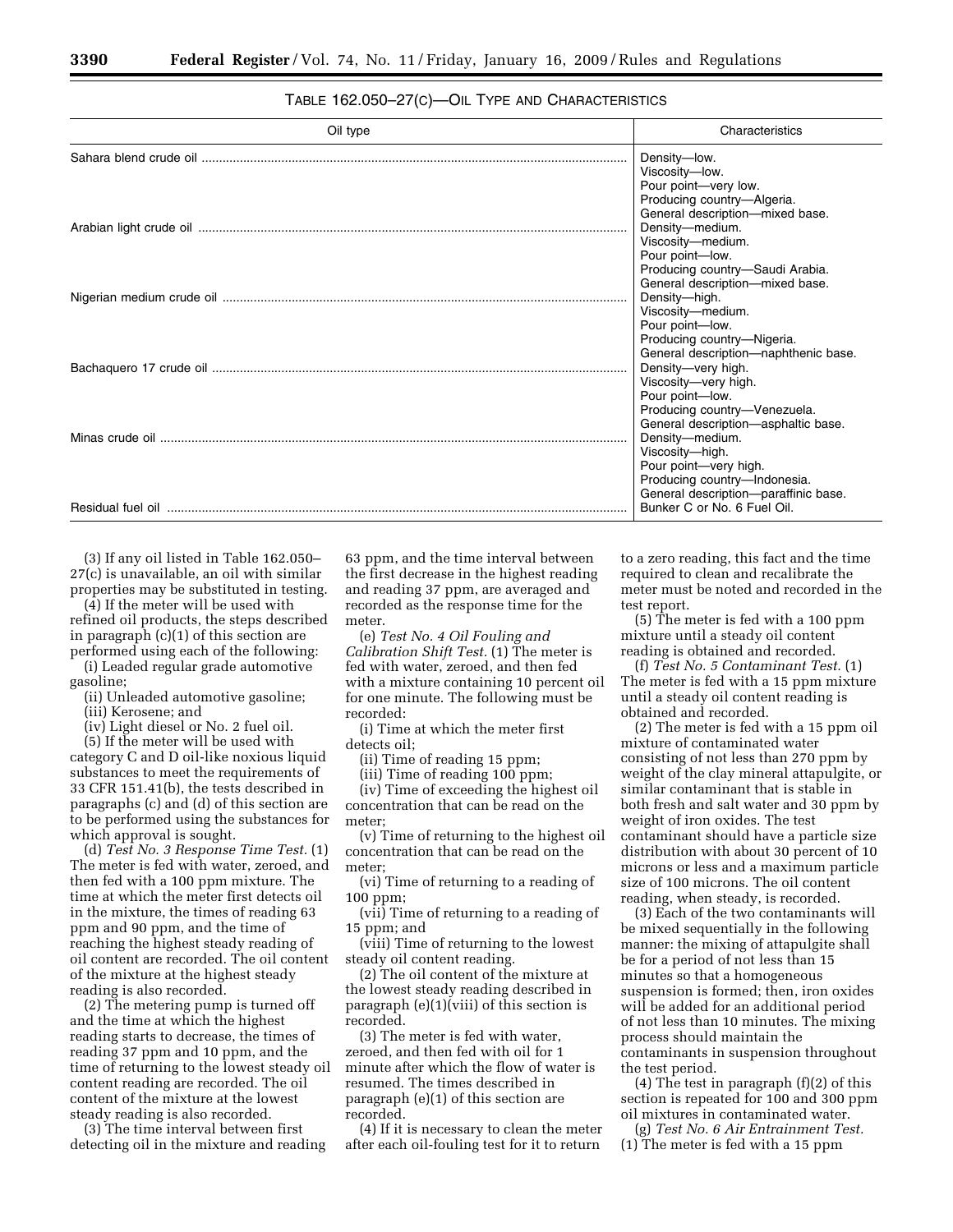mixture until a steady oil content reading is obtained and recorded.

(2) Air is injected into the meter test rig before the sample pump or, in the absence of such pump, immediately before any conditioning unit used to prepare the mixture for measurement. Injection must be by needle having an orifice dimension not exceeding 0.5 mm in diameter arranged in line with the sample flow. The quantity of air injected must be 1 percent of the designated flow rate of the sample pump or conditioning unit at the point of injection.

(3) Air must be delivered to the system by direct injection or pump via a suitable measuring device designed to permit a constant controllable flow rate within ±10 percent of the required rate of injection for an uninterrupted effective test period of not less than 15 minutes.

(4) The oil content reading, when steady, is recorded.

(h) *Test No. 7 Oil Particle Size— Centrifugal Pump Test.* (1) The meter is fed with a 100 ppm mixture until a steady oil content reading is obtained and recorded.

(2) The meter is fed with a 100 ppm mixture that has first passed through the centrifugal pump of the test rig. The pump is run at one-fourth of its design speed. The oil content reading, when steady, is recorded.

(3) The steps described in paragraph (h)(2) of this section are repeated with the pump running at one-half of its design speed and then repeated at its design speed.

(i) *Test No. 8 Temperature Test.* (1) The steps described in paragraph (h)(1) of this section are repeated.

(2) The temperature of the mixture is adjusted to 10 °C and the flow continued until a steady oil content reading is obtained and recorded.

(3) The steps described in paragraph (i)(2) of this section are repeated with the temperature of the mixture at 65 °C or the highest mixture temperature at which the meter is designed to operate, whichever is lower.

(j) *Test No. 9 Sample Pressure or Flow Test.* (1) The steps described in paragraph (h)(1) of this section are repeated.

(2) If the meter has a positive displacement mixture pump, the mixture pressure is lowered to one-half of the meter's maximum design pressure. If the meter has a centrifugal mixture pump, or is not equipped with a mixture pump, the mixture flow rate is reduced to one-half of the meter's design flow rate. The reduced flow rate or mixture pressure is maintained until a steady oil content reading is obtained and recorded.

(3) If the meter has a positive displacement mixture pump, the mixture pressure is increased to twice the meter's design pressure. If the meter has a centrifugal mixture pump or does not have a mixture pump, the mixture flow rate is increased to twice the meter's maximum design flow rate. The increased flow rate or mixture pressure is maintained until a steady oil content reading is obtained and recorded.

(k) *Test No. 10 Shutoff Test.* (1) The steps described in paragraph (h)(1) of this section are repeated.

(2) The water and metering pumps on the test rig are stopped for 8 hours after which the steps described in paragraph (h)(1) of this section are repeated.

(l) *Test No. 11 Supply Voltage Variation Test.* (1) The supply voltage to the meter is increased to 110 percent of its design supply voltage. The meter is then fed a 100 ppm mixture for one hour. At the end of the 1-hour period, an oil content reading is obtained and recorded.

(2) The steps described in paragraph (l)(1) of this section are repeated with the supply voltage to the meter lowered to 90 percent of its design supply voltage.

(3) Upon completing the steps described in paragraph (l)(2) of this section, the supply voltage to the meter is returned to the design rating.

(4) The steps described in paragraphs  $(l)(1)$  through  $(l)(3)$  of this section are repeated varying each power supply to the meter in the manner prescribed in those steps for supply voltage.

(m) Test *No. 12 Calibration and Zero Drift Test.* (1) The meter is calibrated and zeroed.

(2) The steps described in paragraph (h)(1) of this section are repeated.

(3) A 100 ppm mixture is fed to the meter for 8 hours. At the end of the 8 hour period, an oil content reading is obtained and recorded.

(4) The meter is fed with water until a steady oil content reading is obtained and recorded.

(n) *Test No. 13 Shutdown and Restart Test.* (1) All power to the meter is shutoff for one week. After 1 week the meter is restarted, zeroed, and calibrated.

(2) The meter is fed with a 100 ppm mixture for 1 hour. An oil content reading is then obtained and recorded.

(3) The meter is fed with water for 1 hour. An oil content reading is then obtained and recorded.

(4) The steps described in paragraphs  $(n)(2)$  and  $(n)(3)$  of this section are repeated three additional times. During the last hour in which the meter is fed with a 100 ppm mixture, the meter is

inclined at an angle of 22.5° with the plane of its normal operating position.

#### **§ 162.050–29 [Removed]**

■ 33. Remove § 162.050–29.

#### **§ 162.050–31 [Removed]**

■ 34. Remove § 162.050–31.

■ 35. In § 162.050–33–

■ a. Revise paragraph (b) to read as set out below;

 $\blacksquare$  b. In paragraph (c)(1), remove the two ''p.p.m.'' abbreviations, and add, in their places, the letters ''ppm''; and ■ c. Add new paragraphs (d) through (h) to read as follows:

#### **§ 162.050–33 Bilge alarm: Design specification.**

\* \* \* \* \* (b) Each bilge alarm must be designed to meet the requirements for an oil content meter in § 162.050–25(b) through (f) and 162.050–25(i), and the requirements in this section.

\* \* \* \* \* (d) Each bilge alarm must have a ppm display. Emulsions and/or the type of oil must not affect the ppm display. Calibrating the bilge alarm must not be necessary once installed on board the vessel, however, onboard testing in accordance with the manufacturer's operating instructions is permitted for the purposes of checking instrument drift and repeatability of the instrument reading, as well as the ability to re-zero the instrument. The accuracy of the readings must at all times remain within the limits described in paragraph (c)(1) of this section.

(e) Each bilge alarm must be designed so that it displays each change in oil content of the mixture it is measuring within 5 seconds after the change occurs.

(f) Access to the bilge alarm must require the breaking of a seal, except when—

(1) Re-zeroing the instrument;

(2) Checking the instrument drift; or

(3) Checking the repeatability of the instrument reading.

(g) Each bilge alarm must activate its alarm whenever clean water is used for cleaning or zeroing purposes.

(h) The bilge alarm must record date, time, alarm status, and operating status of the 15 ppm bilge separator. The recording device must also store data for at least 18 months and be able to display or print a protocol. In the event the 15 ppm bilge alarm is replaced, means must be provided to ensure the data recorded remains available on board for 18 months.

■ 36. Revise § 162.050–35 to read as follows: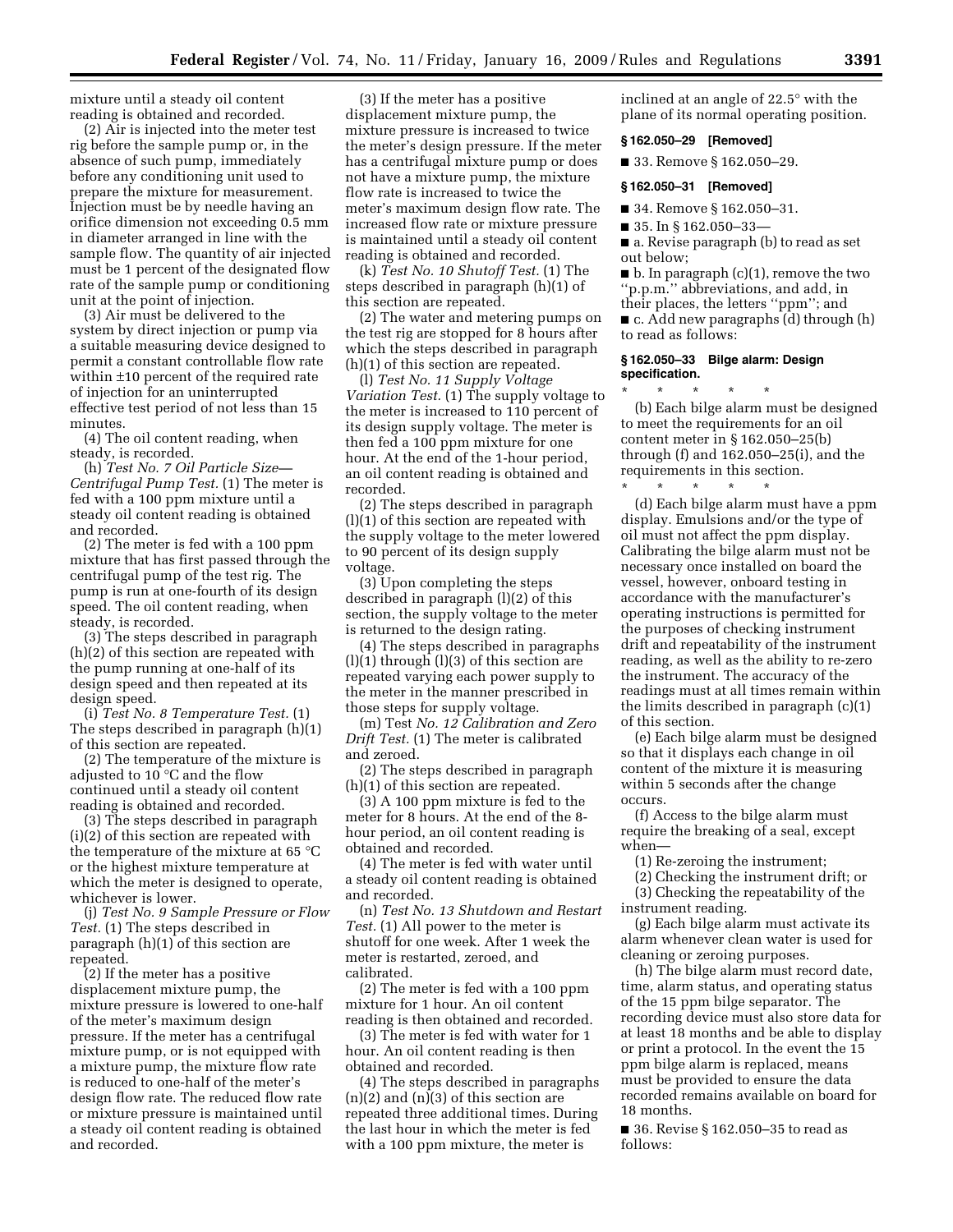## **§ 162.050–35 Bilge alarm: Approval tests.**

This section contains requirements that apply to bilge alarms.

(a) *Test Conditions.* (1) Each test must be conducted under the conditions prescribed for meters in § 162.050–  $27(a)(1)$  through  $(a)(5)$ ,  $(a)(7)$ ,  $(a)(8)$ , (a)(10), (a)(11), and (a)(13).

(2) The tests in this section must be performed using test fluids described in § 162.050–20.

(3) The oil content of each sample must be measured using the method described in § 162.050–39.

(b) *Test No. 1A Calibration and Zero Test.* (1) The bilge alarm is calibrated and zeroed to manufacturer's instructions.

(2) It is then fed with water for 15 minutes and then with a mixture of Test Fluid A and water in the following concentrations: 0 ppm, 15 ppm, and the highest oil concentration that can be read on the monitor. A sample of the mixture causing actuation of the alarm is taken. The alarm is then fed with water for 15 minutes.

(3) Repeat steps in paragraphs (b)(2) of this section first using Test Fluid B and then again with Test Fluid C. Collect samples as required in the test for each run of Test Fluid B and Test Fluid C.

(4) If the bilge alarm must be calibrated and re-zeroed between test fluids, this must be noted in the test report.

(c) *Test No. 2A Contaminant Test.* (1) The bilge alarm is fed for 5 minutes with a 10 ppm mixture of Test Fluid B and water. At the end of the 5-minute period an oil content reading is obtained and recorded.

(2) The bilge alarm is then fed for 5 minutes with a 10 ppm mixture of Test Fluid B and water contaminated with a 10 ppm concentration of iron oxide. Any change in the bilge alarm reading during the 5 minutes is recorded.

(3) Repeat steps in paragraphs (c)(1) and (2) of this section using iron oxide concentrations of 50 ppm and 100 ppm.

(4) The bilge alarm is then fed for 5 minutes with a 10 ppm mixture of Test Fluid B and water. At the end of the 5 minute period an oil content reading is obtained and recorded.

(5) The bilge alarm is fed for 5 minutes with a 10 ppm mixture of Test Fluid B and fresh water with 6 percent sodium chloride. Any change in the bilge alarm reading is recorded.

(d) *Test No. 3A Sample Pressure or Flow Test.* (1) The bilge alarm is fed with a mixture of Test Fluid B and water and the test fluid content of the mixture is increased until the bilge alarm actuates. The ppm display is recorded and a sample of the mixture causing actuation of the alarm is taken.

(2) If the alarm has a positive displacement mixture pump, the mixture pressure is reduced to one-half of the alarm's maximum design pressure. If the alarm has a centrifugal mixture pump or is not equipped with a mixture pump, the mixture flow rate is reduced to one-half of the alarm's maximum design flow rate. After reduction of pressure or flow rate, the oil content in the mixture is increased until the alarm actuates. The ppm display is recorded and a sample of the mixture causing actuation of the alarm is taken.

(3) If the alarm has a positive displacement mixture pump, the influent pressure is increased to twice the alarm's minimum design pressure. If the alarm has a centrifugal mixture pump or if the alarm is not equipped with a mixture pump, the influent flow rate is increased to twice the alarm's maximum design flow rate. After increasing the pressure or flow rate, the oil content in the mixture is increased until the alarm actuates. The ppm display is recorded and a sample of the mixture causing actuation is taken.

(e) *Test No. 4A Shutoff Test.* (1) The steps described in paragraph (d)(1) of this section are repeated.

(2) The metering and water pumps of the test rig are stopped for 8 hours with the bilge alarm left turned on with no other changes made.

(3) The metering and water pumps are started and the Test Fluid B content of the mixture is increased until the bilge alarm actuates. A sample of the mixture causing actuation is taken. The bilge alarm ppm display readings before and after the 8-hour period will be recorded.

(f) *Test No. 5A Supply Voltage Variation Test.* (1) The supply voltage to the bilge alarm is raised to 110 percent of its design supply voltage. The bilge alarm is fed with a mixture of Test Fluid B and water and the test fluid content of the mixture is increased until the bilge alarm actuates. The ppm display is recorded and a sample of the mixture causing actuation is taken.

(2) The supply voltage to the alarm is lowered to 90 percent of its design supply voltage. The bilge alarm is fed with a mixture of Test Fluid B and water and the test fluid content of the mixture is increased until the bilge alarm actuates. The ppm display is recorded and a sample of the mixture causing actuation is taken.

(3) Upon completion of the steps described in paragraph (f)(2) of this section, the supply voltage to the alarm is returned to its design value.

(4) The steps described in paragraphs  $(f)(1)$  through  $(f)(3)$  of this section are repeated varying each other power

supply to the alarm in the manner prescribed in those steps for supply voltage.

(g) *Test No. 6A Calibration and Zero Drift Test.* (1) The steps described in paragraph (b)(1) of this section are repeated and then the steps in paragraph (d)(1) of this section are repeated.

(2) The bilge alarm is fed with a 15 ppm mixture of Test Fluid B and water for eight hours and any calibration drift is recorded. Samples of the mixture must be taken at the beginning of the test and at 2-hour intervals until the completion of the 8-hour period.

(3) Following the steps in paragraph (g)(2) of this section, the bilge alarm must be run on clean, oil-free water only and any zero drift must be recorded.

(h) *Test No. 7A Response Time Test.*  (1) The bilge alarm is fed with a 40 ppm mixture of Test Fluid B and water until the bilge alarm actuates. The time of turning on the metering pump of the test rig and the time of alarm actuation are recorded. The flow rate on the flow meter of the test rig is also recorded.

(i) *Test No. 8A Shutdown and Restart Test.* (1) All power to the bilge alarm is shutoff for 1 week. After 1 week the alarm is then restarted, zeroed, and calibrated.

(2) The steps described in paragraph (d)(1) of this section are repeated. Water is then fed to the bilge alarm for 1 hour.

(3) The steps described in paragraph (i)(2) of this section are repeated seven additional times. During the last hour, the alarm must be inclined at an angle of 22.5° with the plane of its normal operating position.

■ 37. In § 162.050–37—

■ a. Revise paragraph (b) to read as set out below; and

■ b. Add paragraph (c) to read as follows:

#### **§ 162.050–37 Vibration test.**  \* \* \* \* \*

(b)(1) Each oil content meter and bilge alarm and each control of a separator must be subjected to continuous sinusoidal vibration in each of the following directions for a 2 hour period in each direction:

(i) Vertically up and down;

(ii) Horizontally from side to side; and

(iii) Horizontally from end to end.

(2) The vibrating frequency must be 80 Hz, except that the vibrating frequency of equipment that has a resonant frequency between 2 Hz and 80 Hz must be the resonant frequency. If the vibrating frequency is between 2 Hz and 13.2 Hz, the displacement amplitude must be ±1 mm. If the vibrating frequency is between 13.2 Hz